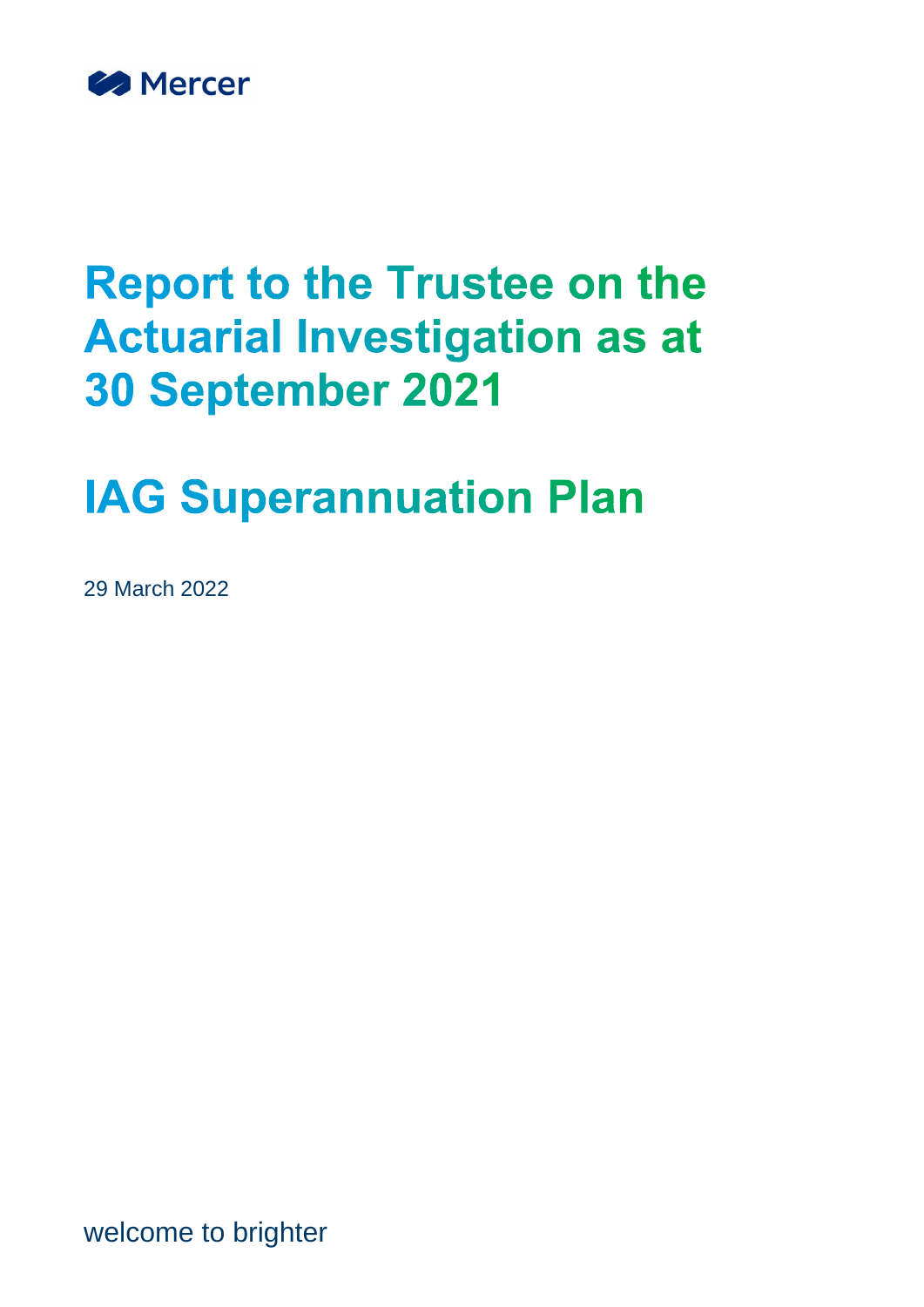# **Contents**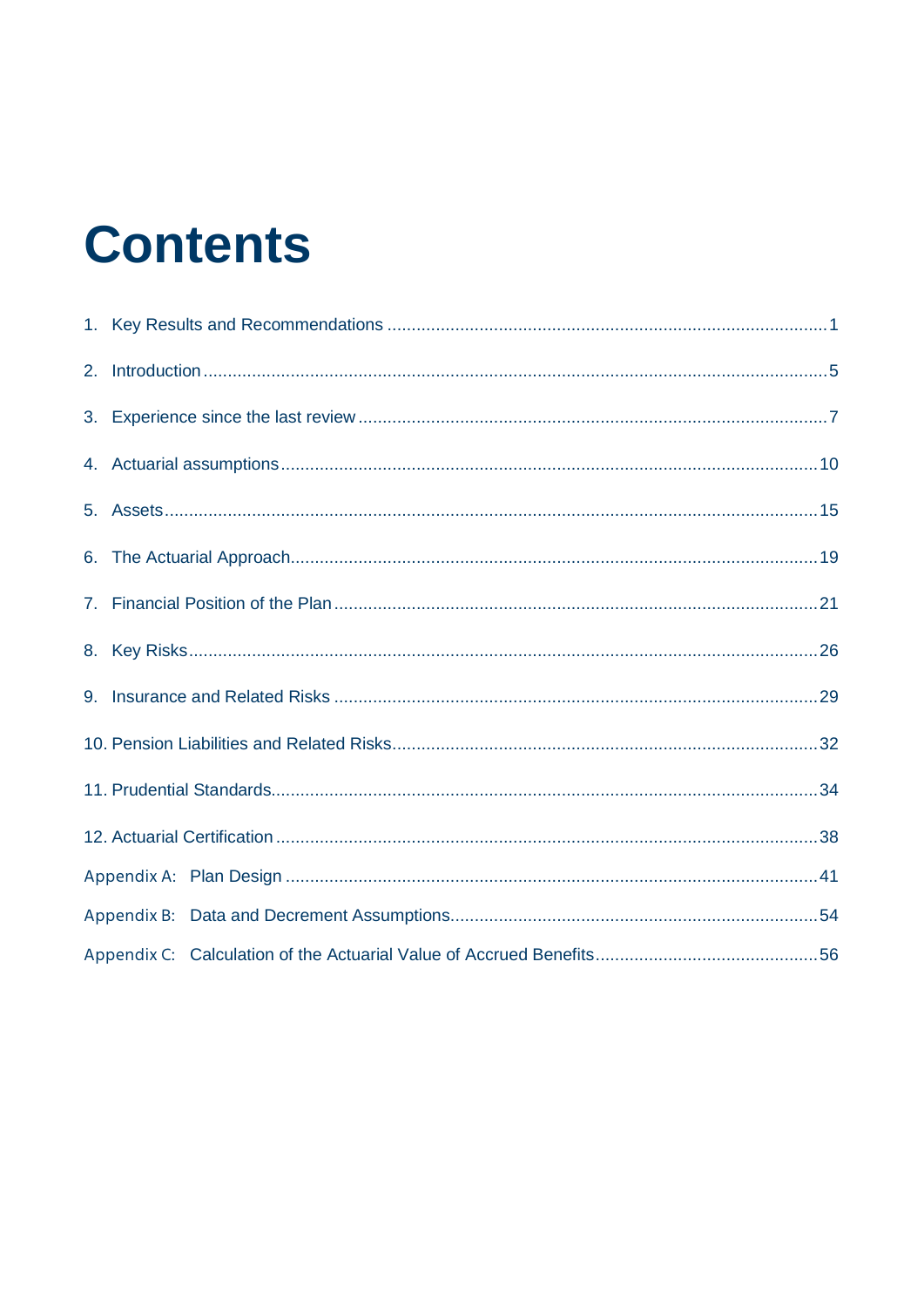## 1

# <span id="page-2-0"></span>**Key Results and Recommendations**

This report on the actuarial investigation of the IAG Superannuation Plan (the Plan) as at 30 September 2021 has been prepared to meet the requirements of the Plan's governing rules and the SIS legislation. The Plan is a sub-plan of Australian Retirement Trust (the Fund).

The Australian Retirement Trust (the Fund) was formed effective 28 February 2022 through the merger of Sunsuper Superannuation Fund and QSuper. All Sunsuper Superannuation Fund and QSuper members have become a part of Australian Retirement Trust. There was no change to the underlying benefits of Plan members.

This report should not be relied upon for any other purpose or by any party other than Australian Retirement Trust Pty Ltd (the Trustee) of the Plan. Mercer is not responsible for the consequences of any other use. This report should be considered in its entirety and not distributed in parts. The Trustee should share this report with Insurance Australia Group Services Pty Ltd (IAG, the Employer) and any associated employers who contribute to the Plan. The Employer may consider obtaining separate actuarial advice on the recommendations contained in the report.

## Change in Financial Position

The following table summarises the Plan's financial position, at both this and the previous actuarial investigation.

|                                                             | <b>Position at</b><br>30 September 2021 |                                 |                                        |
|-------------------------------------------------------------|-----------------------------------------|---------------------------------|----------------------------------------|
| Defined Benefits Only*                                      | \$000                                   | <b>Asset</b><br><b>Coverage</b> | <b>Coverage at</b><br>14 November 2020 |
| <b>Assets</b>                                               | 200,278                                 |                                 |                                        |
| Vested Benefits (Lump Sum only)                             | 159,200                                 | 125.8%                          | 113.8%                                 |
| Vested Benefits (Lump Sum or Pension)                       | 167,544                                 | 119.5%                          | 111.3%                                 |
| Liability for Actuarial Value of Accrued<br><b>Benefits</b> | 171,272                                 | 116.9%                          | 110.2%                                 |
| <b>Liability for SG Minimum Benefits</b>                    | 137,563                                 | 145.6%                          | 132.7%                                 |

The benefit totals include the actuarial value of the current lifetime pension liability of \$80,496,000 and deferred pension liability of \$7,626,000 at 30 September 2021.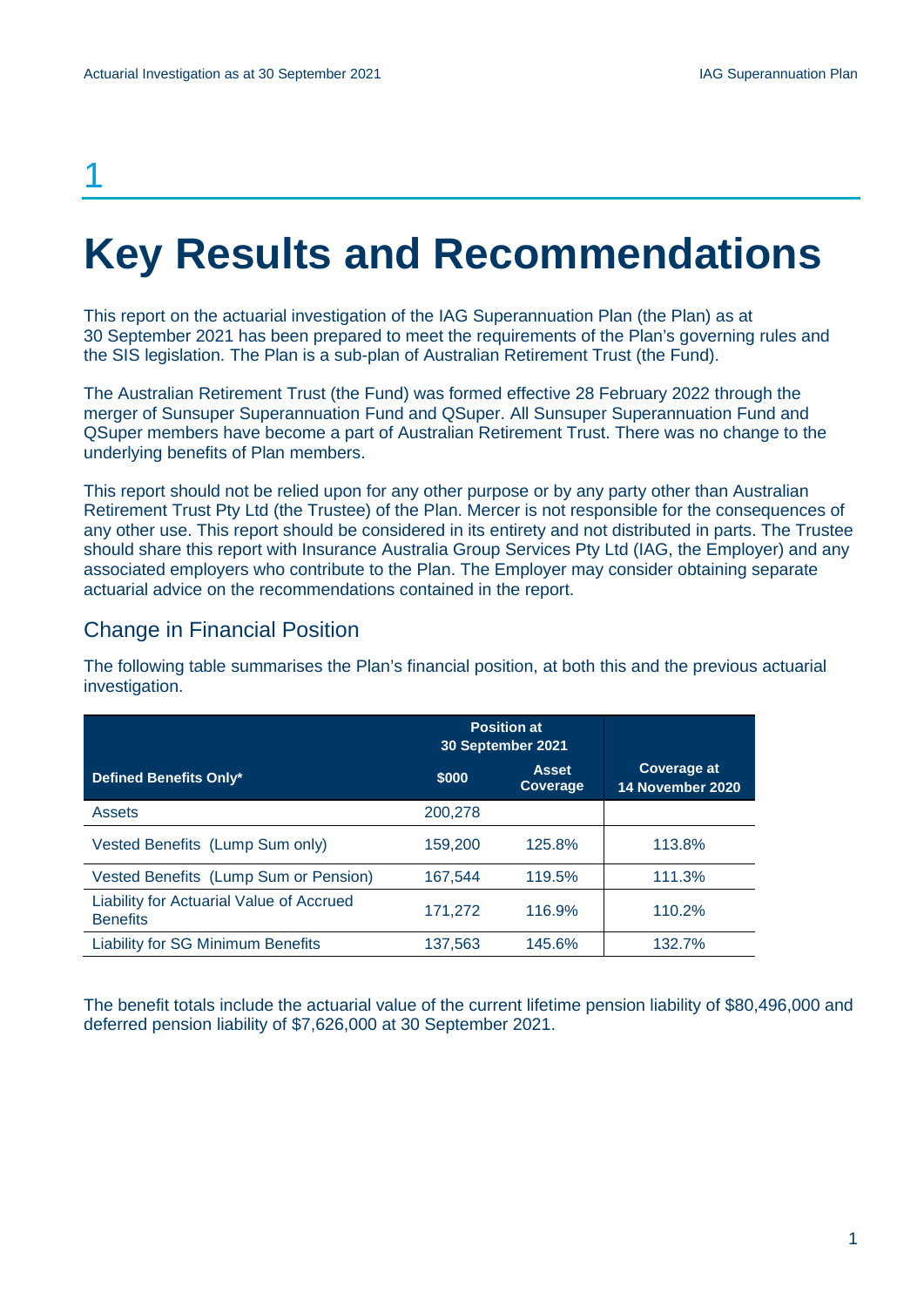The above totals exclude accumulation liabilities of \$1,024,566,000, additional accumulation balances for defined benefit members of \$7,058,000, and the self-insurance reserve of \$250,000 as at 30 September 2021. Assets are also net of a provision for estimated expense allowance, additional assets and work in progress of \$10,950,000 as at 30 September 2021.

The coverage levels at 30 September 2021 were higher than the levels at the previous actuarial investigation, due to the following items of positive experience:

- The investment return on assets was 15.5% over the period, which is higher than assumed (weighted average) return of 6.2% p.a. ;
- Salary growth of 0.3% over the period which was lower than expected (3.0% p.a. plus promotional increases); and
- Pension indexation of 1.2% over the period which was lower than expected (2.5% p.a.).

This has been partially offset by higher than expected pension take-up rate.

The change in actuarial assumptions also increased the Actuarial Value of Accrued Benefits by \$6.0 million and Vested Benefits (Lump Sum or Pension) by \$3.9 million.

It should be noted that the Vested Benefit measures shown above assume the Plan continues to operate 'as is' until the last pensioner dies. In the event of a Plan wind up, or termination of pension payments, prior to the natural cessation of the pensions, different measures of benefit liabilities may apply, and further financing from the Employer may be required to meet the resulting benefit liabilities. Please refer to the discussion in Section 10 for more detail.

#### Recommended Contribution Rates and Projections

At 30 September 2021, the Plan was in a satisfactory financial position. The 119.5% coverage of the Defined Benefit Vested Benefits (Lump Sum or Pension) was within the financing objective of between 115% and 120% coverage adopted for this investigation.

Based on the financial position at 30 September 2021 and taking into account the actual investment return of 0.5% for the 5 months immediately after 30 September 2021, I recommend that the Employers contribute to the Plan in accordance with the following contribution program (which is unchanged from the last actuarial investigation):

- **Accumulation members:** 13.0% of salary (or such other rate applicable to a member's category)
- **Defined Benefit members:** 17.5% of salary

In addition, the Employer should contribute to the Plan:

- Any additional amounts required (of an accumulation nature) in order to meet the minimum SG requirement of Ordinary Time Earnings Base; and
- The full amount of member salary sacrifice contributions.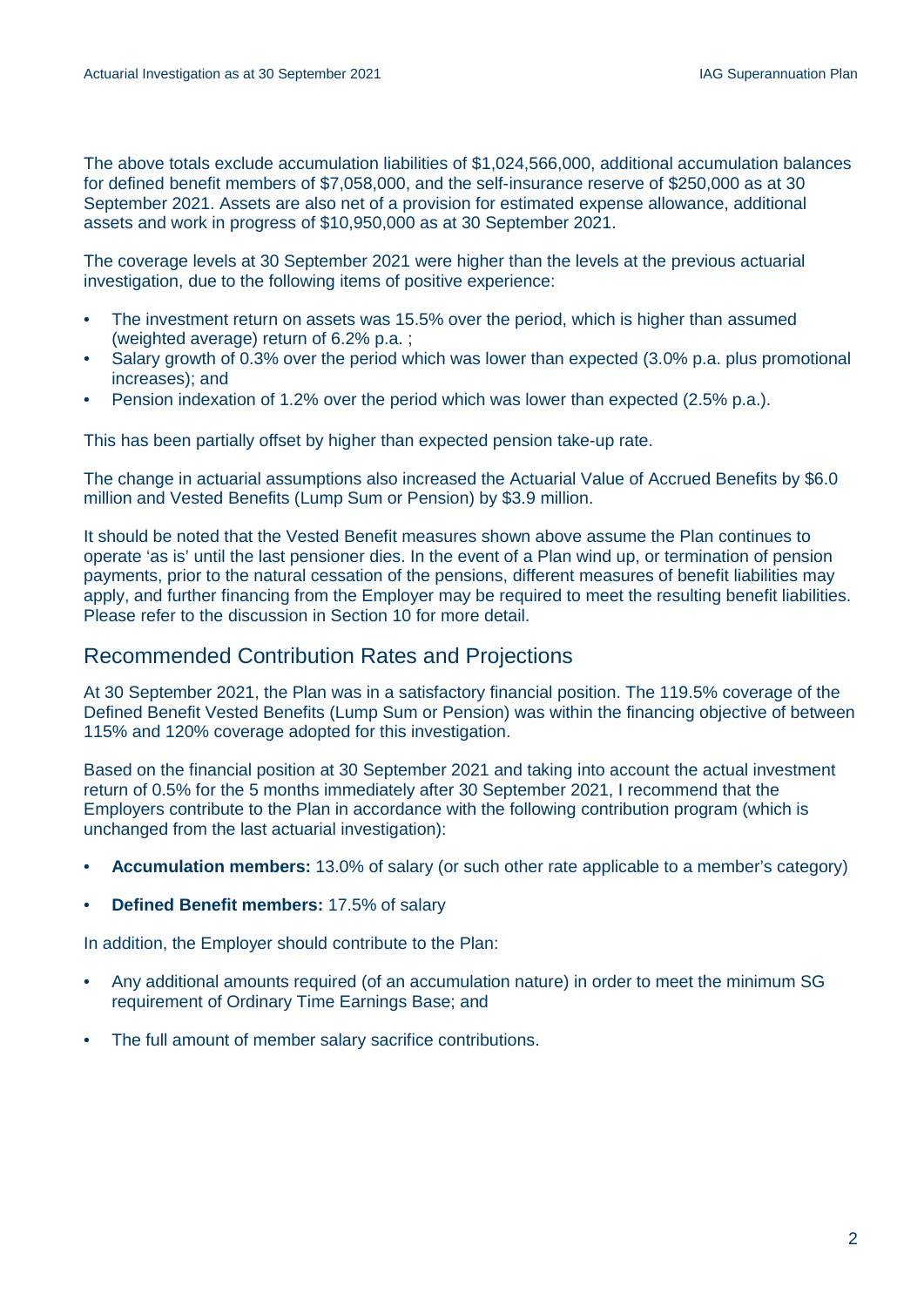Based on the assumptions adopted for this investigation and the recommended contribution rates, and allowing for any material experience after the investigation date as detailed in this report, I have prepared the following projection of Plan assets and benefit liabilities:



The graph above shows that the recommended contributions are anticipated to result in assets of at least 120% of Defined Benefit Vested Benefits (Lump Sum or Pension) by 30 September 2023

## Risks

The Trustee should note that the above projection is based on the assumptions adopted, which represent a single scenario from a range of possibilities. The future is uncertain and the Plan's actual experience will differ from these assumptions; these differences may be minor in their overall effect, or they may be significant and material. In addition, different sets of assumptions or scenarios may also be within the reasonable range and results based on those alternative assumptions would be different. However the coverage ratios will be reviewed by the Trustee on a quarterly basis and by the Plan actuary at each subsequent actuarial investigation. The Trustee's monitoring of the experience specified in the Notifiable Events section of the Funding and Solvency Certificate will provide a further means of identifying adverse experience which warrants an immediate review of the Plan's financial position*.*

Sections 7 and 8 provide illustrations of the impact of investment volatility on the projected coverage of Vested Benefits and shows that a 1% pa reduction in the assumed future investment return would result in a 9% increase in the assessed value of liabilities.

Sections 8 and 9 discuss other risks associated with the liabilities, including inflation risk, longevity risk, and the risks associated with the Net Earning Rate.

I note in Section 10 that if the pension liabilities were to be valued at the amount which would be required to be paid to a third party (for example, a life office) to take on the liability, a much higher pension liability value would be obtained (possibly in the order of 200%).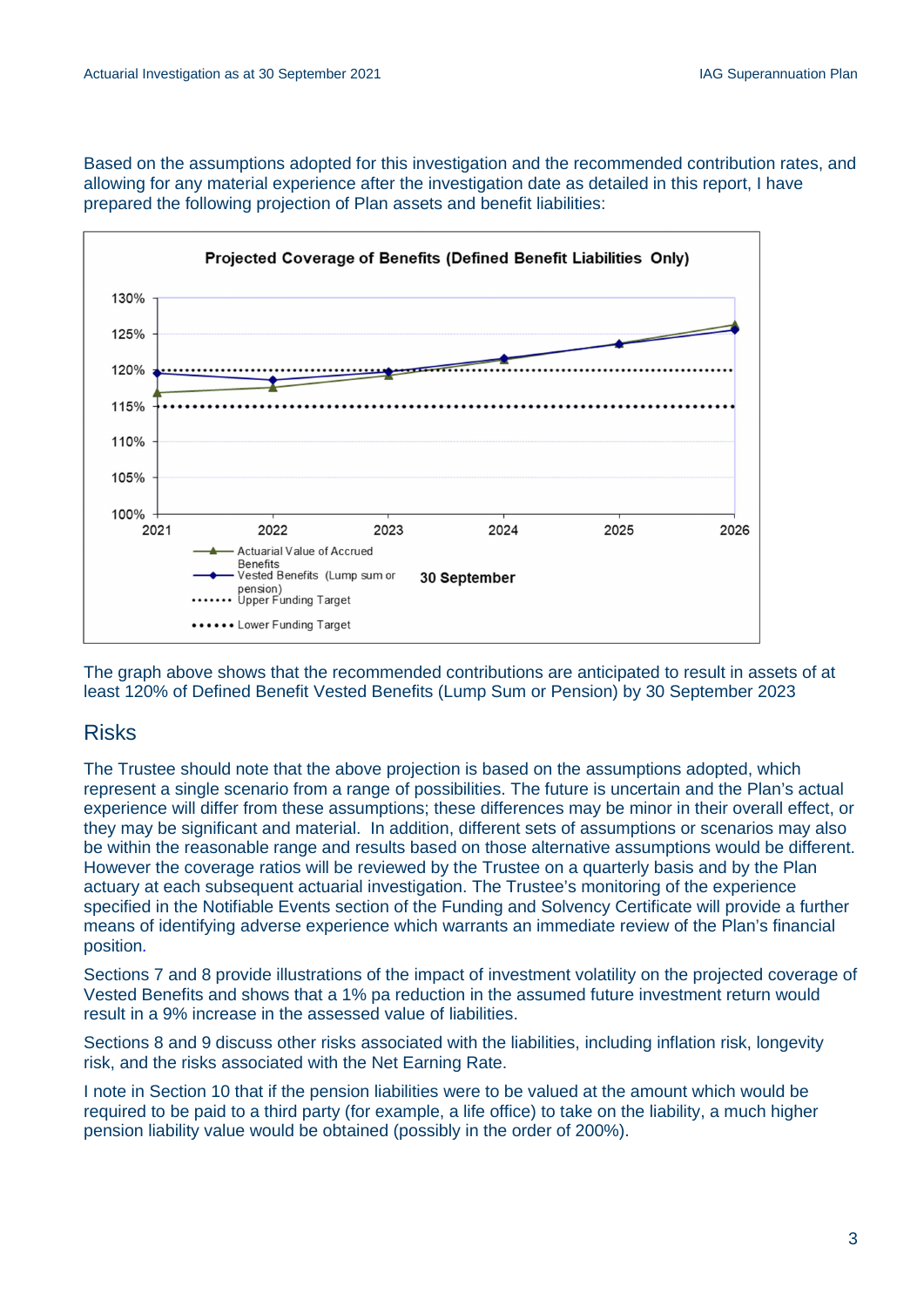Hence a wind-up of the Plan would likely require substantial additional Employer financing in order to enable provision to be made for continuation of the pension entitlements as well as the active members' accumulated benefits.

## Other Findings and Recommendations

#### Suitability of Policies

I am satisfied that the following current policies for the defined benefit section of the Plan are suitable:

- The investment policy
- The crediting rate policy
- The insurance arrangements
- The Shortfall Limit (for the purposes of SPS 160)
- The Trustee's process for monitoring the Plan's financial position

### Actions Required by the Trustee

The Trustee should consider this report and confirm its agreement (or otherwise) to the contribution and other recommendations.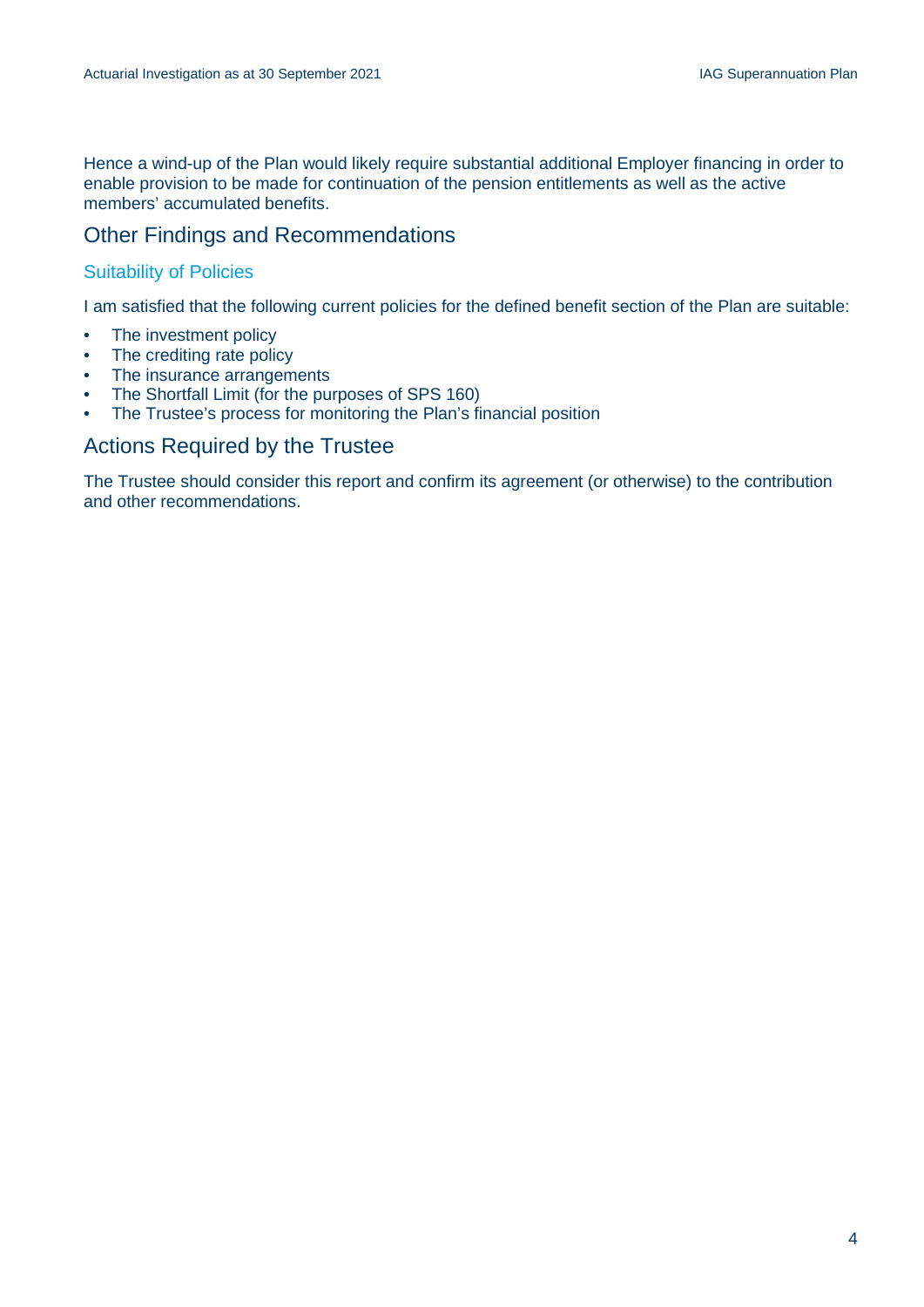## $\overline{\mathcal{L}}$

# <span id="page-6-0"></span>**Introduction**

## Background of the Plan

The Plan is operated for the benefit of employees of Insurance Australia Group Services Pty Ltd (and associated employers) and is a sub-plan of Australian Retirement Trust. The Trustee of the Fund, Australian Retirement Trust Pty Ltd, holds a Registrable Superannuation Entity Licence under the SIS legislation and operates the Plan as required under the Trust Deed.

Plan members receive lump sum defined benefits or pensions on retirement, death or disablement. Appendix A provides a high level summary of the benefits provided.

The Fund is a resident regulated fund and a complying superannuation fund for the purposes of the SIS legislation. The Fund is taxed as a complying superannuation fund.

The advice contained in this report is given in the context of Australian law and practice. No allowance has been made for taxation, accountancy or other requirements in any other country.

The governing rules of the Plan are set out in the Fund Trust Deed dated 1 October 1987 (as amended), the Participation Deed and the Benefit Deed both dated 2 November 2020.

### Purpose

I have prepared this report exclusively for the Trustee of the Plan for the following purposes:

- To present the results of an actuarial investigation of the Plan as at 30 September 2021:
- To review Plan experience for the period since the previous actuarial investigation as at 14 November 2020;
- To recommend contributions to be made by the Employer intended to allow the Plan to meet its benefit obligations in an orderly manner, and to reach and maintain an appropriate level of security for members' accrued benefit entitlements; and
- To meet legislative requirements under relevant Commonwealth superannuation legislation*.*

It has been prepared in accordance with the requirements of the Trust Deed, the Superannuation Industry (Supervision) Act 1993 and associated regulations (SIS legislation), Prudential Standard SPS 160 issued by APRA and Professional Standard 400 issued by the Actuaries Institute setting out requirements for actuarial investigations of defined benefit superannuation funds under SIS legislation.

The previous actuarial investigation was conducted as at 14 November 2020 by Guy Holley, on behalf of Mercer, and the results are contained in a report dated 14 May 2021.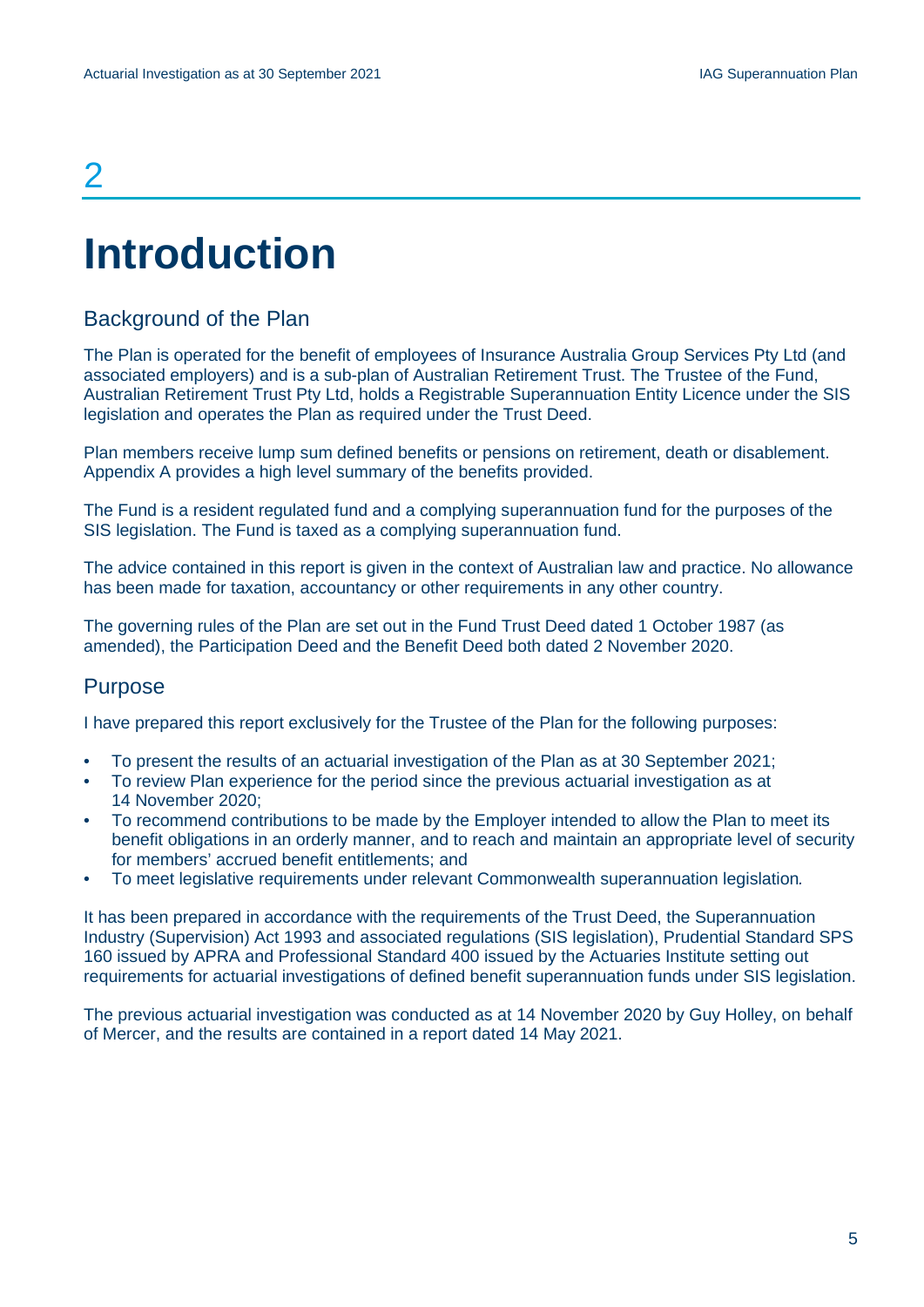## Significant events since the investigation date

The recommendations in the report take into account the actual investment return of 0.5% for the 5 months immediately after 30 September 2021. I am not aware of any other significant events that have occurred since 30 September 2021 which would have had a material impact on the findings or recommendations in this report.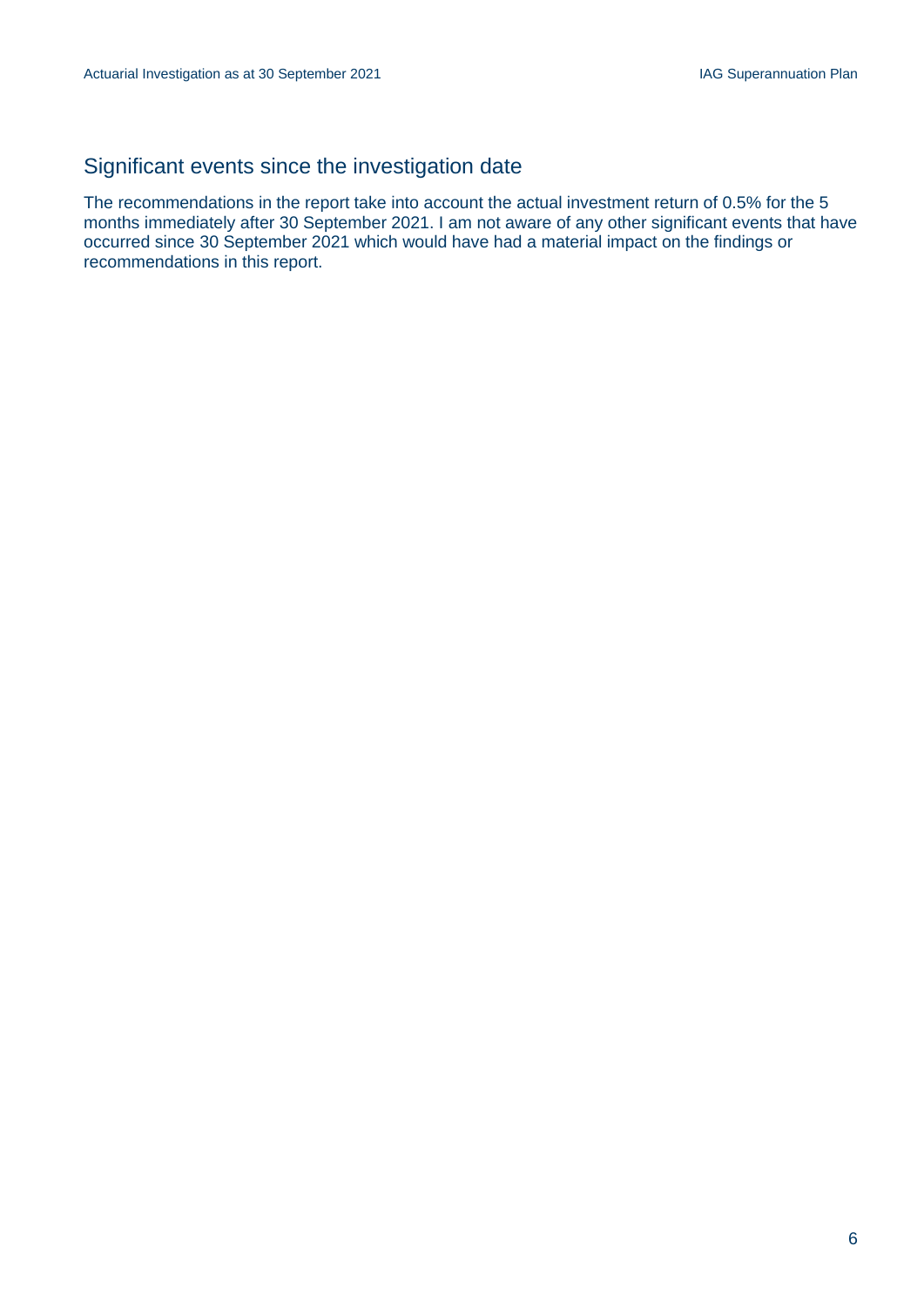## 3

# <span id="page-8-0"></span>**Experience since the last review**

## Membership

The membership of the defined benefit section has changed since 14 November 2020 as follows:

| Defined Benefit Section      | <b>Active</b> | <b>Deferred</b><br><b>Pensioner</b> | <b>Lifetime</b><br><b>Pensioner</b> | Total |
|------------------------------|---------------|-------------------------------------|-------------------------------------|-------|
| Members at 14 November 2020  | 149           | 15                                  | 170                                 | 334   |
| <b>Exits</b>                 | -11           | -1                                  | -4                                  | $-16$ |
| <b>New Entrants</b>          |               | -                                   |                                     |       |
| Members at 30 September 2021 | 138           | 14                                  | 174                                 | 326   |

The membership split by category as at 30 September 2021 is as follows:

| <b>Defined Benefit Active Section</b> | <b>Number</b> | Salaries (\$m) |
|---------------------------------------|---------------|----------------|
| Ex-NRMA (5% Contributors)             | 31            | 3.1            |
| Ex-NRMA (3% Contributors)             |               | 0.6            |
| Ex-NRMA (Non-Contributory)            | 20            | 1.5            |
| Ex-RACV                               |               | 0.7            |
| Ex-CGU                                | 68            | 8.2            |
| Ex-VACC                               |               | $\star$        |
| Ex-SGIO (Active)                      |               | $\star$        |
| Ex-SGIO (Retained)                    | 3             | ۰              |
| Total                                 | 138           | 14.4           |

\* Not disclosed for privacy reasons

| <b>Lifetime and Deferred</b><br><b>Pensioners</b> | <b>Number</b> | <b>Annual Pension (\$000)</b> |
|---------------------------------------------------|---------------|-------------------------------|
| Ex-SGIC                                           | 52            | 1,903                         |
| Ex-RACV                                           | 8             | 332                           |
| Ex-CGU                                            | 103           | 3,538                         |
| Ex-CGUVACC                                        | 11            | 456                           |
| <b>Deferred Pensioners</b>                        | 14            | ۰                             |
| <b>Total</b>                                      | 188           | 6.229                         |

In addition, there were 5,857 members at 30 September 2021 with total benefits of \$1,024,566,000 whose benefits are determined wholly on a defined contributions (or 'accumulation') basis. All new members join the accumulation section of the Plan.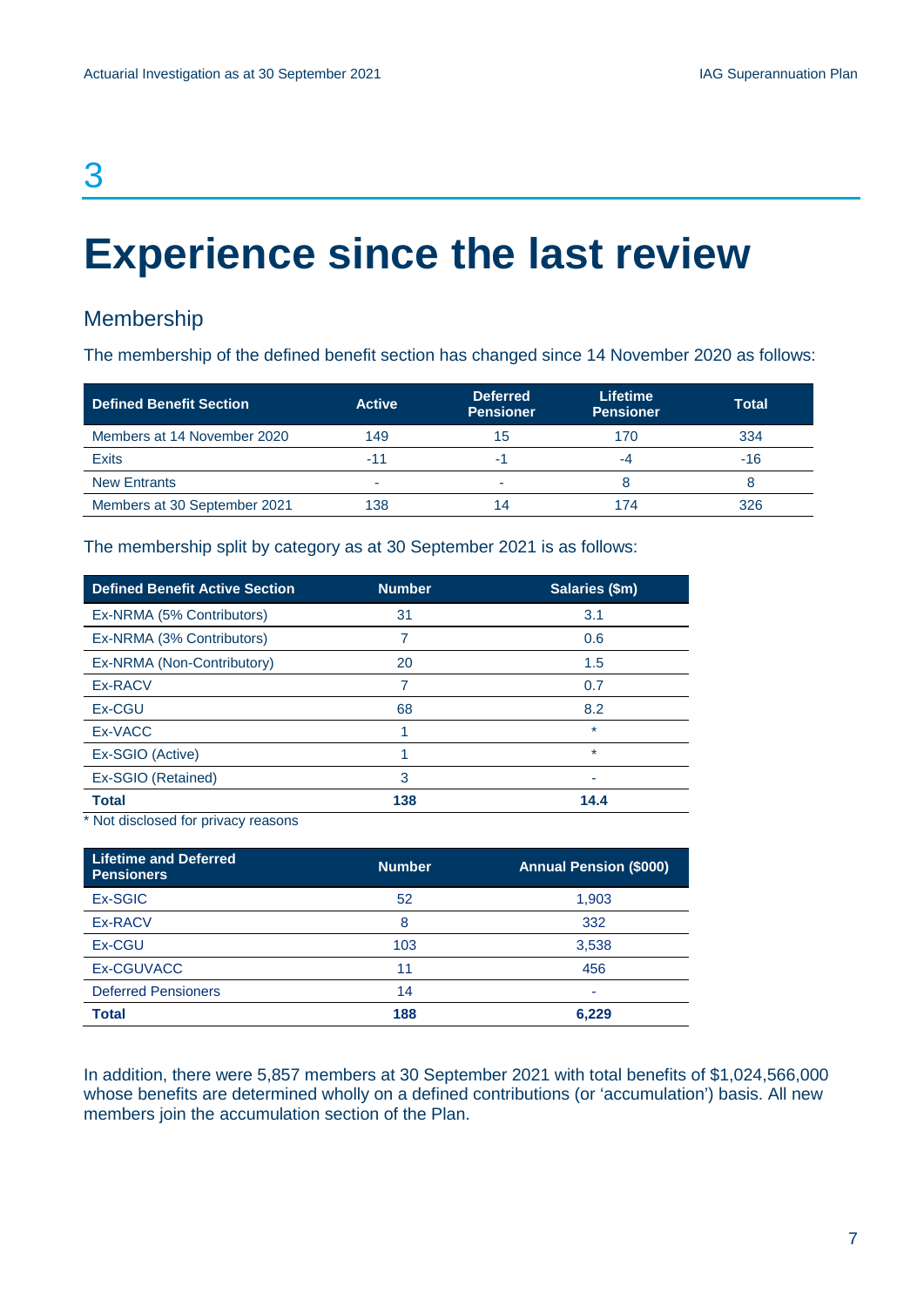The active defined benefit membership split by age as at 30 September 2021 is shown in the following graph:



## Investment Return and Net Earning Rates

The rate of investment earnings (after tax, investment fees and asset based administration fees) for the assets supporting the defined benefits from 14 November 2020 to 30 September 2021 is estimated to be 15.5%. This was significantly higher than our long term assumption of approximately 6.2% p.a. for the same period, based on the assumptions at the last actuarial assessment of 6.0% p.a. for pre-retirement assets and 6.5% p.a. for post-retirement assets. The higher than assumed investment return had a positive impact on the Plan's financial position.

The Net Earning Rate (refer to section 5) from 14 November 2020 to 30 September 2021 was estimated to be 7.5% compared to our assumption of approximately 4.6% for the same period. This is a function of the three year average in the calculation of the Net Earning Rate.

## Salary Increases

Salaries for the current defined benefit members increased by 0.3% over the period compared to our longer term assumption at the last actuarial investigation of 3.0% pa plus promotional increases*.* The lower salary increases than assumed had a positive impact on the Plan's financial position.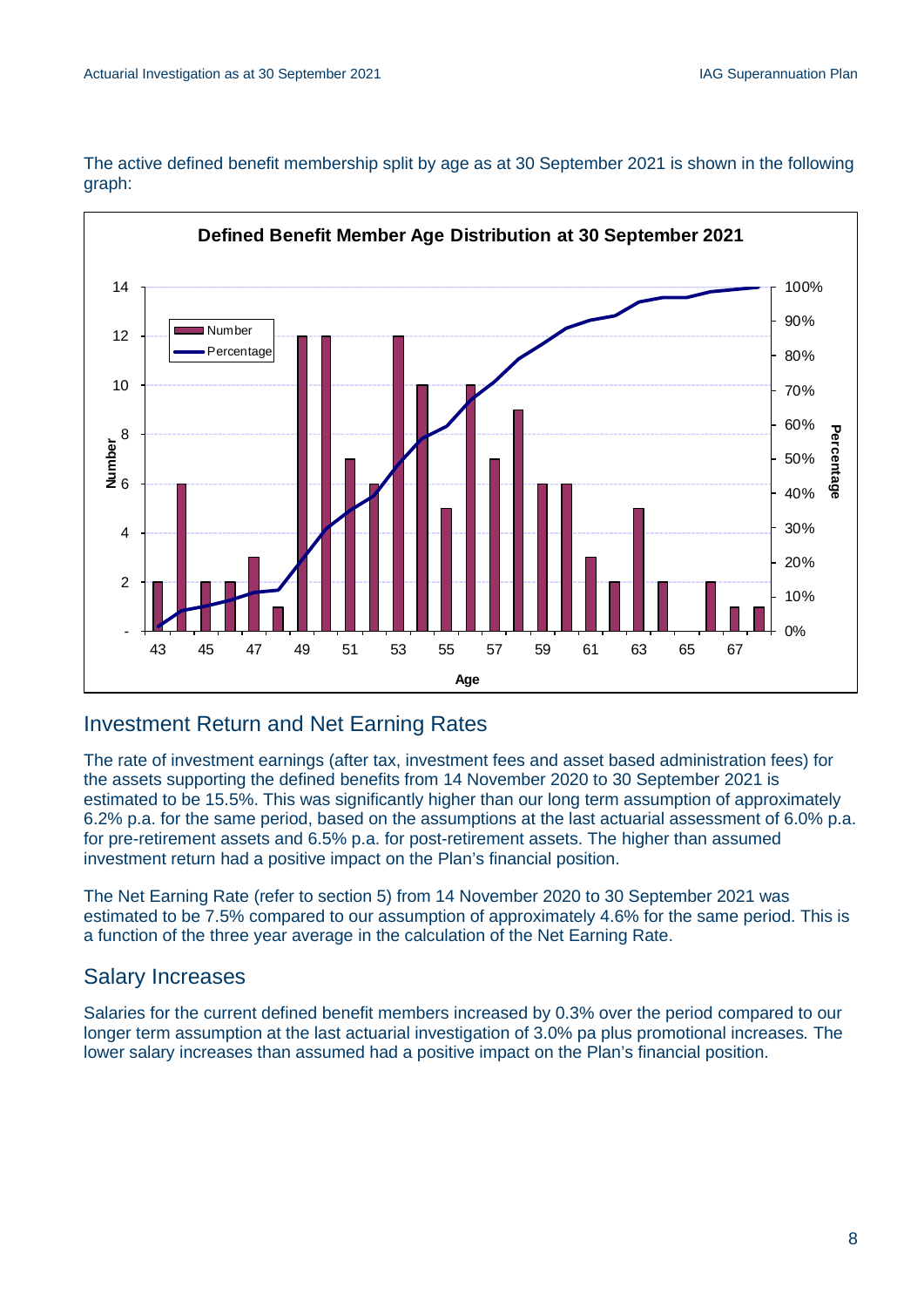## Pension Indexation

It was assumed that eligible pensions would be indexed at 2.5% pa, the actual rate of indexation over the period from 14 November 2020 to 30 September 2021 was 1.2%. The lower rate of indexation than assumed had a positive impact on the Plan's financial position.

## Pension Take-Up Rate

The average pension take-up rates over the period from 14 November 2020 to 30 September 2021 have been as follows:

| Category | <b>Assumption</b> | <b>Actual over period</b> |
|----------|-------------------|---------------------------|
| Ex-CGU   | 30%               | $100\%$                   |
| Ex-RACV  | 30%               | 67%                       |

This had a negative impact on the Plan's financial position.

## **Contributions**

The Employer contributions rates for the defined benefit members were in line with the last actuarial assessment and subsequent contribution recommendations. This had a neutral effect on the Plan's financial position.

### Impact of the experience on the financial position

The main experience items affecting the Plan's financial position during the period from 14 November 2020 to 30 September 2021 were as follows:

| <b>Item</b>             | <b>Comment on effect</b>                                                                                                                                      |
|-------------------------|---------------------------------------------------------------------------------------------------------------------------------------------------------------|
| Investment return       | Positive effect - the return on assets was 15.5% over the period, which is higher<br>than assumed return of 6.2% p.a.                                         |
| <b>Salary increases</b> | Positive effect - the rate of salary increases was lower than assumed                                                                                         |
| Pension indexation      | Positive effect - pension liabilities grew at a lower rate than assumed                                                                                       |
| Pension take-up         | Negative effect – more eligible members elected the pension option than<br>assumed; the pension option is generally more valuable than the lump sum<br>option |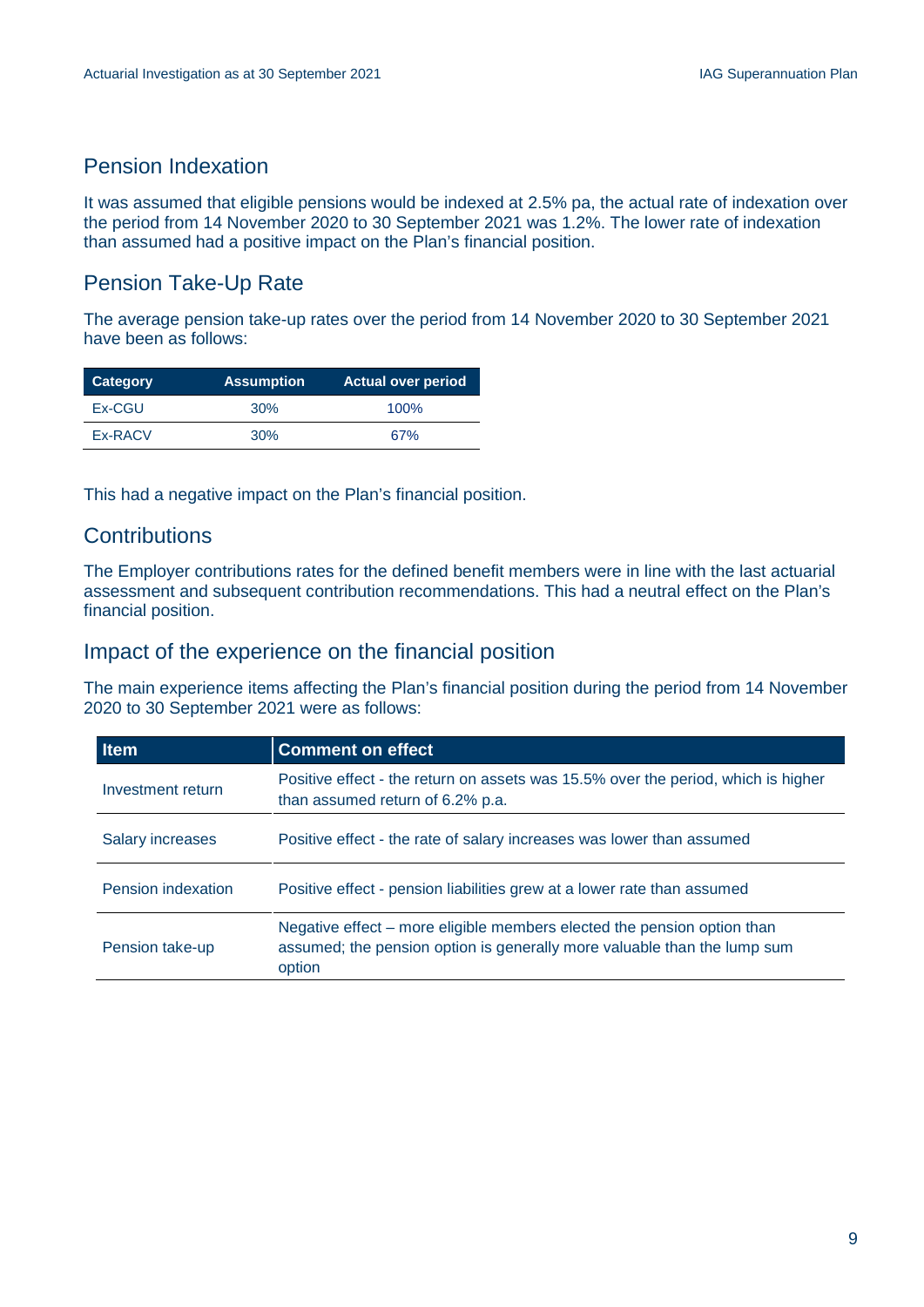## 4

## <span id="page-11-0"></span>**Actuarial assumptions**

The ultimate cost to the Employer of providing the benefits to members is:

- the amount of benefits paid out; and
- the expenses of running the Plan, including tax;

#### Less

- members' contributions; and
- the return on investments.

The ultimate cost to the Employer will not depend on the actuarial assumptions or the methods used to determine the recommended Employer contribution, but on the actual experience of the Plan. The financing method and actuarial assumptions adopted will however affect the timing of the contribution requirements from the Employer.

The actuarial process includes projections of possible future Plan assets and benefit liabilities on the basis of actuarial assumptions about future experience.

These assumptions include investment returns, salary/wage increases, rate of pension indexation crediting rates, the rates at which members leave the Plan for various reasons, and other factors affecting the financial position of the Plan.

It is not expected that these assumptions will be precisely borne out in practice, but rather that in combination they will produce a model of possible future experience that is considered a suitable basis for setting contribution rates.

#### Economic assumptions

The most significant assumption made in estimating the cost of defined benefits is the difference between:

- the assumed rate of investment earnings; and
- the rate of salary increases or the rate of pension indexation (as appropriate) used in the projections of future benefit payments.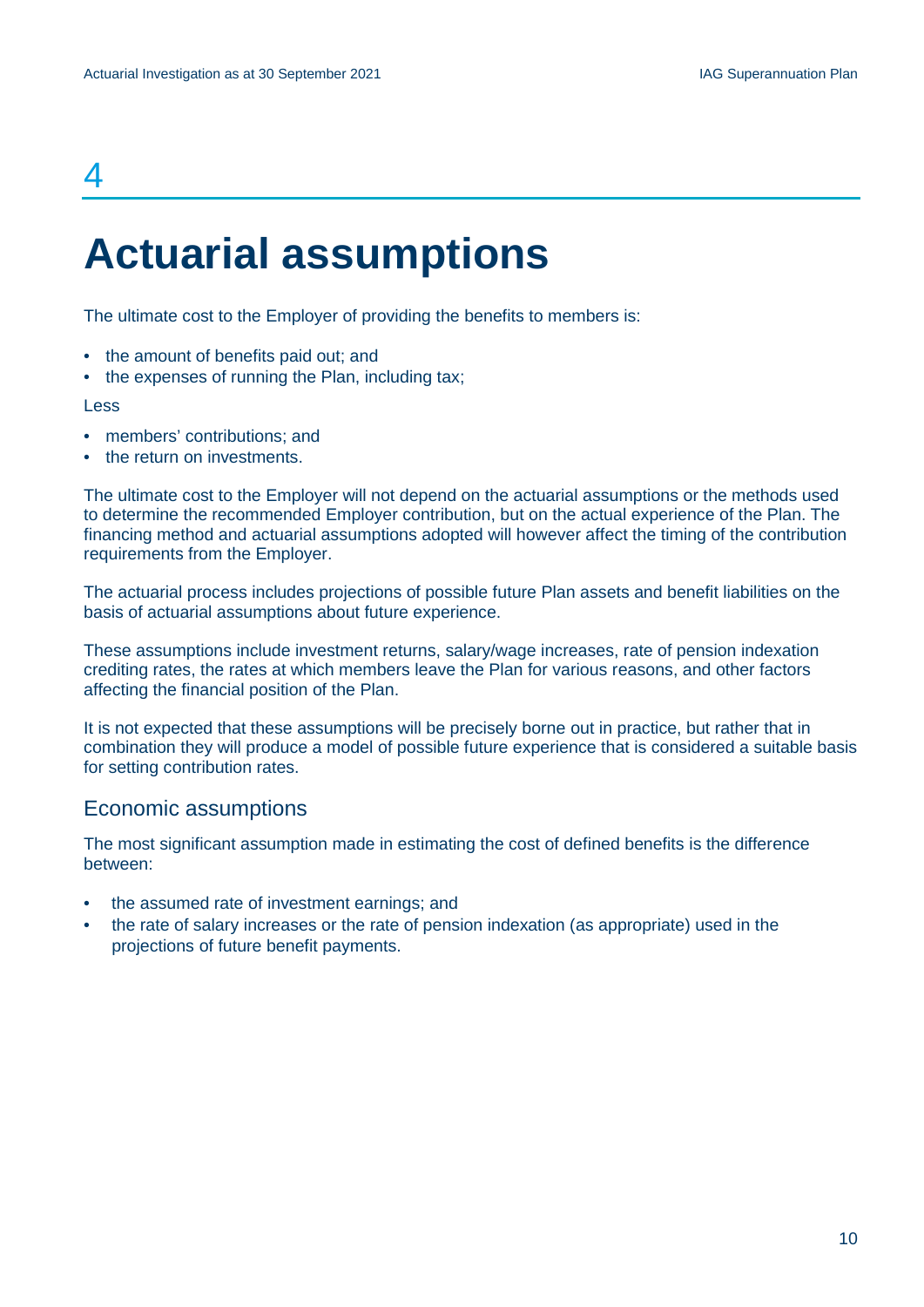The key economic long term assumptions adopted for this investigation are:

|                                                                                   | <b>Assumption</b>                          |
|-----------------------------------------------------------------------------------|--------------------------------------------|
| Investment returns (after tax, investment and asset<br>based administration fees) |                                            |
| - Pre-retirement                                                                  | 6.0% p.a.                                  |
| - Post-retirement                                                                 | $6.5%$ p.a.                                |
|                                                                                   | Year 1: 7.7% p.a.                          |
| Net Earning Rate (after tax and investment fees) <sup>^</sup>                     | Year 2: 10.1% p.a.                         |
|                                                                                   | Year 3: 5.6% p.a.                          |
|                                                                                   | Year 4 onwards: 6.0% p.a.                  |
| General salary increases                                                          | 3.0% p.a. plus age-based promotional scale |
|                                                                                   | Adult pensioners: 2.5% p.a.                |
| Pension increase rate                                                             | <b>Child pensioners: Nil</b>               |

 $\land$  includes allowance for actual return from 30 September 2021 to 28 February 2022 of 0.5% (as measured by the change in the Balanced Option unit price) and 6.0% p.a. for the balance of the year, taking into account the current three-year smoothing policy.

The assumption for investment returns is based on the expected long-term investment return for the Plan's current benchmark investment mix provided by the Trustee. These assumptions are unchanged from the last actuarial investigation.

The salary increase assumption is based on long term economic forecasts for future increases in average weekly earnings (AWOTE) together with past experience and the Employer's expectations for future salary increases. The salary increase assumption is unchanged from the last actuarial investigation.

Specimen values of the assumed rates of promotional salary increases are shown below:

| Age | <b>Promotional Salary Increases %</b> |
|-----|---------------------------------------|
| 40  | 2.1                                   |
| 45  | 1.5                                   |
| 50  | 0.9                                   |
| 55  | 0.5                                   |
| 60  |                                       |
| 54  |                                       |

## Demographic assumptions

Retirement, resignation, and death and disablement

The rates at which members are assumed to leave the Plan on account of retirement, resignation, death and disablement are set out in Appendix B. These are unchanged from the last actuarial investigation.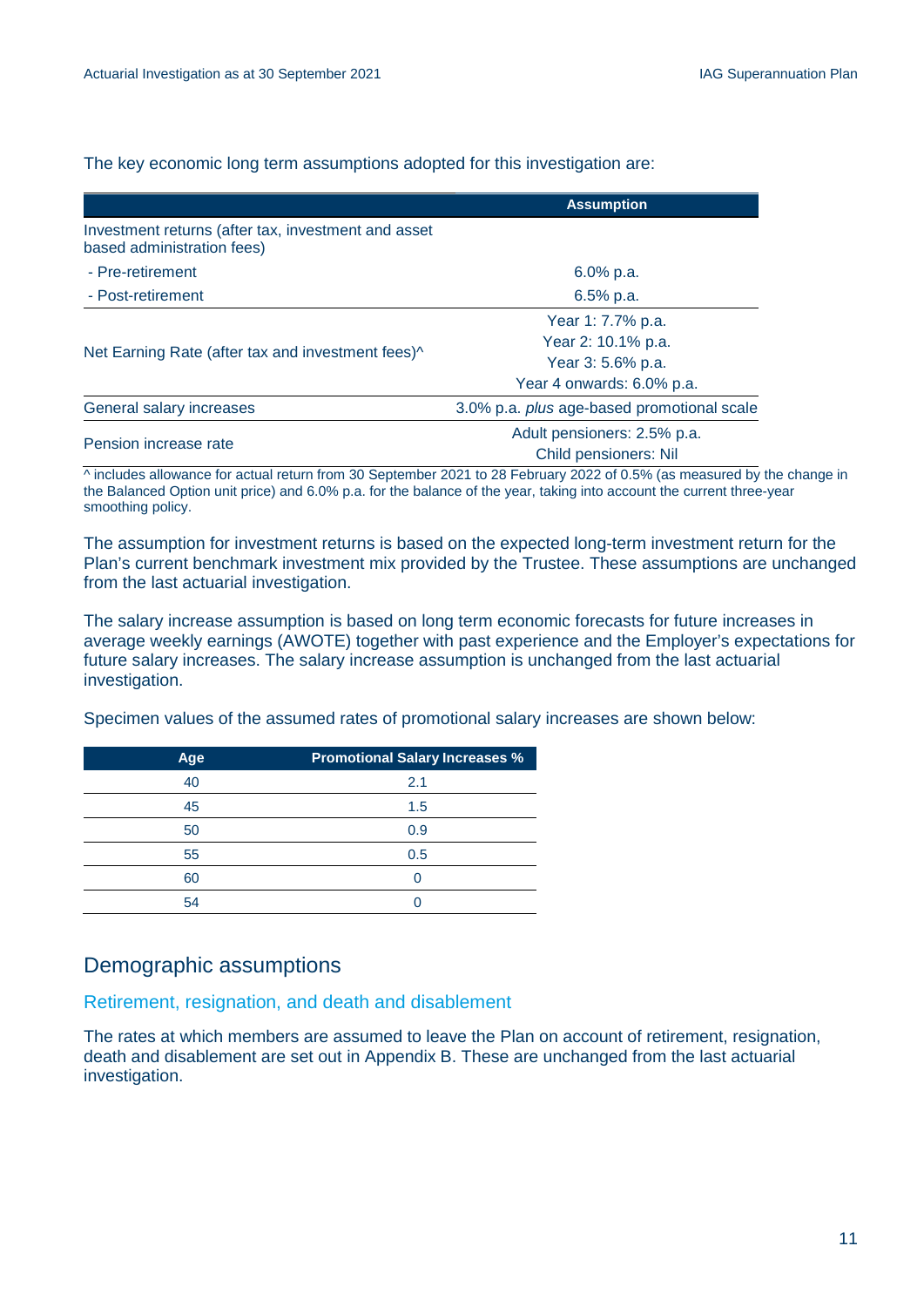#### Retrenchment

No specific allowance is made for the possibility of future retrenchments.

#### Pensioner mortality

The Pensioner mortality is based on a study of Australian public sector pensioner experience. An allowance for future mortality improvements has been included based on ALT 2015-17 25 year improvement factors. Examples of the assumed pensioner mortality rates are set out in Appendix B. These are unchanged from the last actuarial investigation.

### Other assumptions

#### New members

The Plan's defined benefit section is closed to new entrants. No allowance has been made for new members.

#### Expenses

Administration and consulting expenses are deducted from Plan assets. These are assumed to average 0.5% of defined benefit members' salaries.

#### Tax

It is assumed that the current tax rate of 15% continues to apply to the Plan's assessable income, along with current tax credits and deductions.

All future Employer contributions are assumed to be subject to 15% contribution tax, after deduction of any insurance premiums and administration and management costs. All contribution recommendations quoted in this report are gross of contributions tax.

No allowance has been made for:

- Excess contributions tax, as this is payable by the member.
- Additional tax on contributions (including defined benefit notional contributions) for those with incomes above the threshold (currently \$250,000), which is also payable by the member.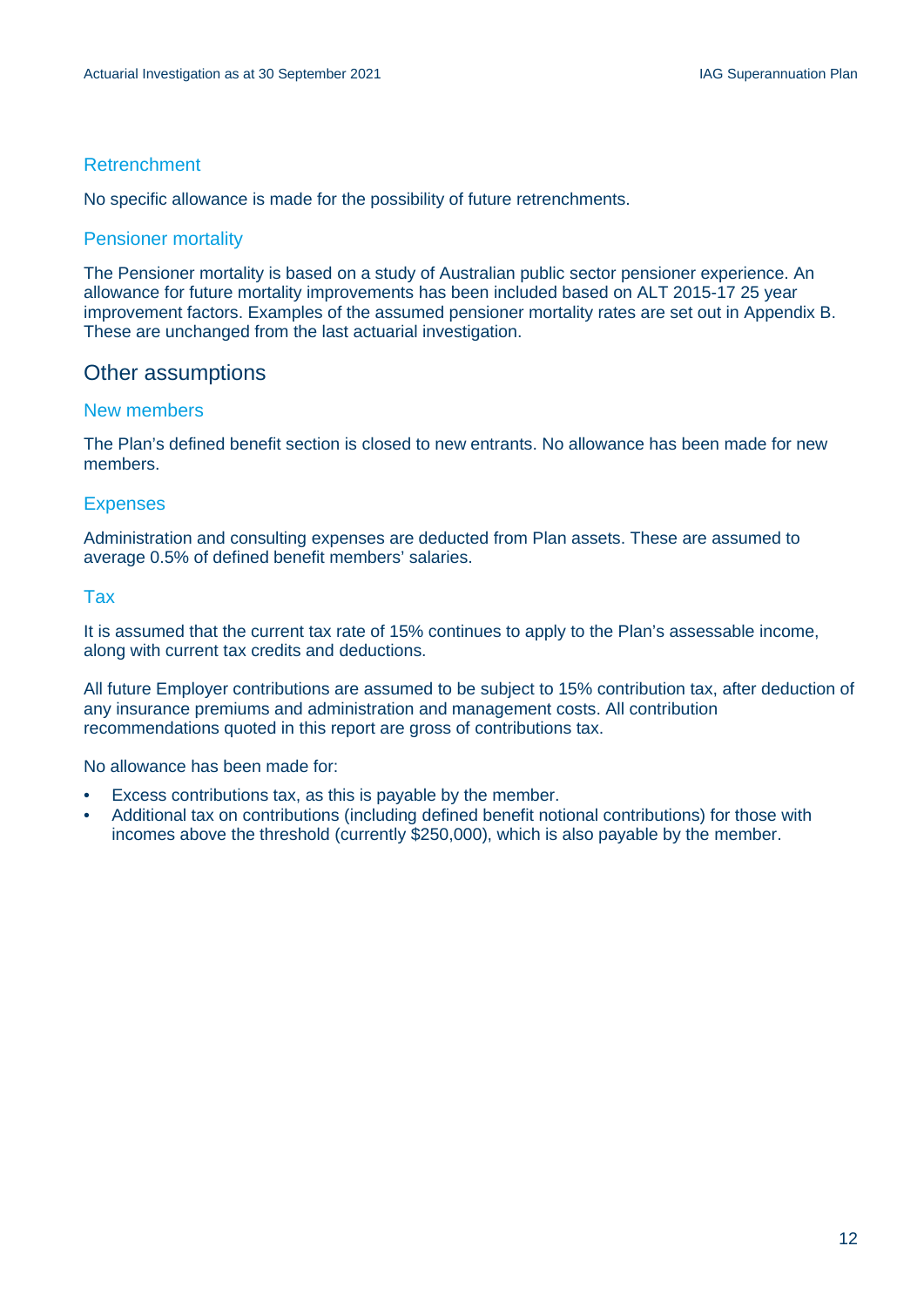#### Pension Take-Up Rate

Where there is an option between an immediate lump sum and a pension benefit (or deferred pension benefit), we have assumed the percentage of members who will take a pension benefit as following:

| Category           | <b>New Assumption</b> | <b>Old Assumption</b> |
|--------------------|-----------------------|-----------------------|
| <b>Former CGU</b>  | 60 <sub>%</sub>       | 30%                   |
| <b>Former RACV</b> | 80%                   | 30%                   |

The change in pension take-up rate assumptions is a result of the following experience over the past five years:

| Category           | <b>Number of New</b><br><b>Pensions</b> | Number of<br><b>Eligible Pensions</b> | <b>Actual Pension</b><br>∣Take-Up Rate <sup>1</sup> |
|--------------------|-----------------------------------------|---------------------------------------|-----------------------------------------------------|
| <b>Former CGU</b>  | 23                                      | 36                                    | 64%                                                 |
| <b>Former RACV</b> |                                         |                                       | 80%                                                 |

#### Lump Sum Commutation Factors

For Former CGU Defined Benefit Members the factors used to commute retirement and resignation pensions are as follows:

|     |              | <b>Former CGU Defined Benefit Members -</b><br>Lump Sum Received for Commuting \$1 of<br><b>Pension</b> |  |
|-----|--------------|---------------------------------------------------------------------------------------------------------|--|
| Age | Males $(\$)$ | Females $($ \$)                                                                                         |  |
| 40  | 5.337        | 6.078                                                                                                   |  |
| 45  | 6.682        | 7.502                                                                                                   |  |
| 50  | 8.380        | 9.387                                                                                                   |  |
| 55  | 10.545       | 11.776                                                                                                  |  |
| 60  | 13.360       | 14.835                                                                                                  |  |
| 65  | 11.854       | 13.386                                                                                                  |  |

These commutation factors should be reviewed periodically, although it is assumed for the purposes of this valuation that they will remain unchanged.

For Former CGU-VACC Defined Benefit Members the factor 11.5 has been used for all ages to commute retirement and resignation pensions, i.e. a lump sum of \$11.5 is received for each \$1 of pension commuted.

#### Ex-NRMA Benefits

For the ex-NRMA category, on resignation we assume the member will receive the greater of the available benefits.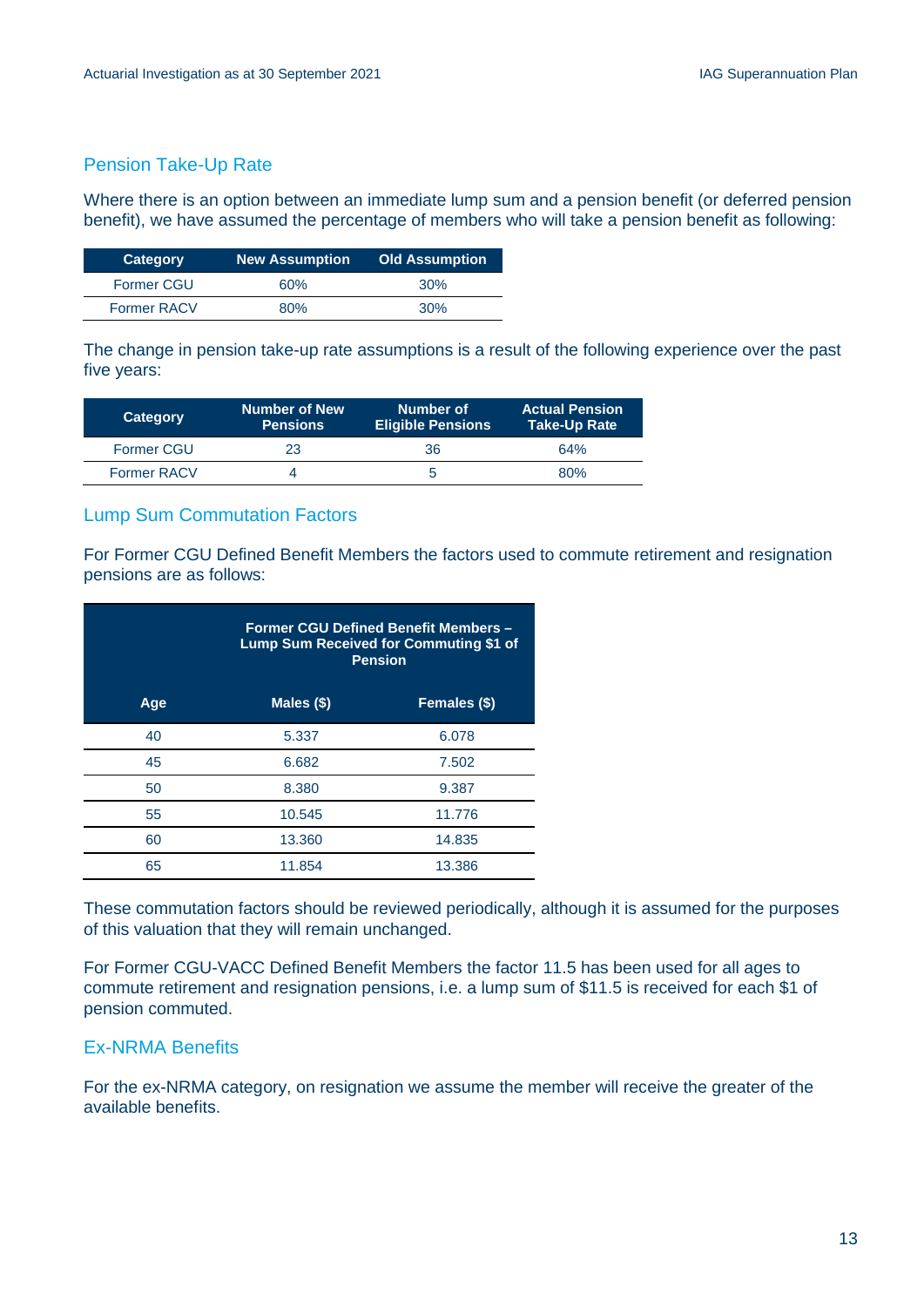## Impact of the changes in assumptions

The assumptions adopted in this investigation are the same as those used in the previous investigation, with the exception of the pension take-up rate and Net Earning Rate assumptions.

The change in assumptions have increased the Actuarial Value of Accrued Benefits by \$6.0 million and Vested Benefits (Lump Sum or Pension) by \$3.9 million. The Employer future service cost has also increased by 0.8% of salaries.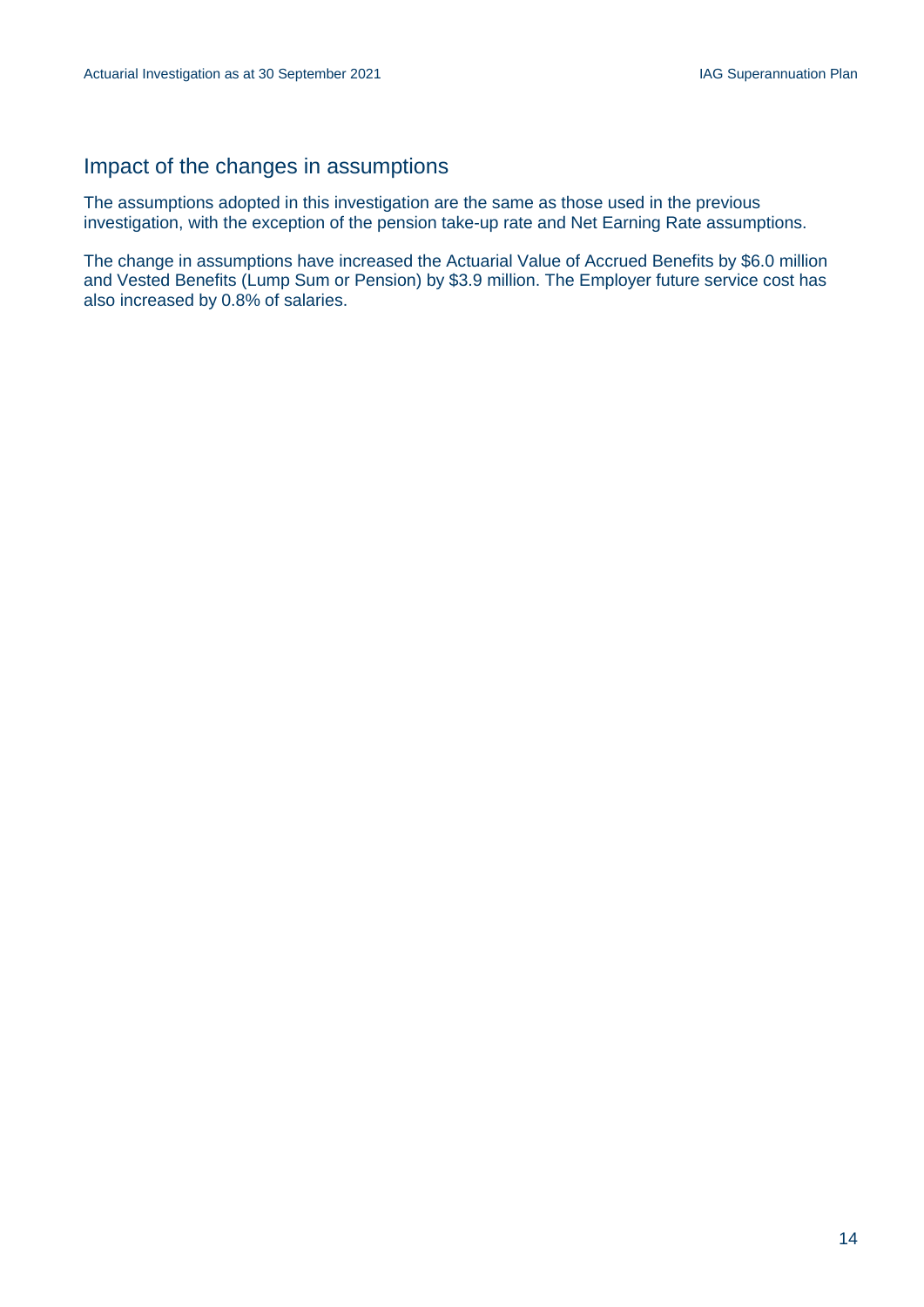## 5

## <span id="page-16-0"></span>**Assets**

### Market value

The net market value of the Plan's assets as at 30 September 2021 has been determined as follows from the information provided to us:

|     | <b>Calculation of Defined Benefits Assets at 30 September 2021</b>                                 |               |  |
|-----|----------------------------------------------------------------------------------------------------|---------------|--|
| 11  | Defined Benefit Corporate Assets as at 30 September 2021                                           | \$129,639,000 |  |
| 2)  | Plus Defined Benefit Lifetime Pension Assets as at 30 September 2021                               | \$81,839,000  |  |
| (3) | Less estimated expense allowance & Additional Assets & WIP                                         | \$10,950,000  |  |
| (4) | Less estimated self-insurance reserve                                                              | \$250,000     |  |
| (5) | Total net assets to support the defined benefit liabilities of the Plan<br>$(1) + (2) - (3) - (4)$ | \$200,278,000 |  |

### Operational Risk Reserves

The assets to meet the Operational Risk Financial Requirement (ORFR) are held directly by the Fund and are not directly attributable to the Plan. The scope of this Investigation does not include a review of the adequacy of assets held to meet the Trustee's ORFR or the Trustee's ORFR strategy.

#### Self-Insurance Reserve

The assets set aside to cover insurance claims incurred and not settled (including incurred but not yet reported) as at the valuation date in respect of claims not covered by the current insurance policy, are included in the overall Plan assets and estimated to be \$250,000 as at 30 September 2021.

The self-insurance reserve was excluded from the total defined benefit assets at the valuation date. Detailed advice concerning the establishment of the self-insurance review was contained in our report dated 30 April 2021.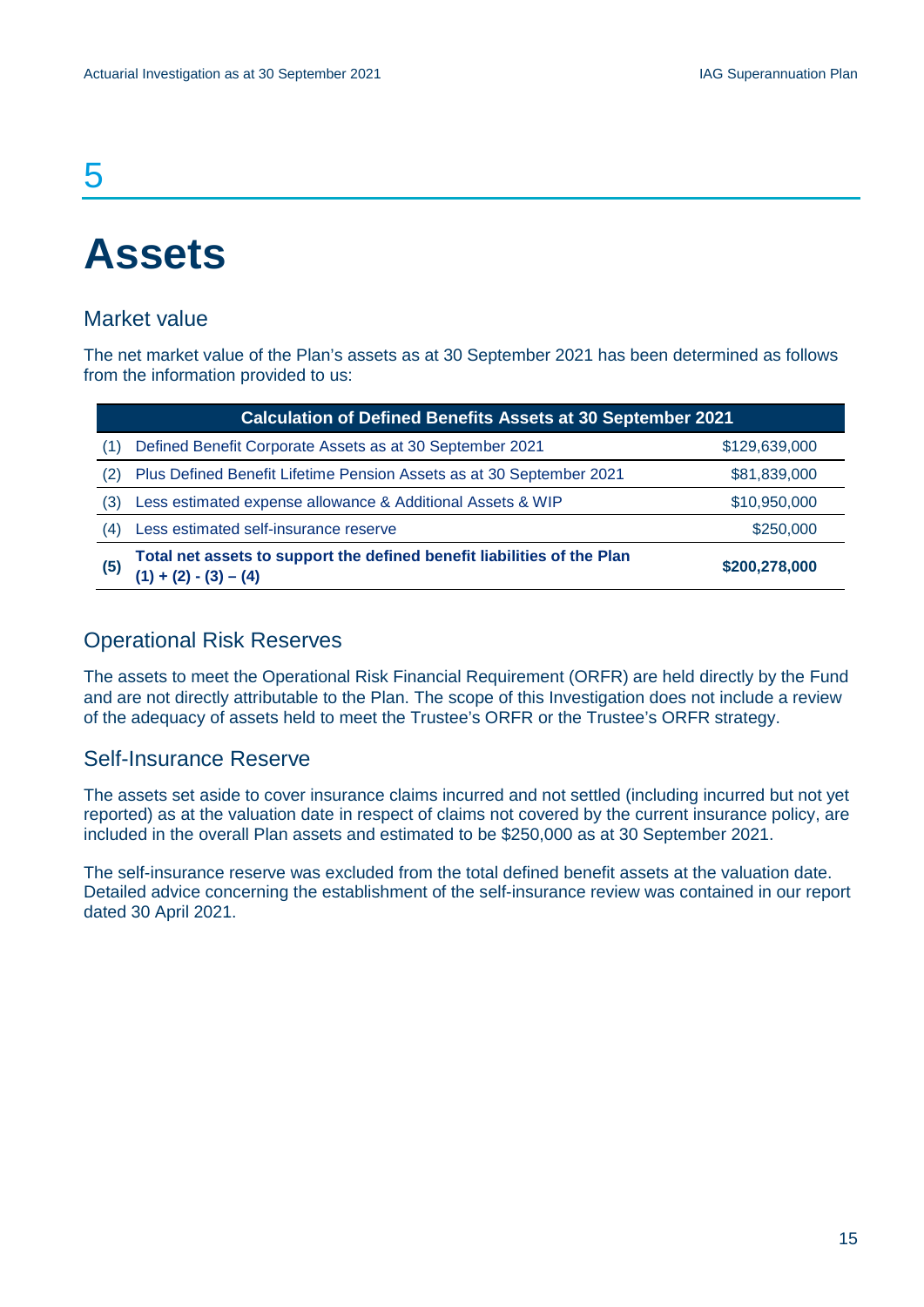## Investment Policy

#### Assets backing defined benefit liabilities

The Plan's assets supporting defined benefit liabilities including pensioner liabilities are invested in the Fund's Balanced investment option, which currently involves a benchmark exposure of 70% to 'growth' assets such as shares and property and a benchmark exposure of 30% to 'defensive' assets such as cash and fixed interest. Please refer to the table below for the actual and benchmark investment allocations of these assets. 'Growth' assets are expected to earn higher returns over the long term compared to 'defensive' assets, but at the same time to exhibit more variation in returns from year to year.

The actual asset allocation and Strategic Asset Allocation for the assets supporting the defined benefit liabilities are as follows:

| <b>Asset Class</b>    | <b>Actual Allocation</b> | <b>Strategic Asset Allocation</b> |
|-----------------------|--------------------------|-----------------------------------|
| Australian equities   | 26.9%                    | 26.5%                             |
| Overseas equities     | 27.4%                    | 27.0%                             |
| Property              | 9.5%                     | 9.5%                              |
| <b>Fixed interest</b> | 13.0%                    | 12.5%                             |
| <b>Alternatives</b>   | 19.5%                    | 20.5%                             |
| Cash                  | 3.7%                     | 4.0%                              |
| <b>Total</b>          | 100%                     | 100%                              |

Source: Sunsuper September quarterly investment report

Given that it is not known when members will take their benefit with certainty, the exact term of the Plan's liabilities is unknown. The duration is estimated to be around 9 years for the Plan. The expected term of the Plan's liabilities is still such that the Plan is expected to benefit from the higher returns expected from 'growth' assets over the long term.

The Plan's investments are expected to provide a high level of liquidity in normal circumstances.

I have reviewed the Plan's defined benefit investment policy taking into account the Plan's financial position and the nature and term of the Plan's defined benefit liabilities and I confirm that I consider that the policy adopted is a suitable investment policy.

I note that the current policy has the potential for substantial variability in investment returns and that this variability may impact on the Employer contribution programs. I understand that the Employers recognise and accept the potential variability in returns and contribution requirements. Should the Employers' risk tolerance change, it would be appropriate to review the current investment policy.

#### Assets backing accumulation benefit liabilities

The Plan provides members with a range of investment options for their accumulation benefits (including the additional account balances of defined benefit members). The assets supporting the Plan's accumulation benefit liabilities are invested according to members' selected investment options and the actual returns on those investments (whether positive or negative) are passed on to members via changes in the unit prices by which member account balances are determined. Thus the Plan's accumulation liabilities and related assets are fully matched.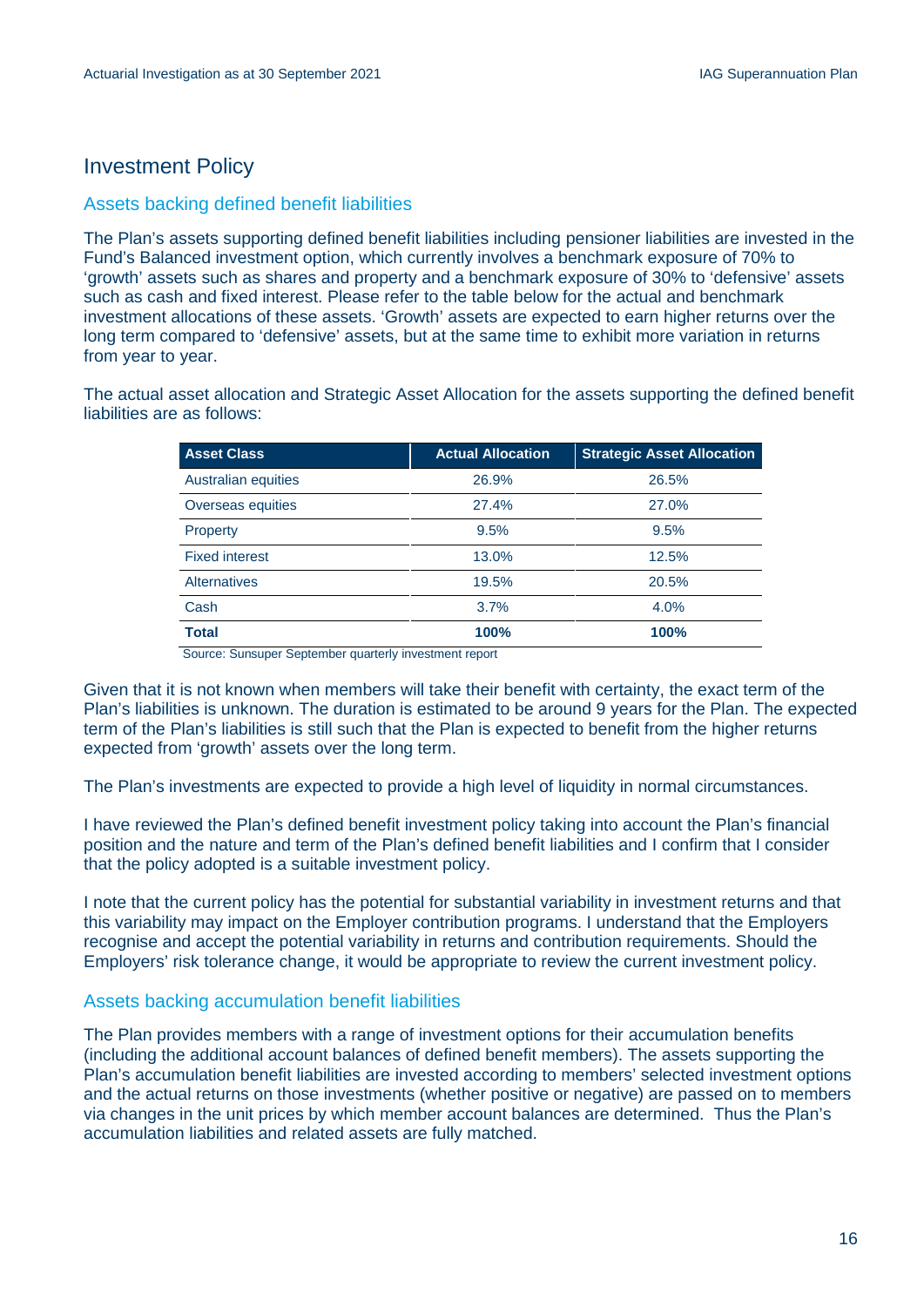The Plan's investments are expected to provide a high level of liquidity in normal circumstances.

I consider that the Plan's investment policy for assets relating to accumulation liabilities is suitable, having regard to the nature and term of these liabilities.

### Crediting Rate Policy

#### Defined Benefits

The main features of the crediting rate approach in relation to defined benefits (the Net Earning Rate) are summarised briefly below:

For certain membership categories, resignation benefits, as well as the Superannuation Guarantee minimum benefit, are based on the accumulation of member and notional employer contributions with investment earnings at the Net Earning Rate. In some cases, the resignation benefit also applies as a minimum on retirement.

The Net Earning Rate is determined as the average of the annual earning rates (after allowance for tax and investment costs) of the defined benefit assets over the prior three years, subject to it being non-negative. The Net Earning Rate is updated daily.

No specific reserves are maintained to support the averaging process. However the valuation assumptions for future Net Earning Rates (and hence projected benefit liabilities) take into account the operation of the averaging formula.

There can be significant differences between the actual earning rate and the Net Earning Rate in a single year, with the result that the liabilities linked to the Net Earning Rate often may not move in alignment with related defined benefit assets in the short term. Furthermore, the impact on benefit costs may not average out over time due to changes in the amount of liabilities linked to the Net Earning Rate, with the result that averaging may not be cost-neutral to the employer sponsor.

#### Accumulation Benefits

The main features of the unit pricing and crediting rate policy in relation to accumulation member accounts and to the additional accumulation accounts of defined benefit members are summarised briefly below:

- Earnings credited to the accounts are based on the actual net earning rates (i.e. earnings net of investment costs, asset-based administration fees and provisions for tax) of the members' selected investment options. Net earnings are allocated via changes in unit prices. Unit prices are determined on a daily basis. Rules relating to the prices at which units are bought and sold are designed to prevent selection against the Plan by members.
- Termination of service does not result in any automatic change in a member's investment options. Member accounts remain invested in their selected investment options until paid.
- No investment reserves are held. Net investment earnings are fully passed on to member accounts via unit prices.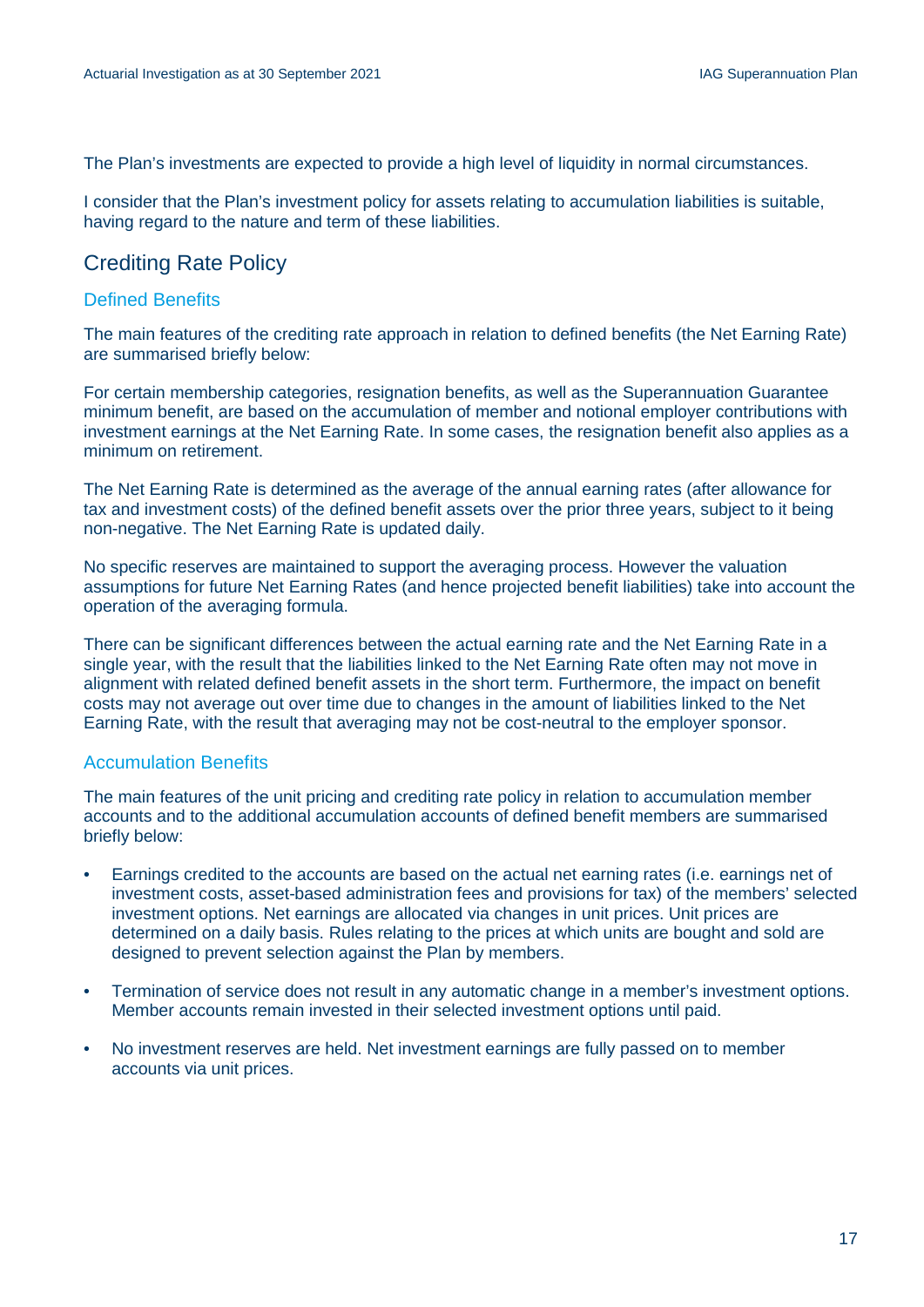#### **Documentation**

The approach for determining the crediting rate is set out in a document dated 29 March 2019 and entitled "IAG and NRMA declared rate in the Sunsuper environment".

#### **Conclusion**

A detailed review of the unit pricing policy and crediting rate methodology is outside the scope of this valuation.

Based on a review of the main features, I consider that the unit pricing and crediting rate policy adopted for these benefits is generally suitable taking into consideration the principles of equity between different generations of members and any material risks which may have a significant impact on the Plan (i.e. a market shock or sudden downturn in investment markets).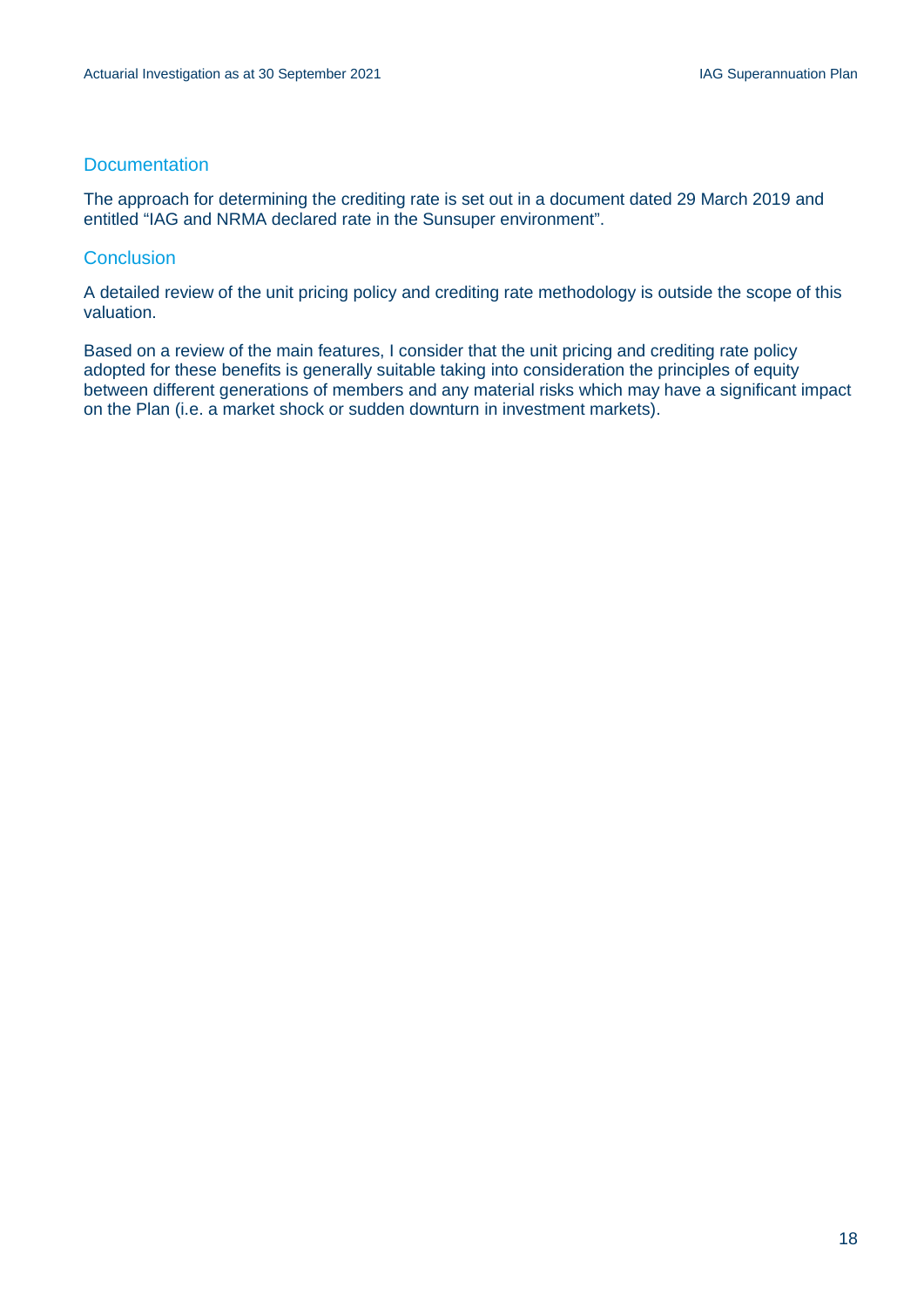## 6

# <span id="page-20-0"></span>**The Actuarial Approach**

## Financing Objective

The financing objective adopted for this investigation is to maintain the value of the Plan's assets at least equal to:

- 100% of accumulation account balances plus
- Between 115% and 120% of Defined Benefit Vested Benefits (Lump Sum or Pension), to ensure that, with a reasonable probability, the coverage will remain above 100%.

Accumulation account balances are matched by specific assets and do not require any additional margins. However most of the defined benefit liabilities are linked to salaries and not to the returns on the underlying assets. A margin in excess of 100% coverage of vested defined benefits is therefore desirable to provide some security against adverse experience such as poor investment returns. It may also support, in the short term, any difference between the actual investment return and the Net Earning Rate (i.e. the 3 year average return applied to defined benefit member accounts).

Based on the assumptions adopted for this investigation, achieving the financing objective of 115% to 120% of Defined Benefit Vested Benefits (Lump Sum or Pension) would also result in at least 100% coverage of the Actuarial Value of Accrued Benefits and a satisfactory margin of coverage over 100% of SG Minimum Benefits. Hence, it is not considered necessary to adopt specific financing objectives in relation to these benefit liability measures.

I have taken into consideration the provisions of the Trust Deed and any professional requirements as set out below.

#### Professional Requirements

Under Professional Standard 400 issued by the Actuaries Institute, the funding method selected by the actuary *"must aim to provide that:*

- *(a) members' benefit entitlements (including any pension increases provided by the Trust Deed or in accordance with either precedent or the intentions of the Trustee and/or Fund Sponsor) are fully funded before the members retire; and*
- *(b) the Assets of the Fund from time to time, after making full provision for the entitlements of any beneficiaries or members who have ceased to be employed, exceed the aggregate of benefits which employed members would reasonably expect to be payable to them on termination of membership, including the expenses of paying those benefits, and having regard to the provisions of the Trust Deed and the likely exercise of any Options or Discretions." (Paragraph 5.5.4 of PS400).*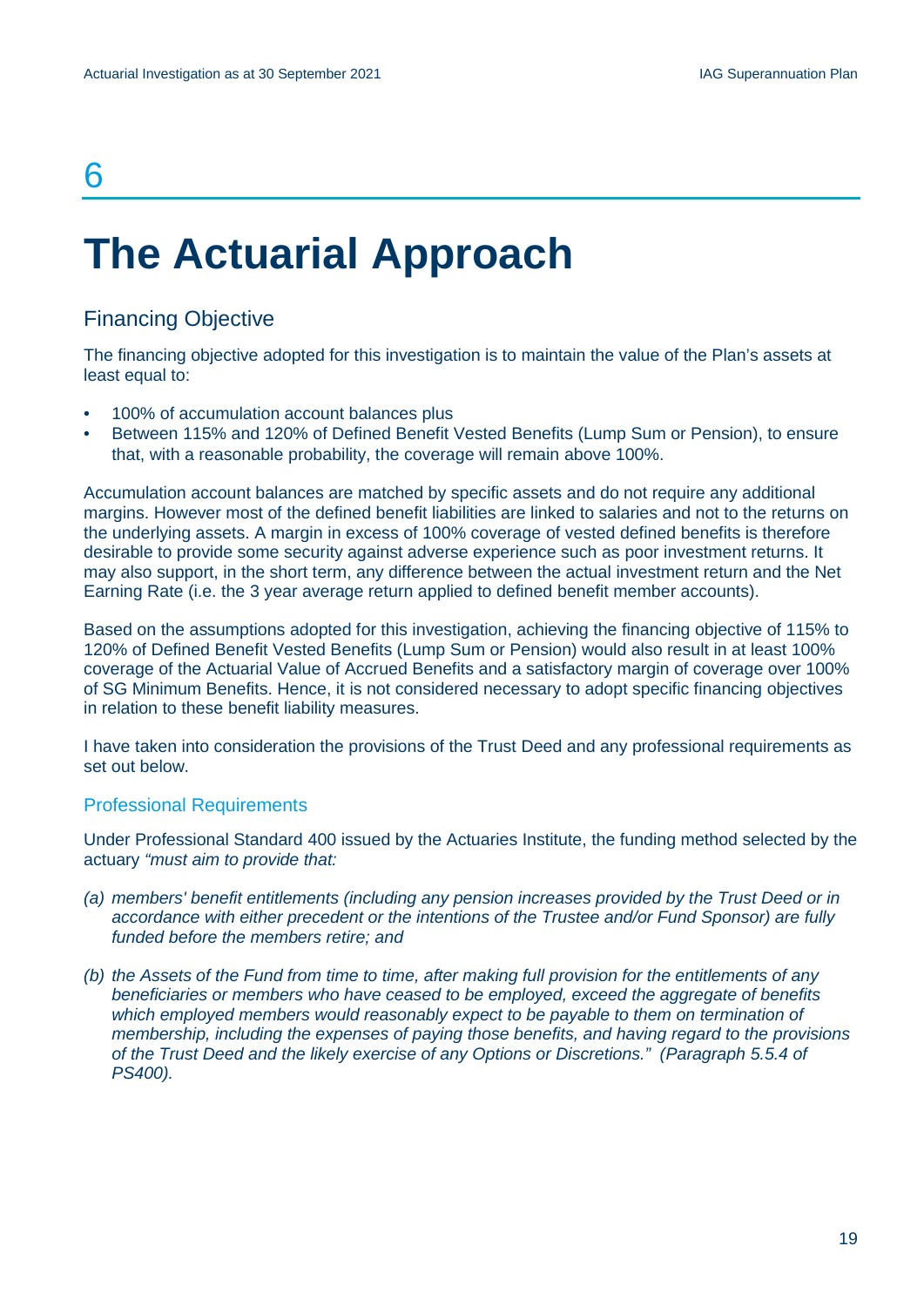Accordingly the actuary needs to be satisfied that any funding program is expected to provide a level of assets which meets or exceeds immediate benefit entitlements based on members' reasonable expectations. Should assets fall below that level, the funding program needs to aim to lift assets to at least the required level over a reasonable time period and to maintain assets at or above the required level thereafter.

The financing objective has been set on the basis that members' reasonable expectations on termination would be to receive their vested benefit entitlement (including the lump sum value of their pension, on the actuarial assumptions adopted for this investigation, in the case of current pensioners).

### Financing Method

There are various financing methods that could be followed in setting the Employer contribution level. In this investigation we have projected the likely future experience of the Plan using the assumptions set out in this report, and then examined the expected relationship between the assets and liabilities of the Plan. The same method was used in the last actuarial investigation.

Under this method of financing, Employer contribution programs may vary from time to time to ensure that the Plan remains on course towards its funding targets.

I consider that the financing method is suitable in the Plan's current circumstances as it allows the recommended contribution programs to be determined specifically to meet the funding targets for the Plan.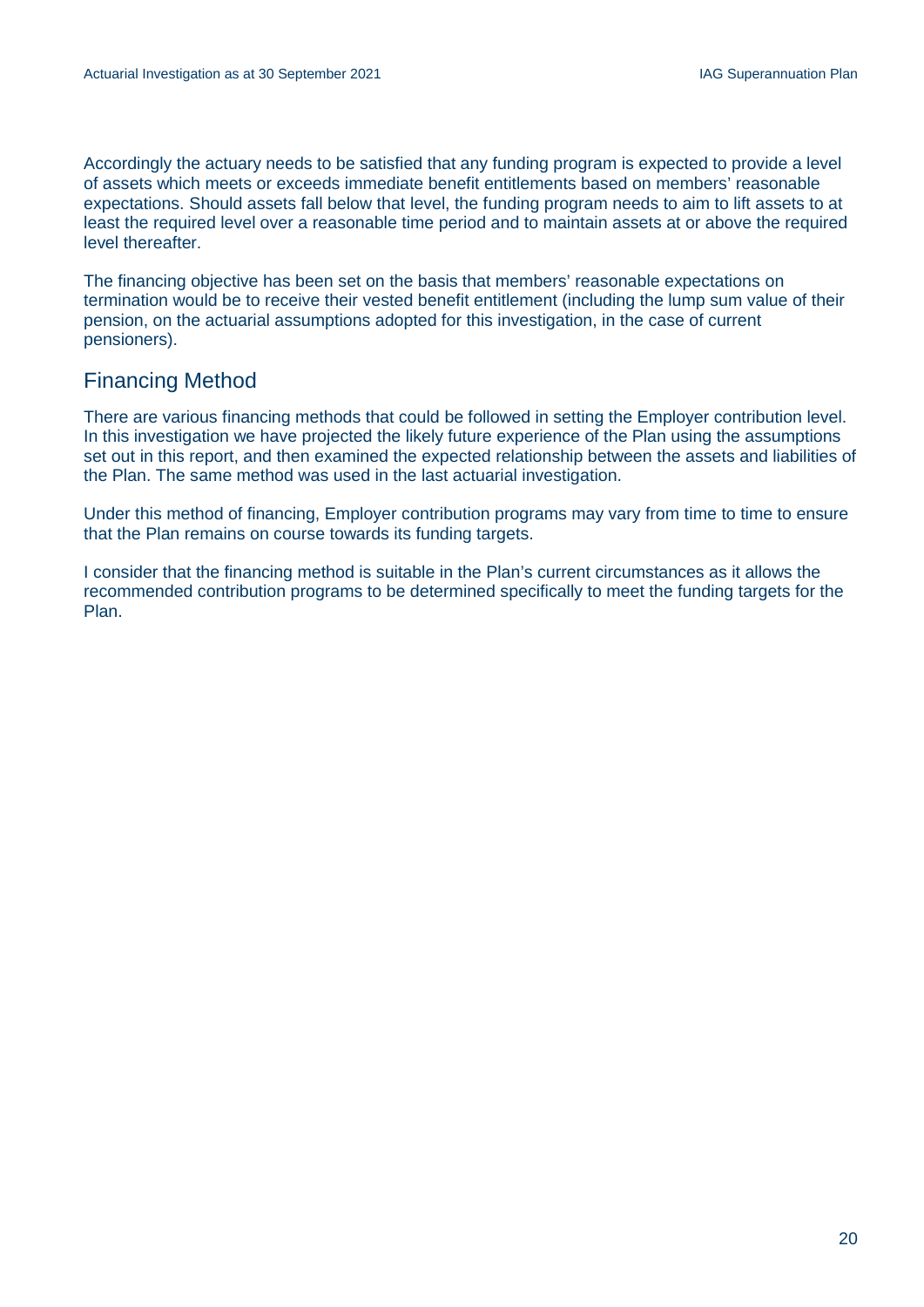## 7

# <span id="page-22-0"></span>**Financial Position of the Plan**

## Funding status

#### Defined Benefit Vested Benefits (Lump Sum only, and Lump Sum or Pension)

Defined Benefit Vested Benefits (Lump Sum only) are determined by the administration system and assume that all active members take lump sum benefits. The higher figure for Defined Benefit Vested Benefits (Lump Sum or Pension) allows for the prospect of some active members electing to take a lifetime pension benefit, since all pension benefits are of higher value than the corresponding lump sum.

The value of Defined Benefit Vested Benefits for deferred and current pensioners are assumed to be the actuarial value of the future pension payments.

At 30 September 2021, the Plan assets attributable to defined benefits represented 119.5% of the Defined Benefit Vested Benefits (Lump Sum or Pension) and hence the Plan was considered to be in a "satisfactory financial position" under SIS legislation.

The 119.5% coverage was within the target range of 115% to 120% coverage adopted for this investigation.

#### SG Minimum Benefits

SG Minimum Benefits are the minimum benefits required under SG legislation, as defined in the Benefit Certificate (also referred to as Minimum Requisite Benefits or MRBs).

The Plan assets attributable to defined benefits at 30 September 2021 were 145.6% of MRBs and hence the Plan was considered to be "solvent" under SIS legislation.

#### Actuarial Value of Accrued Benefits

The Actuarial Value of Accrued Benefits is the expected value (as at the investigation date) of all future expected benefit payments, based on membership to date, discounted to the investigation date, taking into account the probability of payment. This value is calculated using the actuarial assumptions and method outlined in the previous sections. In determining the value, I have not applied a minimum of the vested benefits. Further details concerning the calculation of the Actuarial Value of Accrued Benefits are set out in Appendix C.

The Plan assets attributable to defined benefits as at 30 September 2021 represented 116.9% of the Actuarial Value of Accrued Defined Benefits.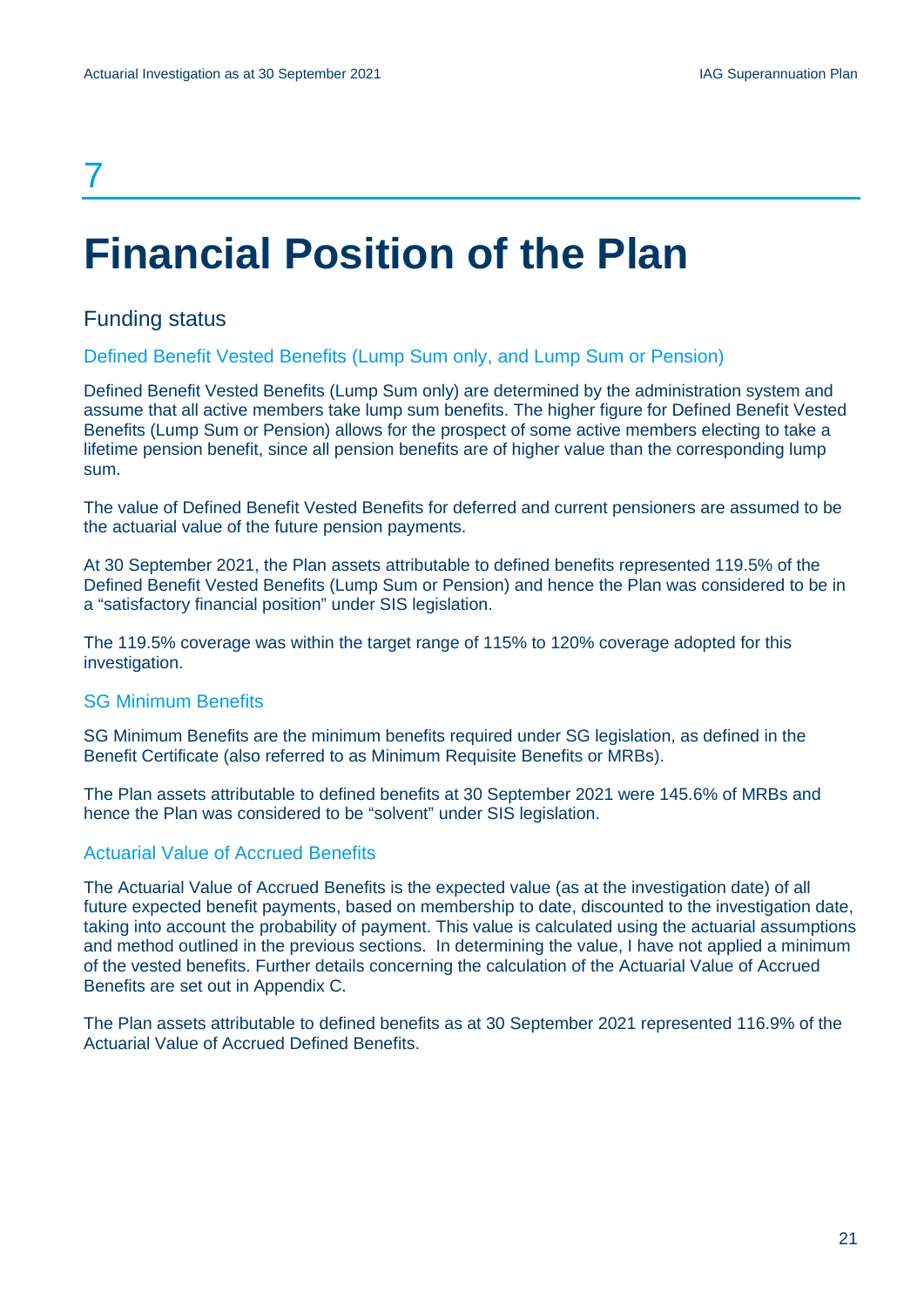|                                                             | <b>Position at</b><br>30 September 2021 |                                 |                                        |
|-------------------------------------------------------------|-----------------------------------------|---------------------------------|----------------------------------------|
| Defined Benefits Only*                                      | \$000                                   | <b>Asset</b><br><b>Coverage</b> | <b>Coverage at</b><br>14 November 2020 |
| Assets                                                      | 200,278                                 |                                 |                                        |
| Vested Benefits (Lump Sum only)                             | 159,200                                 | 125.8%                          | 113.8%                                 |
| Vested Benefits (Lump Sum or Pension)                       | 167.544                                 | 119.5%                          | 111.3%                                 |
| Liability for Actuarial Value of Accrued<br><b>Benefits</b> | 171,272                                 | 116.9%                          | 110.2%                                 |
| <b>Liability for SG Minimum Benefits</b>                    | 137,563                                 | 145.6%                          | 132.7%                                 |

#### The following table shows these funding measures at both the previous and current valuation dates.

Note that the benefit totals also include the actuarial value of the current lifetime pension liability of \$80,496,000 and deferred pension liability of \$7,626,000 at 30 September 2021.

The above totals exclude accumulation liabilities of \$1,024,566,000, additional accumulation balances for defined benefit members of \$7,058,000, and the self-insurance reserve of \$250,000 as at 30 September 2021. Assets are also net of a provision for estimated expense allowance, additional assets and work in progress of \$10,950,000 as at 30 September 2021.

The coverage levels at 30 September 2021 were higher than the levels at the previous actuarial investigation, due to the following items of positive experience:

- The investment return on assets was 15.5% over the period, which is higher than assumed return of 6.2% p.a.;
- Salary growth of 0.3% over the period which was lower than expected (3.0% p.a. plus promotional increases); and
- Pension indexation of 1.2% over the period which was lower than expected (2.5% p.a.).

This has been partially offset by higher than expected pension take-up rate.

The change in actuarial assumptions also increased the Actuarial Value of Accrued Benefits by \$6.0 million and Vested Benefits (Lump Sum or Pension) by \$3.9 million.

It should be noted that the Vested Benefit measures shown above assume the Plan continues to operate 'as is' until the last pensioner dies. In the event of a Plan wind up, or termination of pension payments, prior to the natural cessation of the pensions, different measures of benefit liabilities may apply, and further financing from the Employer may be required to meet the resulting benefit liabilities. Please refer to the discussion in Section 10 for more detail.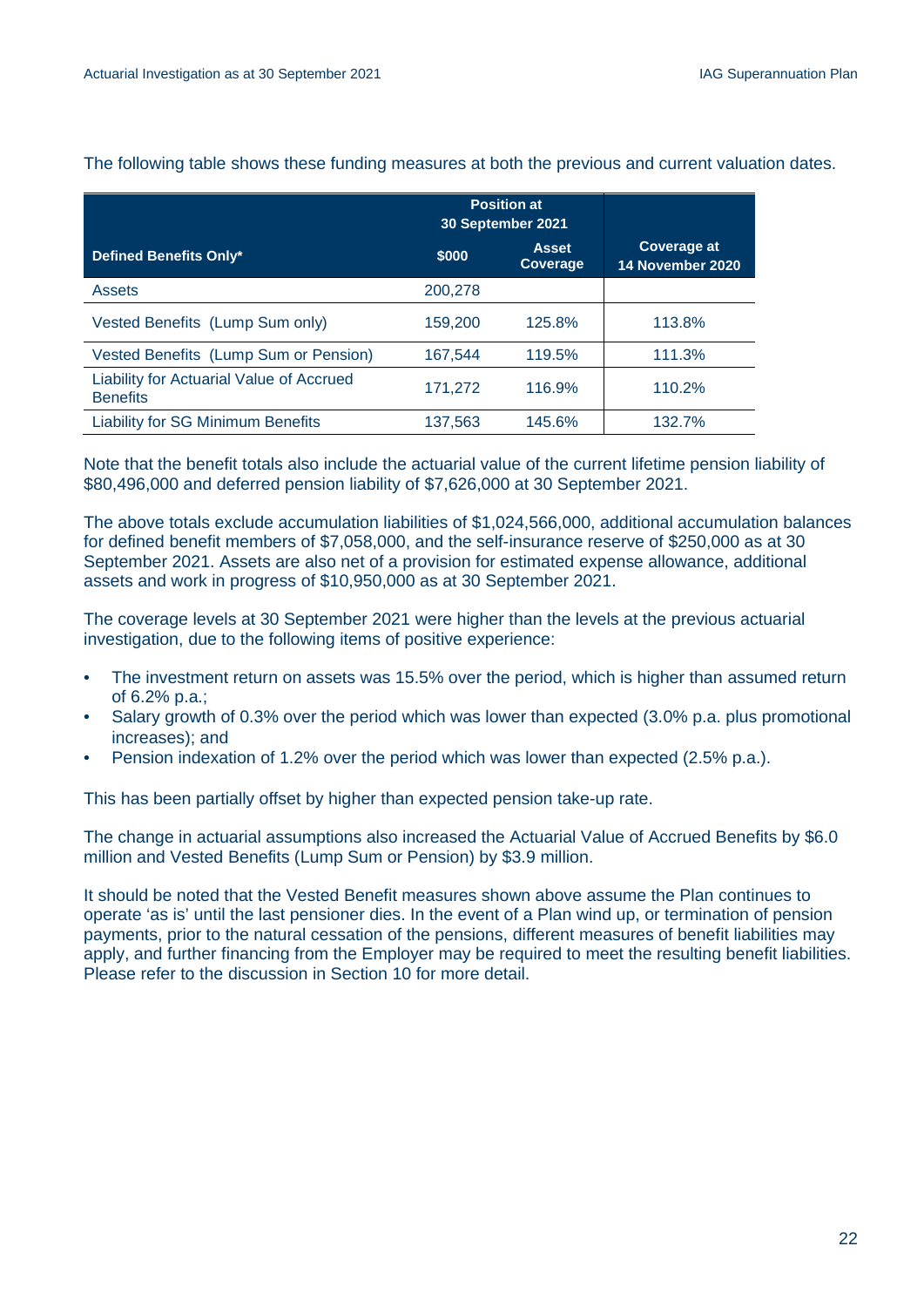## Employer Future Service Cost

Based on the assumptions adopted for this investigation, I estimate that the Employer's long-term funding cost (i.e. the normal cost of funding the future service defined benefit accruals ignoring any surplus or deficit) is 18.8% of defined benefit members' salaries.

The Employer's long-term funding cost above includes the expected expenses (of 0.5% of defined benefit members' salaries), excludes any award contributions and includes allowance for the contributions tax.

The assessed long-term costs for future service have increased by 0.8% of salaries since the last investigation mainly due to the change in actuarial assumptions.

We have maintained the basic employer contribution recommendation at 17.5% of defined benefit members' salaries given that it is not materially different to the long-term funding cost, and the current and projected financial positions are satisfactory.

### Previous recommendations

In the report on the previous actuarial investigation it was recommended that the Employers contribute to the Plan as follows:

- **Accumulation members**: 13.0% of salary (or such other rate applicable to a member's category).
- **Defined Benefit members**: 17.5% of salary.

In addition, it was recommended that the Employers contribute to the Plan:

- Any additional amounts required (of an accumulation nature) in order to meet the minimum SG requirement of Ordinary Time Earnings Base; and
- The full amount of member salary sacrifice contributions.

#### Recommended Contributions

Based on the financial position at 30 September 2021 and taking into account the actual investment return of 0.5% for the 5 months immediately after 30 September 2021, I recommend that the Employers contribute to the Plan in accordance with the following contribution program (which is unchanged from the last actuarial investigation):

- **Accumulation members:** 13.0% of salary (or such other rate applicable to a member's category)
- **Defined Benefit members:** 17.5% of salary

In addition, the Employer should contribute to the Plan:

- Any additional amounts required (of an accumulation nature) in order to meet the minimum SG requirement of Ordinary Time Earnings Base; and
- The full amount of member salary sacrifice contributions.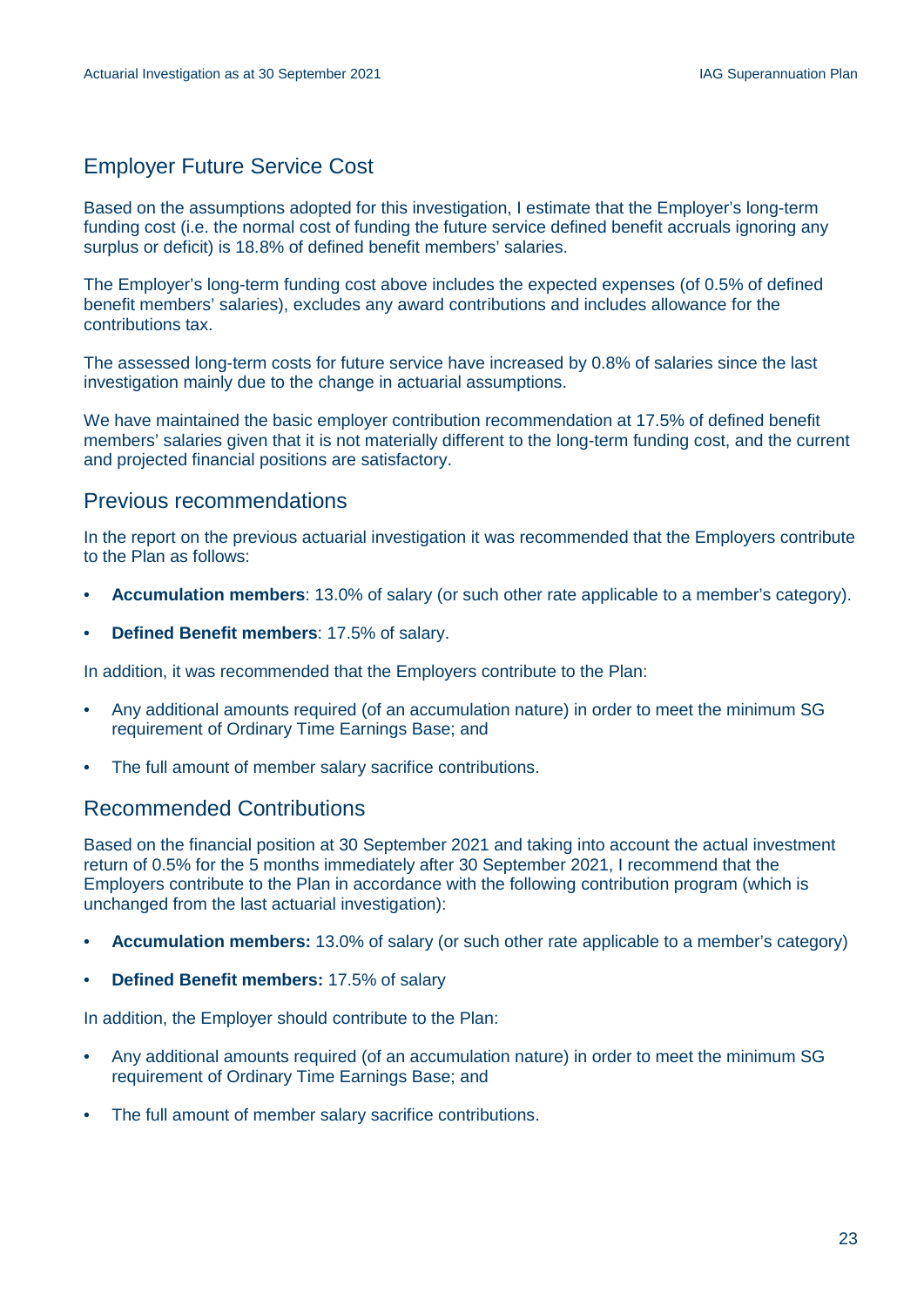## Projected Financial Position

I have prepared a projection of Plan assets and benefit liabilities based on:

- the actuarial assumptions adopted for this investigation;
- allowing for actual investment returns of 0.5% from 30 September 2021 to 28 February 2022; and
- assuming the recommended Employer contributions will be paid.

The results of the projection are as follows:



The Trustee should note that this projection is based on the assumptions adopted, which represent a single scenario from the range of possibilities. The future is uncertain and the Plan's actual experience will differ from those assumptions; these differences may be minor in their overall effect, or they may be significant and material. In addition, different sets of assumptions or scenarios may also be within the reasonable range and results based on those alternative assumptions would be different, as discussed below.

The projection above shows that the recommended contributions are anticipated to result in assets of at least 120% of Defined Benefit Vested Benefits (Lump Sum or Pension) by 30 September 2023. Coverage of the Actuarial Value of Accrued Benefits is expected to be similar.

### Sensitivity Analysis

The Plan's net financial position is defined as the difference between the Plan's net assets and the Actuarial Value of Accrued Benefits.

We have tested the effect of changes to the key assumptions on the value of liabilities and the Plan's net financial position.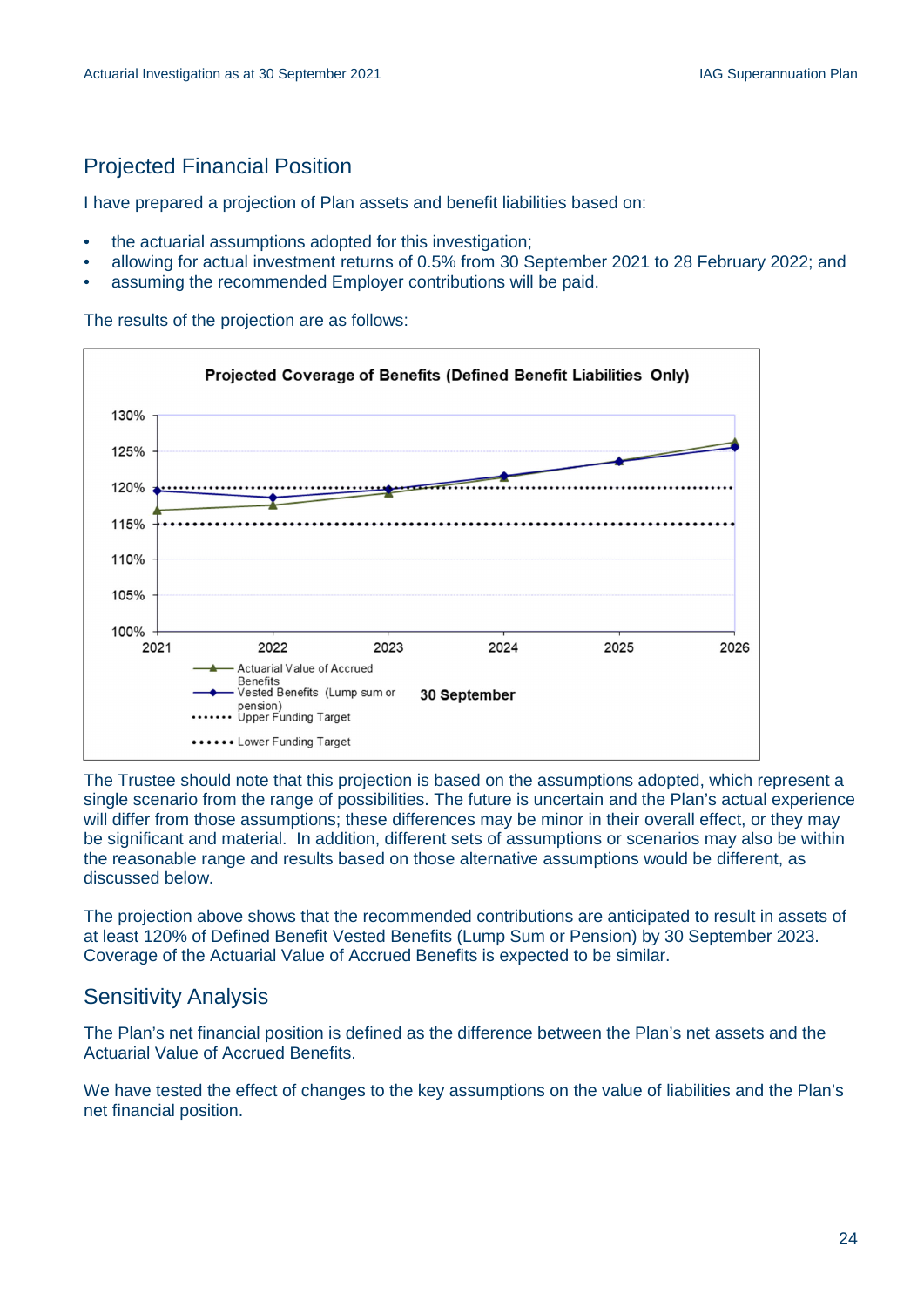The liabilities shown in this report have been calculated using our best estimate assumptions for investment return (6.0% p.a. pre-retirement, 6.5% p.a. post-retirement), salary growth (3.0% p.a. plus age-based promotional scale) and pension indexation (2.5% p.a.). As future investment returns, salary and pension indexation increases are unknown, it is almost certain that actual experience will differ from these assumptions.

To quantify the sensitivity of the net financial position to our assumptions, we have calculated the change in liability based on the following scenarios:

- Decrease the long term investment return assumption by 1% pa;
- Increase the salary growth assumption by 1% pa;
- Increase the pension indexation assumption by 1% pa;
- Longevity risk of lifetime pensioners, whereby pensioners are assumed to live one year longer;
- A shock scenario, where the value of net assets suddenly reduces by 10%;
- Decrease in the long term investment return assumption by 1% AND the value of net assets suddenly reduces by 10% (known as the "Adverse assumptions").

All other assumptions, including the Employer contribution rates, are assumed to remaining the same.

The effects of these changes are shown below:

|                                                                    | <b>Net financial</b><br>position | Change in net<br>financial<br>position | <b>Net financial position</b><br>as % of all defined<br>benefit liabilities |
|--------------------------------------------------------------------|----------------------------------|----------------------------------------|-----------------------------------------------------------------------------|
| <b>Scenario</b>                                                    | <b>\$M</b>                       | \$M                                    | $\%$                                                                        |
| Base assumptions as shown previously                               | 29.006                           |                                        |                                                                             |
| Decrease investment return by 1% pa                                | 11.684                           | (17.322)                               | 6.2%                                                                        |
| Increase salary increase by 1% pa                                  | 26.630                           | (2.376)                                | 15.3%                                                                       |
| Increase pension indexation by 1% p.a.                             | 15.804                           | (13.202)                               | 8.6%                                                                        |
| Longevity risk of lifetime pensioners (live one year<br>longer)    | 25.878                           | (3.128)                                | 14.8%                                                                       |
| Shock scenario - immediate 10% reduction in net<br>value of assets | 10.684                           | (18.322)                               | 6.3%                                                                        |
| Adverse assumptions                                                | (6.457)                          | (35.463)                               | $-3.5%$                                                                     |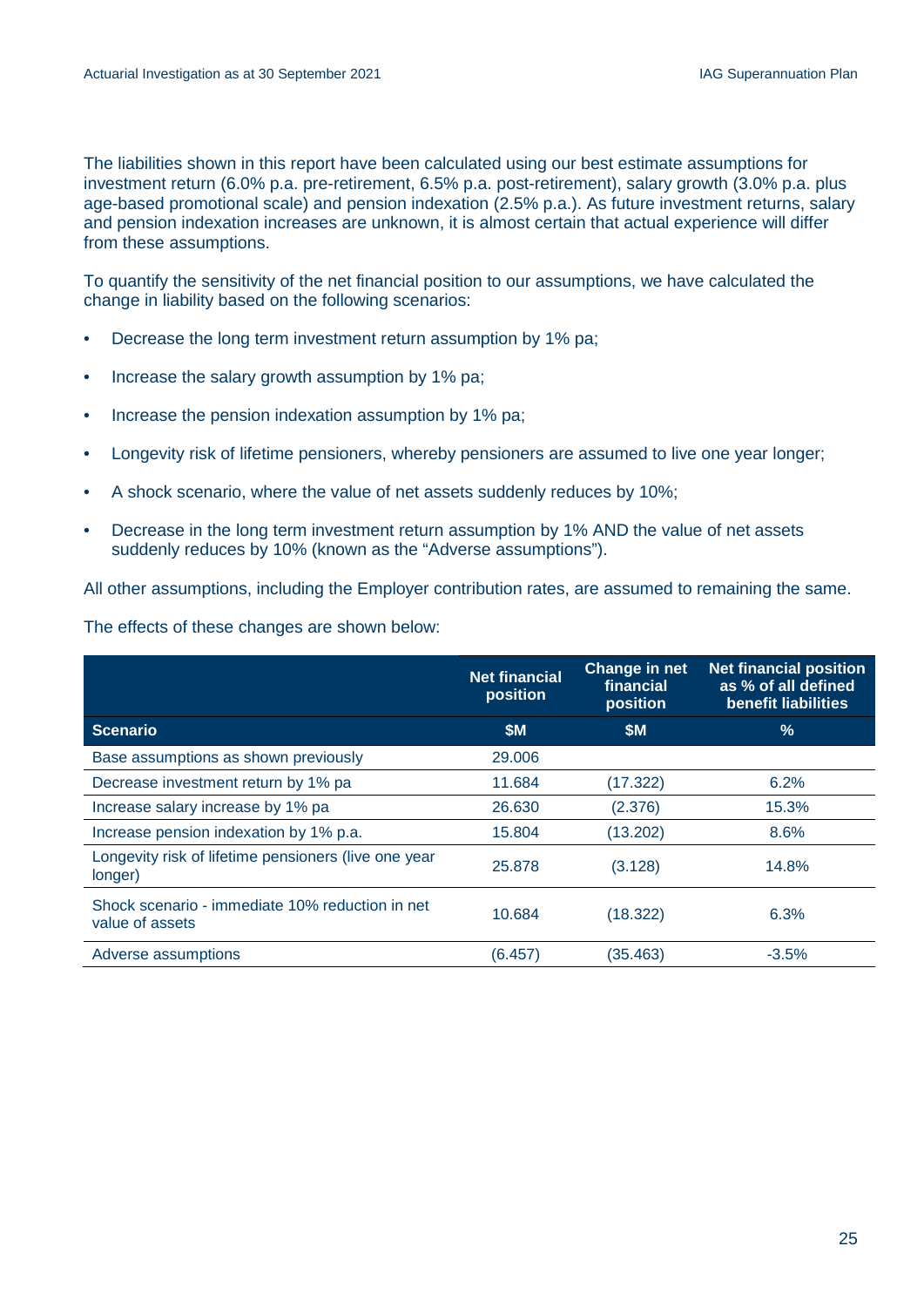## 8

# <span id="page-27-0"></span>**Key Risks**

## Investment Volatility

73% of the current vested benefits for active defined benefit members are linked to salaries and not linked to investment returns. Lifetime pensions are not linked at all to investment returns. Therefore the Plan's vested benefits coverage is highly sensitive to changes in the investment returns.

I have considered the impact of investment volatility on the Plan's financial position over the next few years using a "High return" and a "Low return" scenario. The returns under both scenarios have been derived from assumptions about the likely risk attached to the Plan's defined benefit investment strategy.

Using the investment return model and assumptions adopted, there is approximately a 10% chance of the Plan's cumulative investment return being less than the "Low return" scenario over the next 5 years. Similarly, there is approximately only a 10% chance of the Plan's cumulative investment return being greater than the "High return" scenario over the next 5 years. Allowance has been included for the actual return on assets of 0.5% during the 5 month period immediately following 30 September 2021.

| 1 October 2021 to 30 September | <b>Assumed Cumulative Investment Return (%)</b> |                  |               |
|--------------------------------|-------------------------------------------------|------------------|---------------|
|                                | "Low Return"                                    | <b>Valuation</b> | "High Return" |
| 2022                           | 4.0%                                            | 5.1%             | 6.1%          |
| 2023                           | $7.0\%$                                         | 11.6%            | 16.0%         |
| 2024                           | 10.1%                                           | 18.5%            | 26.8%         |
| 2025                           | 13.4%                                           | 25.9%            | 38.6%         |
| 2026                           | 16.7%                                           | 33.7%            | 51.4%         |

The cumulative investment return is the total return from 1 October 2021 up to 30 September in the year shown. The extent of variation allowed for in these projections reflects the Plan's asset mix and Mercer's views on potential variability in investment results in various investment sectors.

The graph below shows the effect on the projected ratio of assets to Vested Benefits for defined benefit members under the "High return" and "Low return" scenarios, with all other investigation assumptions remaining unchanged.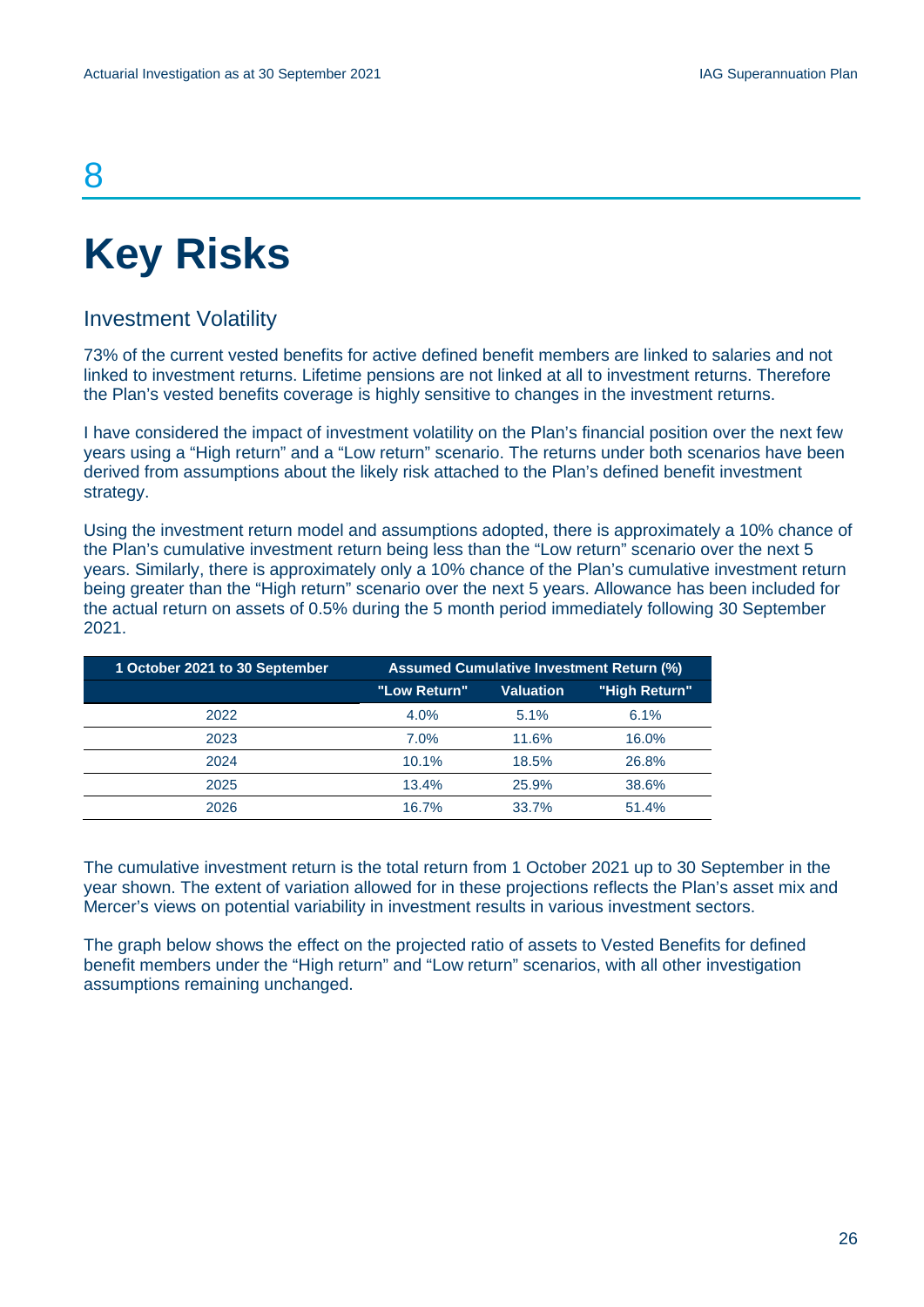

Based on fluctuations in investment returns only, and assuming other experience is in line with the assumptions adopted for this investigation, there is approximately an 80% chance that the coverage of assets over Defined Benefit Vested Benefits (Lump Sum or Pension) at 30 September 2024 will fall in the range from 96% to 140%.

Please note that the "low return" scenario and the "high return" scenario shown above are illustrations only, and show what may occur under assumed future experiences that differ from our baseline assumptions. These scenarios do not constitute upper or lower bounds and the actual future coverage of Vested Benefits may differ significantly from the range shown above, depending on actual future experience. In fact, there is a 1 in 20 chance that the investment return could be less than minus 14% in any year based on the current Plan asset allocation.

In my view, the Trustee should be satisfied with the expected level of security over the next few years if the Employer contributes at the recommended levels.

### Salary growth risk

The risk is that wages or salaries (on which future benefit amounts will be based) will rise more rapidly than assumed, increasing benefit amounts and thereby requiring additional employer contributions. This risk is borne by the Employer.

For example, if the assumed future salary increase rate was increased by 1% pa with no change in other assumptions, then the Plan's net financial position would deteriorate by \$2.376 million from an excess of \$29.006 million to an excess of \$26.630 million as shown in the table in Section 7.

The estimated cost of future service benefits would also increase from 18.8% to 19.5% of salaries under this scenario.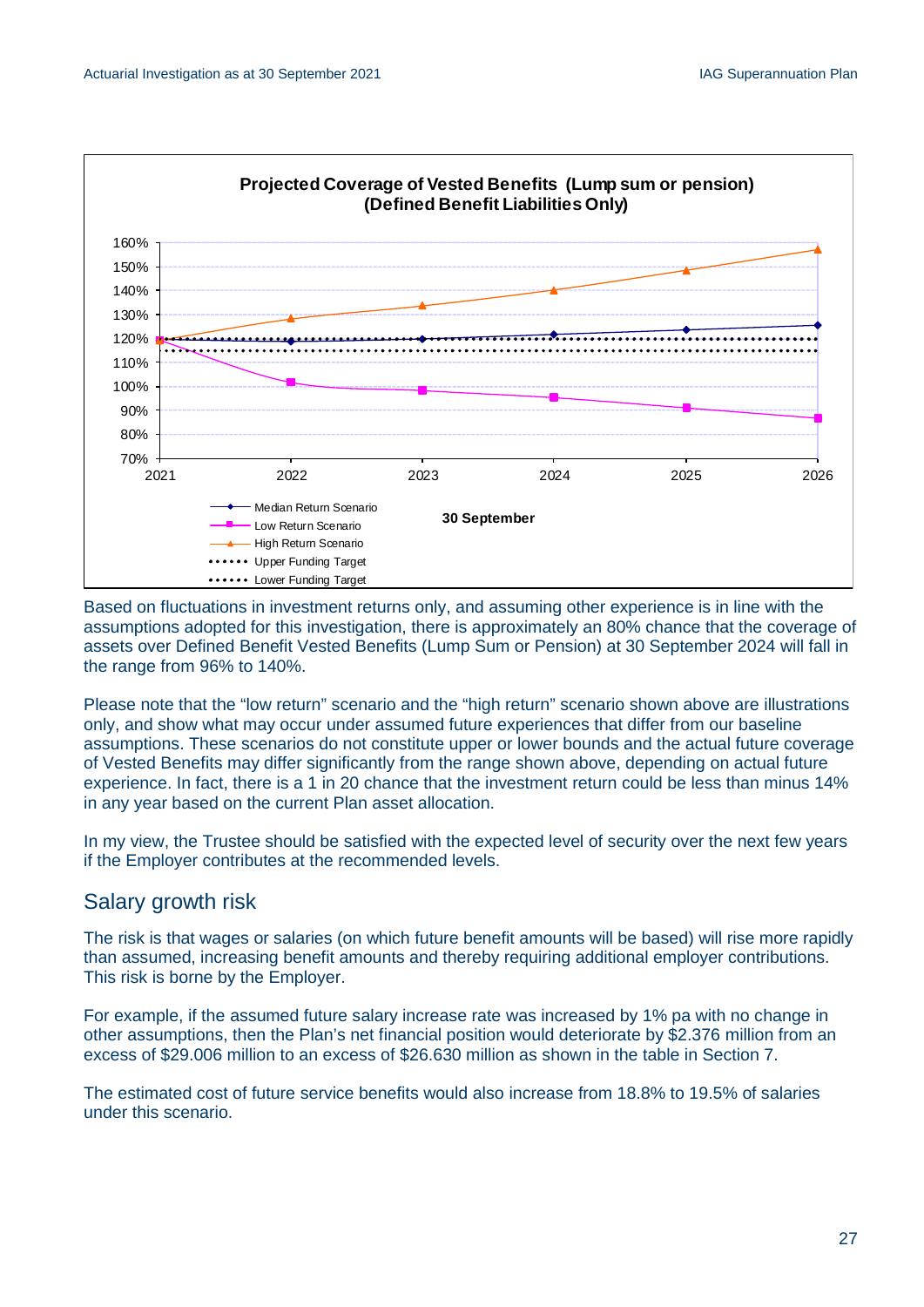The actual rate of future salary increases may vary (positively or negatively) from the rate assumed at this investigation by much more than the (positive) 1% pa illustrated in the example above.

## Legislative risk

This risk is that the Commonwealth Government could make legislative changes that increase the cost of providing the defined benefits – for example, an increase in the rate of tax on superannuation funds.

## Net Earning Rate

While over time the cumulative Net Earning Rate might be expected to broadly equal the cumulative actual investment return, the operation of the smoothing policy coupled with the requirement for a nonnegative Net Earning Rate means that in the short term there can be a sizeable difference between what the Plan actually earns and what is credited to members. This exacerbates the movement in surplus and deficit.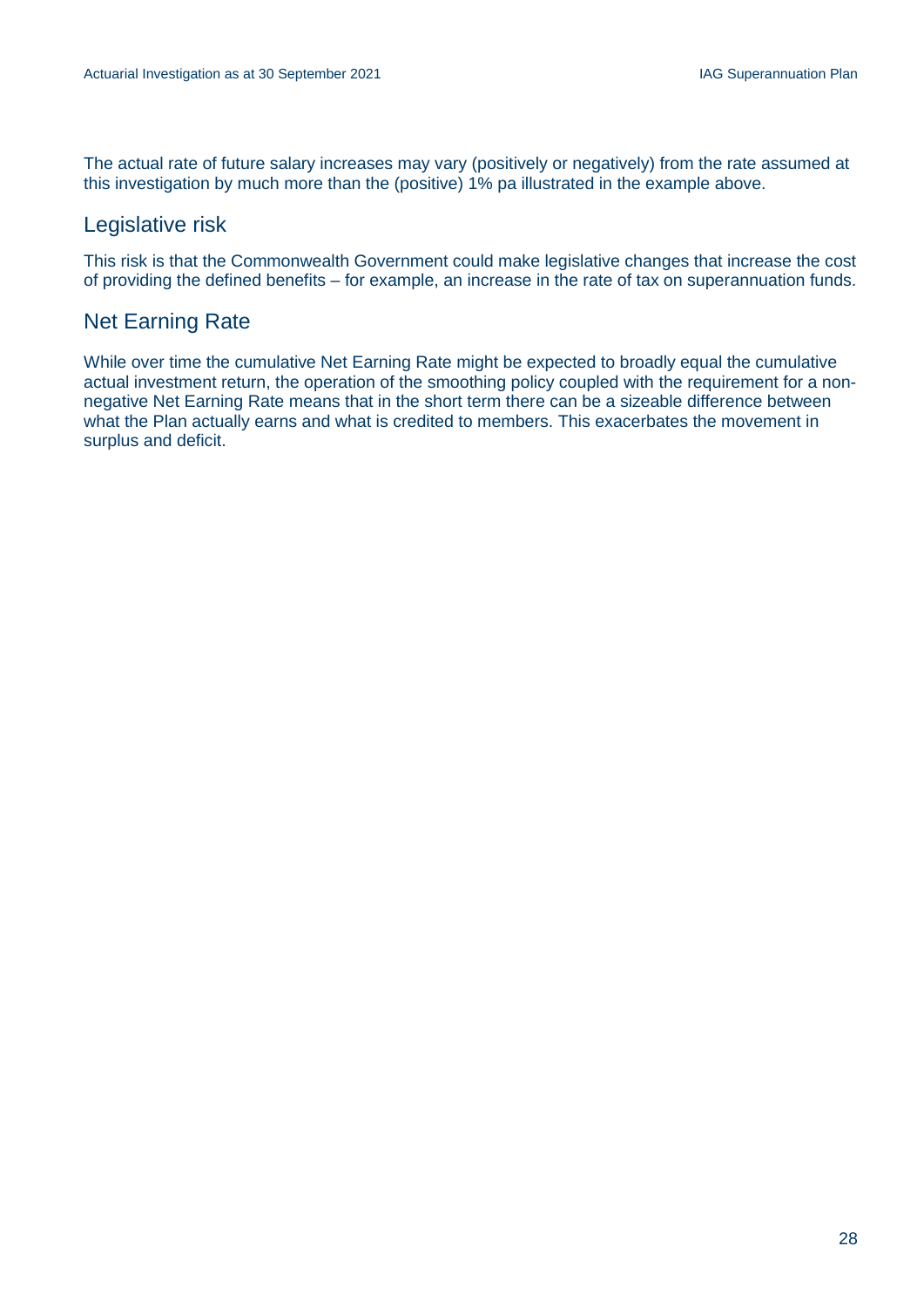## 9

## <span id="page-30-0"></span>**Insurance and Related Risks**

#### **Insurance**

The Plan has an insurance policy in place with MLC Limited. The purpose of the insurance policy is to protect the Plan against unexpectedly large payouts on the death or disablement of members.

For accumulation members, death and lump sum total and permanent disablement benefits (TPD) in excess of total account balances are fully insured, as are salary continuance benefits.

The group life sum insured formula currently in use for the death and total and permanent disablement benefits of defined benefit members is:

#### *Sum Insured = Death Benefit - Vested Benefit*

The total amount insured should cover the excess of the death/TPD benefits over the Plan's assets, unless there is a funding shortfall. Based on the formula in use at the investigation date, the coverage of death/TPD risk as at 30 September 2021 for the Plan was as follows.

|                                                                         | <b>Defined Benefit members</b>       | \$000    |  |
|-------------------------------------------------------------------------|--------------------------------------|----------|--|
|                                                                         | Death/Disablement Benefits           | 98,380   |  |
| less                                                                    | Sum Insured                          | 21.815   |  |
| less                                                                    | Assets <sup>^</sup>                  | 119.782  |  |
|                                                                         | Uncovered Death/Disablement Benefits | (43,217) |  |
| A This cooled by AAA FoodBird of cooled is accepted the final cooled by |                                      |          |  |

^ This excludes \$80.5 million of assets in respect of lifetime pensioners.

The sum insured formula provides adequate protection for the Plan. There is a reasonable degree of over-insurance for the Plan but that is largely because the funding objective is to target a level of assets greater than vested benefits (i.e. the amount of over-insurance broadly corresponds to the surplus over vested benefits). I do not consider that a change to the current insurance formula is necessary.

The definition of TPD in the policy is either used to establish a member's eligibility for the benefit under the Plan's governing rules, or is broadly equivalent, thus minimising any definition mis-match risk.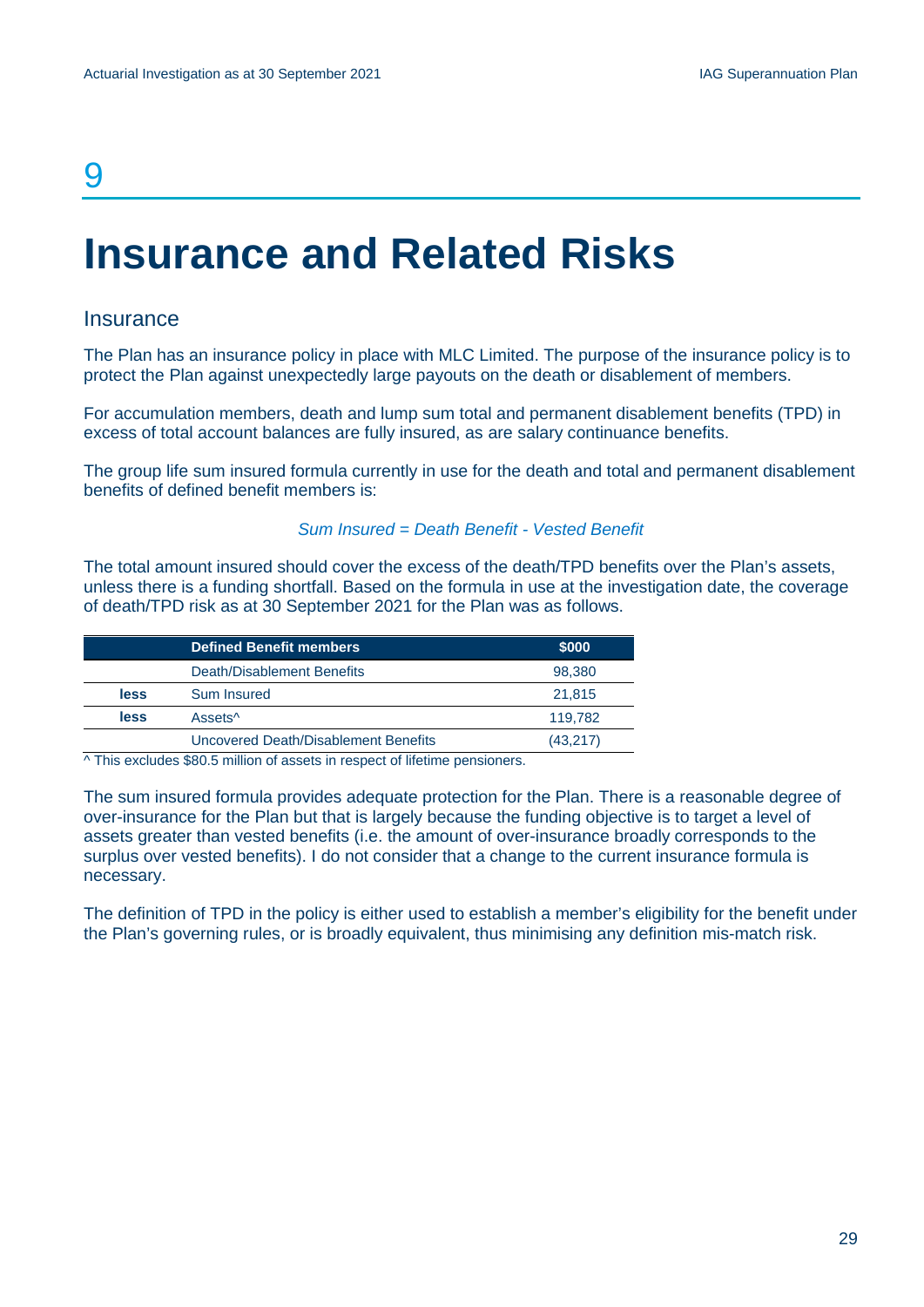#### **Documentation**

The death and TPD insurance arrangements are underwritten by MLC limited (the insurer) and outlined in a policy dated 13 November 2020 between the Trustee and the insurer. The purpose of the insurance policy is to protect the Plan against unexpectedly large payouts on the death or disablement of members.

The disability income benefits insurance arrangements are also underwritten by MLC limited (the insurer) and outlined in a policy dated 13 November 2020 between the Trustee and the insurer.

I consider that the Plan's current insurance arrangements are suitable.

### Self-Insurance

In 2003 a group of 111 accumulation members transferred to the Previous Plan (being the IAG & NRMA Superannuation Plan) from the RACV Superannuation Plan. This closed group of members continued to be entitled to a Disablement benefit carried across from the RACV Superannuation Plan that is payable when a member is incapable (due to injury or illness) of performing duties to the employer which causes the termination of employment prior to age 65, and where the member is not classified as Totally and Permanently Disabled (TPD). As at 30 June 2020 there were 9 remaining active members in this group and from 14 November 2020 this benefit has been insured.

A Self-Insurance Reserve of \$250,000 has been set aside in the Plan to cover claims incurred but not reported (IBNR) that were incurred before 14 November 2020. The following considerations were made in determining the amount of the Reserve:

- It is possible for there to be a significant delay between the date that a former member of the Previous Plan left service and the date of lodgement of a claim for a (higher) disability benefit;
- The likelihood of a claim tends to reduce with the passage of time from when the individual left service;
- It is reasonable to expect that the likelihood of a claim from a former member who left service more than five years ago is very low, hence we consider it reasonable that an IBNR claim will only arise from a former member who left service in the five years prior to 14 November 2020;
- There have been no claims for this benefit from members in the five years prior to 14 November 2020;
- It is not necessary to consider catastrophe risk as there is no on-going self-insurance any IBNR claims will relate to events that have already occurred.

According to data held as at 30 June 2015 (being approximately 5 years prior to 14 November 2020):

- There were 35 members for whom this benefit applied at that date;
- The total self-insured amount was \$3.8 million;
- The average self-insured amount was \$109,000, with the amounts ranging from zero to \$479,000.

The recommendation for a Self-Insurance Reserve of \$250,000 was based on the following:

- Assuming a (very conservative) probability of an IBNR claim to 5%, then the expected IBNR payments would be around \$190,000;
- Allowing for two possible average IBNR claims would suggest a Reserve of \$218,000;
- Making a broad allowance for the expenses of processing any claims, in addition to the above.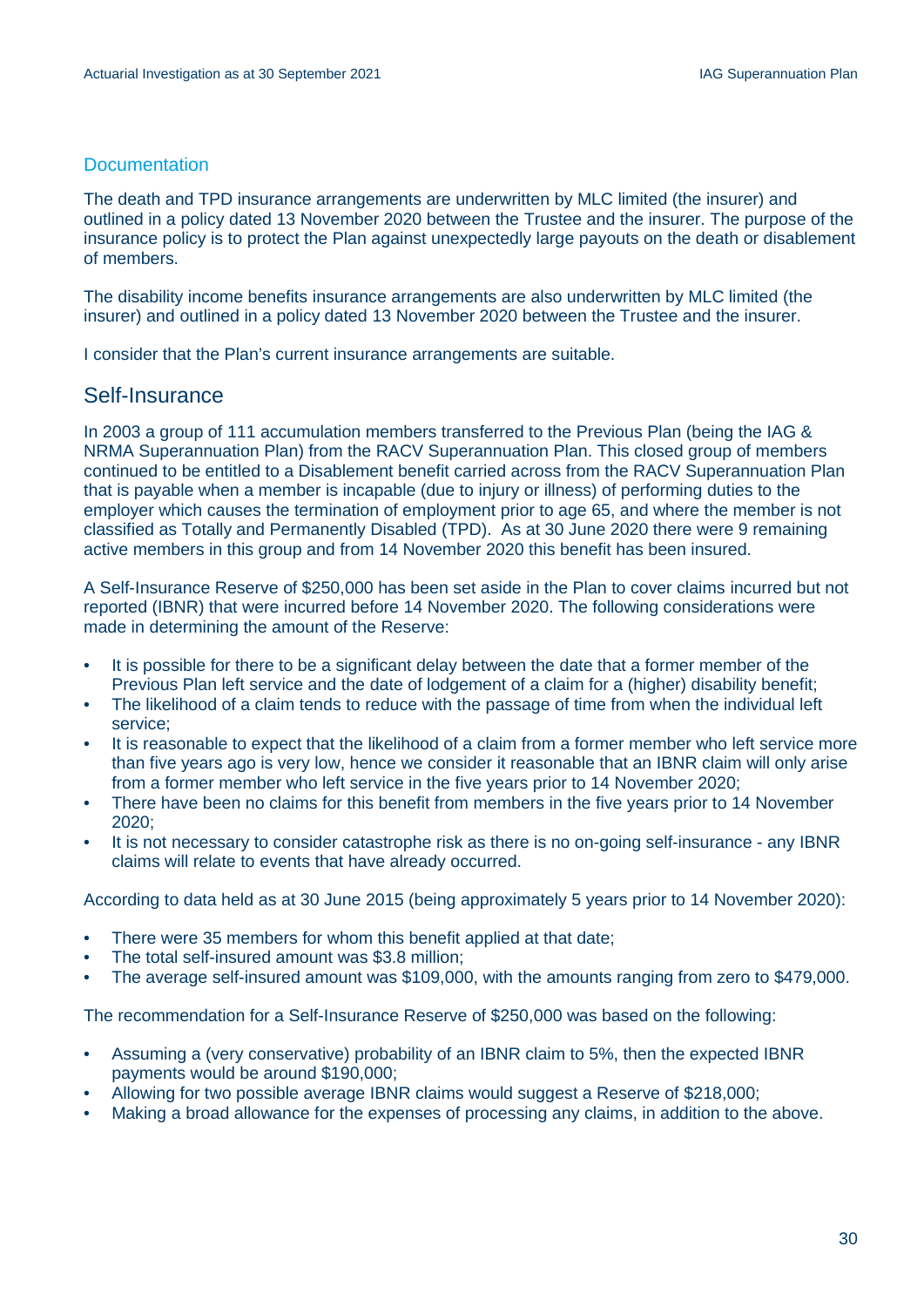In our view, it is appropriate to maintain the Self-Insurance Reserve at \$250,000. This will be reviewed at the next actuarial investigation of the Plan.

In the event that the Self-Insurance Reserve is not required before 31 December 2025 and there is no evidence of any IBNR claims arising (and if no such decision is made beforehand), we recommend that the Self-Insurance Reserve be "released" back into the defined benefit pool of assets at that time.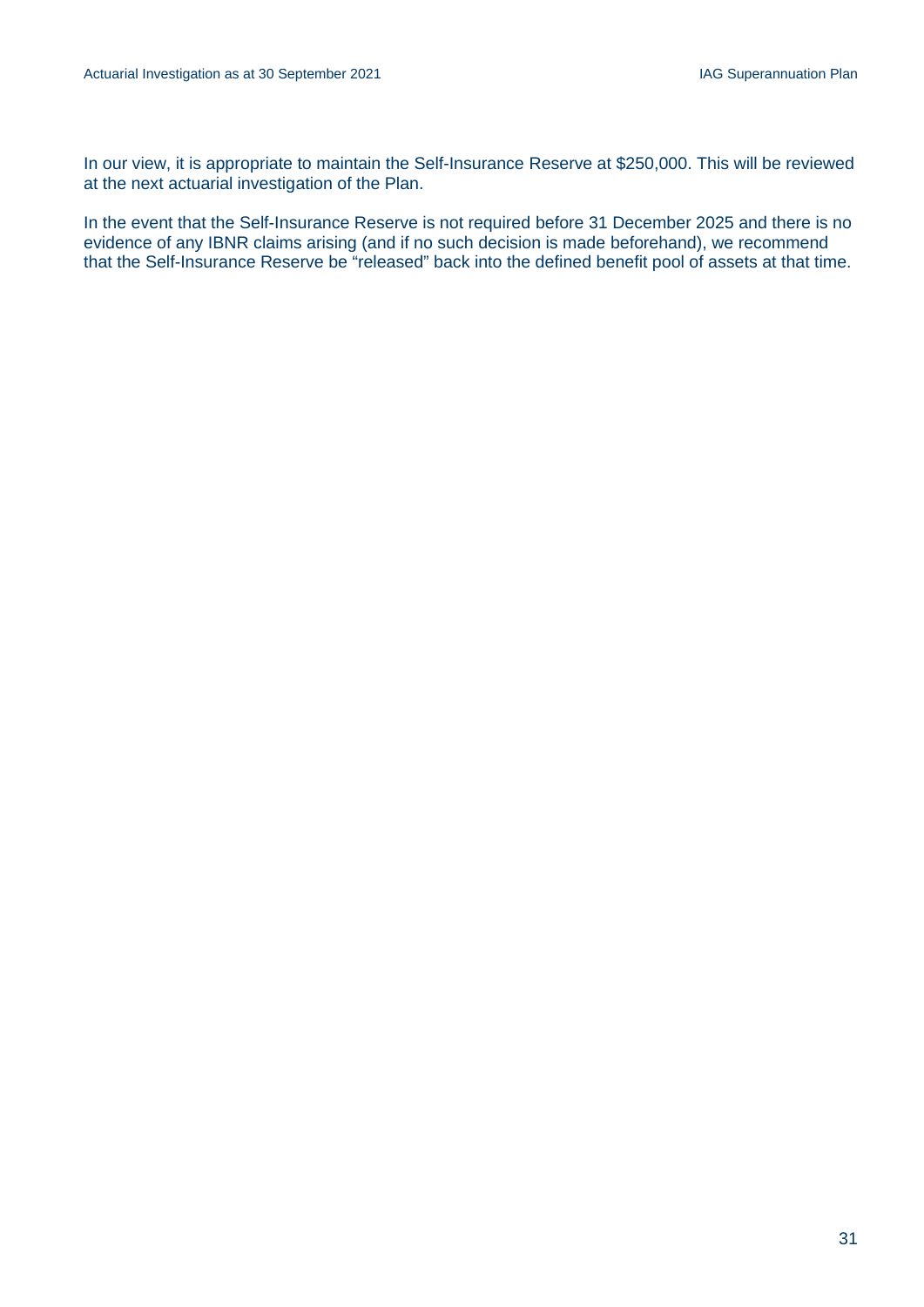## 10

# <span id="page-33-0"></span>**Pension Liabilities and Related Risks**

As shown in the membership table in Section 3, the Plan currently has 174 lifetime pensioners, as well as 14 deferred pensioners. Lifetime pensioners present particular risks to the Plan as there is uncertainty relating to the level of future payments and the period for which they will be paid.

### Future pension indexation

The risk is that pension increases will rise more rapidly than assumed, increasing benefits in payment and potentially requiring additional employer contributions. This risk is borne by the Employer.

For example, if the assumed future pension increase (or indexation) rate was increased by 1% pa with no change in other assumptions, then the actuarial value of accrued benefits would increase by \$13.2 million (Employer funding cost impact \$13.2 million  $/$  0.85 = \$15.5 million), with a resulting reduction in the coverage of the Actuarial Value of Accrued Benefits from 116.9% (as per the table in Section 7) to 108.6%.

The actual rate of future pensions increases may vary (positively or negatively) from the rate assumed at this investigation by much more than the (positive) 1% pa illustrated in the example above.

#### Longevity risk

The risk is that pensioners live longer than assumed, resulting in higher pension payment costs. This risk is borne by the Employer.

For example, if all current and potential lifetime pensioners lived one year longer than currently assumed, with no change in other assumptions, then the actuarial value of accrued benefits would increase by \$3.1 million (Employer funding cost impact \$3.1 million  $/ 0.85 = $3.7$  million), with a resulting reduction in the coverage of the actuarial value of accrued benefits from 116.9% (as per the table in Section 7) to 114.8%.

#### Impact of valuing pension liability at 'market value' for a possible wind up

The basis used to value defined benefit pension entitlements for the purposes of this investigation is considered suitable taking into account the Plan's current circumstances, including the existing assets and assuming the ongoing support of the Employer.

Of course, conditions may change in the future and it is important to understand some of the implications should the Trustee decide to wind up the Plan in the future.

Let us initially consider the existing pensioners.

As noted in Section 6, the financing objective has been set on the basis that the pensioners' reasonable expectations on termination of the Plan would be to receive a lump sum equal to the value of their pension as determined by the actuarial assumptions adopted for this investigation.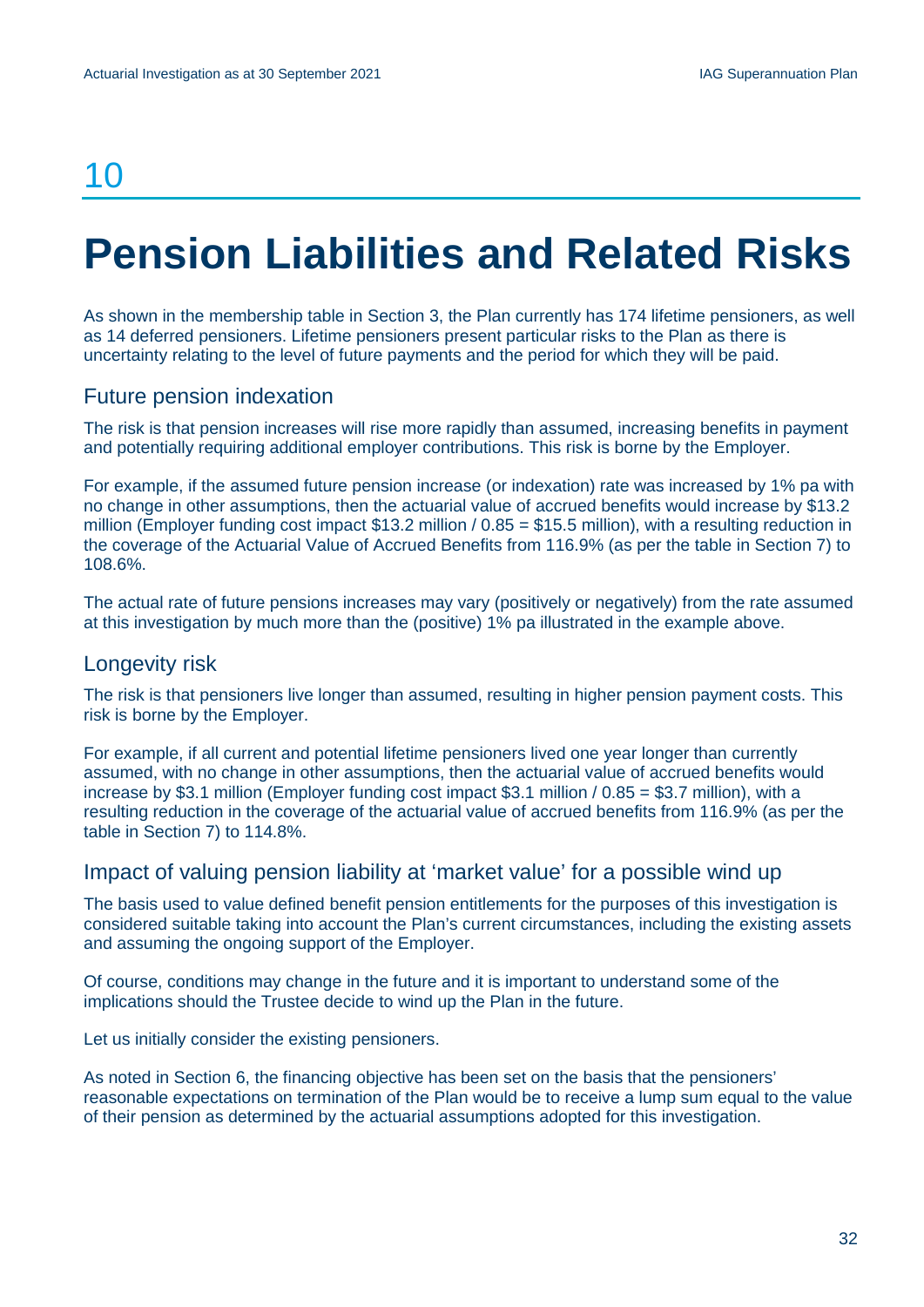However, this approach may not be realistic or fair for pensioners. For example, if the pension liabilities were to be valued on a 'market value' basis – that is, the amount which would be required to be paid to a third party (for example, a life office) to take on the pension liability – a much higher pension liability value would be obtained.

To illustrate this we have downloaded Challenger annuity rates from their advisor portal. Based on this information (e.g. average price to provide the current pensions, based on their interest rate and mortality assumptions) the pension liability would be valued at \$157 million (i.e. \$77 million higher than in our valuation). Please note that this valuation is based on Challenger's retail pricing for a comparable benefit and pensioner age profile. It is possible that a lower valuation is achievable on negotiation with the annuity provider.

There is also the risk that Challenger's retail offering does not fully cater to the Plan's pension benefits arrangement and annuities that are more generous than current lifetime pensions need to be purchased.

If these annuity purchases were to occur in a wind up situation and there was insufficient support from the Employer to make up the difference, then the priority order of assets, as set out in the Trust Deed, becomes important.

In addition, there are likely to be additional costs relating to any wind up which could represent approximately 0.25% of the Plan's assets.

Hence a wind-up of the Plan may require substantial additional Employer financing in order to enable provision to be made for continuation of the pension entitlements as well as the active and deferred members' accumulated benefits.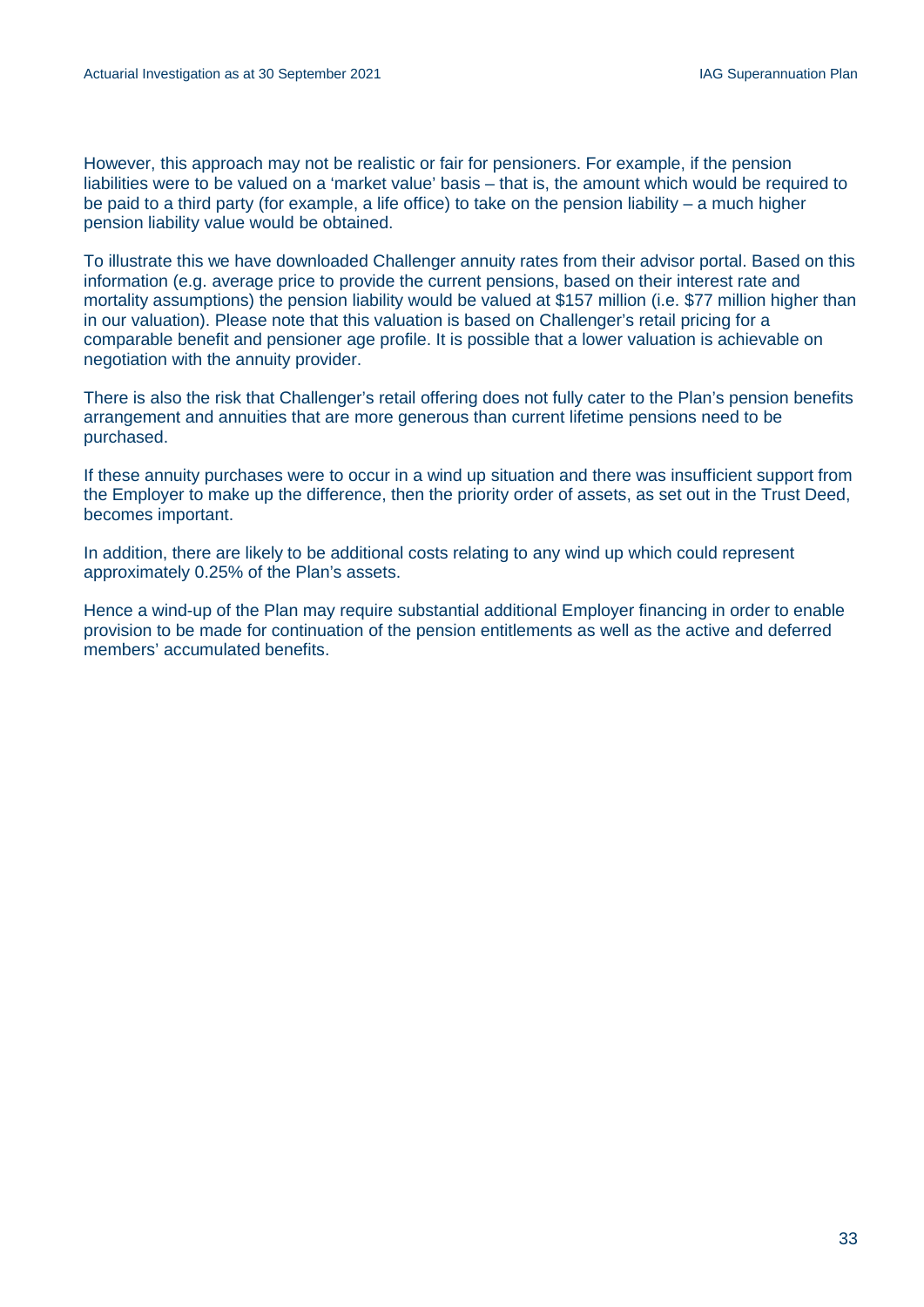## 11

# <span id="page-35-0"></span>**Prudential Standards**

The prudential regulator (APRA) has issued a number of Prudential Standards for the superannuation industry, including Prudential Standard (SPS 160) relating to the financial management and funding of defined benefit plans. We have commented below on several requirements arising from SPS 160.

### Shortfall Limit

The Trustee must determine a "Shortfall Limit" for each fund, being:

"the extent to which the fund can be in an unsatisfactory financial position with the Trustee still being able to reasonably expect that, because of corrections to temporary negative market fluctuations in the value of the fund assets, the fund can be restored to a satisfactory financial position within a year".

We understand that the Plan's Shortfall Limit, determined by the Trustee on the basis of previous actuarial advice, is 97%.

The Shortfall Limit is expressed as the coverage level of the defined benefits vested benefits by the defined benefit assets. It is appropriate to consider the following factors when determining if the Shortfall Limit remains appropriate:

- The guidance provided in the relevant Actuaries Institute Information Note: Shortfall Limit in Prudential Standard 160 dated June 2013;
- The investment strategy for the Balanced Option (where defined benefit assets are invested), particularly the benchmark exposure of around 70% to "growth" assets;
- The results of this investigation regarding the extent to which the current and projected Vested Benefits are not linked to the investment return on defined benefit assets (i.e. the extent to which benefits are salary-based) and the current and projected relativity between Vested Benefits and Minimum Requisite Benefits.

The results of this investigation indicate that the level of Minimum Requisite Benefits is not expected to be a constraint in determining the Shortfall Limit.

Based on the above, we recommend maintaining the current Shortfall Limit.

We will reassess the suitability of the adopted Shortfall Limit as part of the next regular actuarial assessment. The Shortfall Limit should be reviewed earlier if there is a significant change to the investment strategy for defined benefit assets – in particular a change to a more defensive strategy which has a benchmark allocation to "growth" assets of less than 65% - or if the Trustee otherwise considers it appropriate to do so.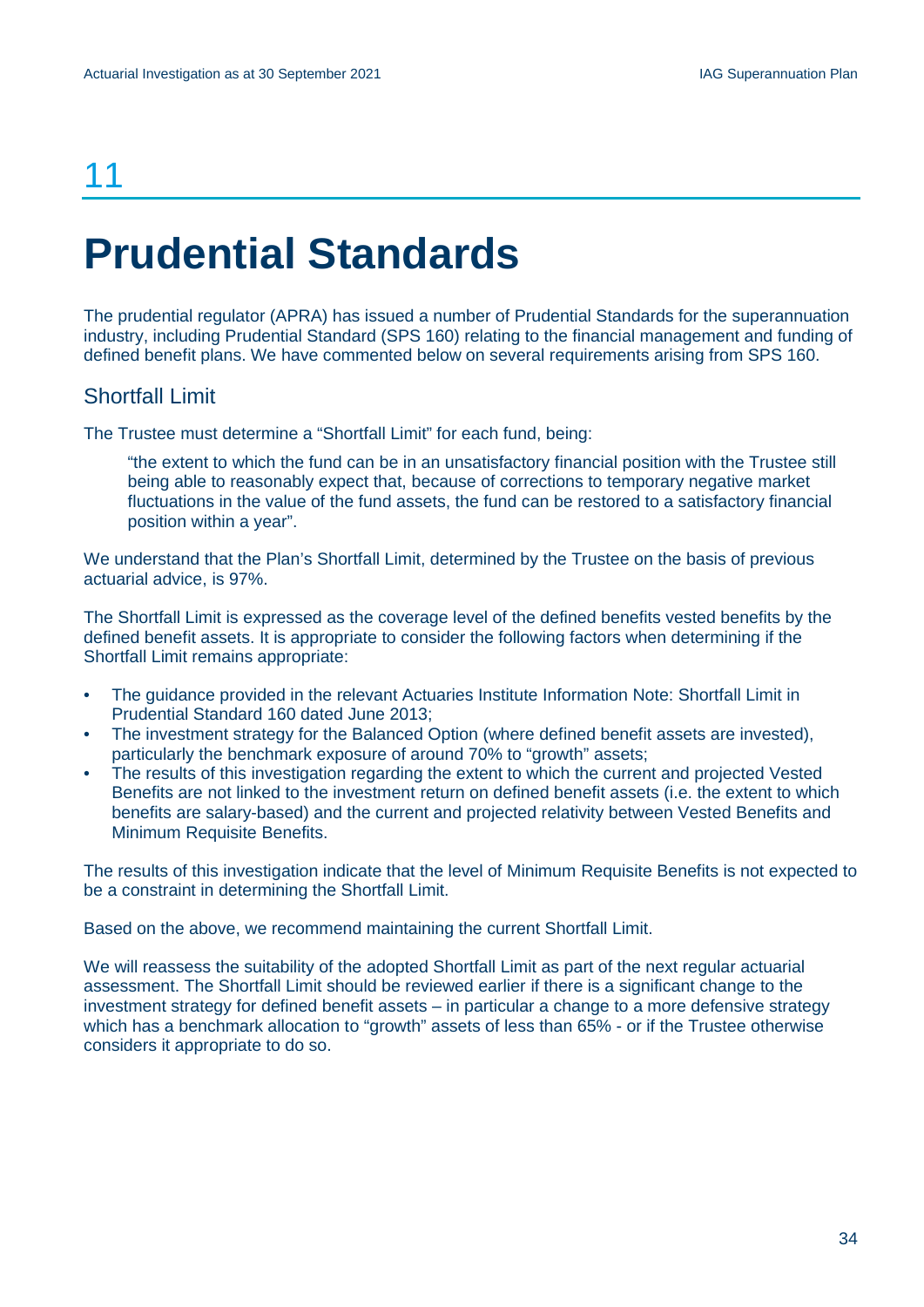## Monitoring Process

SPS 160 also requires the Trustee to determine and implement a process for monitoring the defined benefit Vested Benefits coverage against the Shortfall Limit for each plan. If this monitoring process indicates that the vested benefits coverage has (or may have) fallen below the Shortfall Limit, then under SPS 160:

- An "Interim Actuarial Investigation" may be required (depending on the timing of the next regular actuarial investigation).
- A Restoration Plan is required to be put in place if an Interim Actuarial Investigation finds the plan has breached its Shortfall Limit. The Restoration Plan must be designed to return the plan to a "satisfactory financial position", so that the Vested Benefits are fully covered, within a reasonable period that must not exceed 3 years and this must be submitted to APRA.

The Trustee should also continue to monitor the "Notifiable Events" specified in the Plan's Funding and Solvency Certificate and advise the Actuary should any actual or potential Notifiable Events occur.

### Requirements due to Unsatisfactory Financial Position

#### Restoration Plan

Under SPS 160, a Restoration Plan is also required to be put in place if the actuary finds in a regular Actuarial Investigation that a plan:

- Is in an unsatisfactory financial position (whether or not the Shortfall Limit has been breached); or
- Is likely to fall into an unsatisfactory financial position.

The Restoration Plan must be designed to return the plan to a "satisfactory financial position", so that Vested Benefits are fully covered, within a reasonable period that must not exceed 3 years from the investigation date.

An SPS 160 Restoration Plan is not required if the plan is technically insolvent (in which case the insolvency rules must be followed). If an SPS 160 Restoration Plan is already in place then any changes to the contribution program (including its period) must be made within the framework of that Restoration Plan.

As indicated by the financial position and the projections, we consider that:

- The Plan is not in an unsatisfactory financial position; and
- The Plan is not likely to fall into an unsatisfactory financial position.

Hence the special requirements of SPS 160 for funds in an unsatisfactory financial position do not apply at this investigation.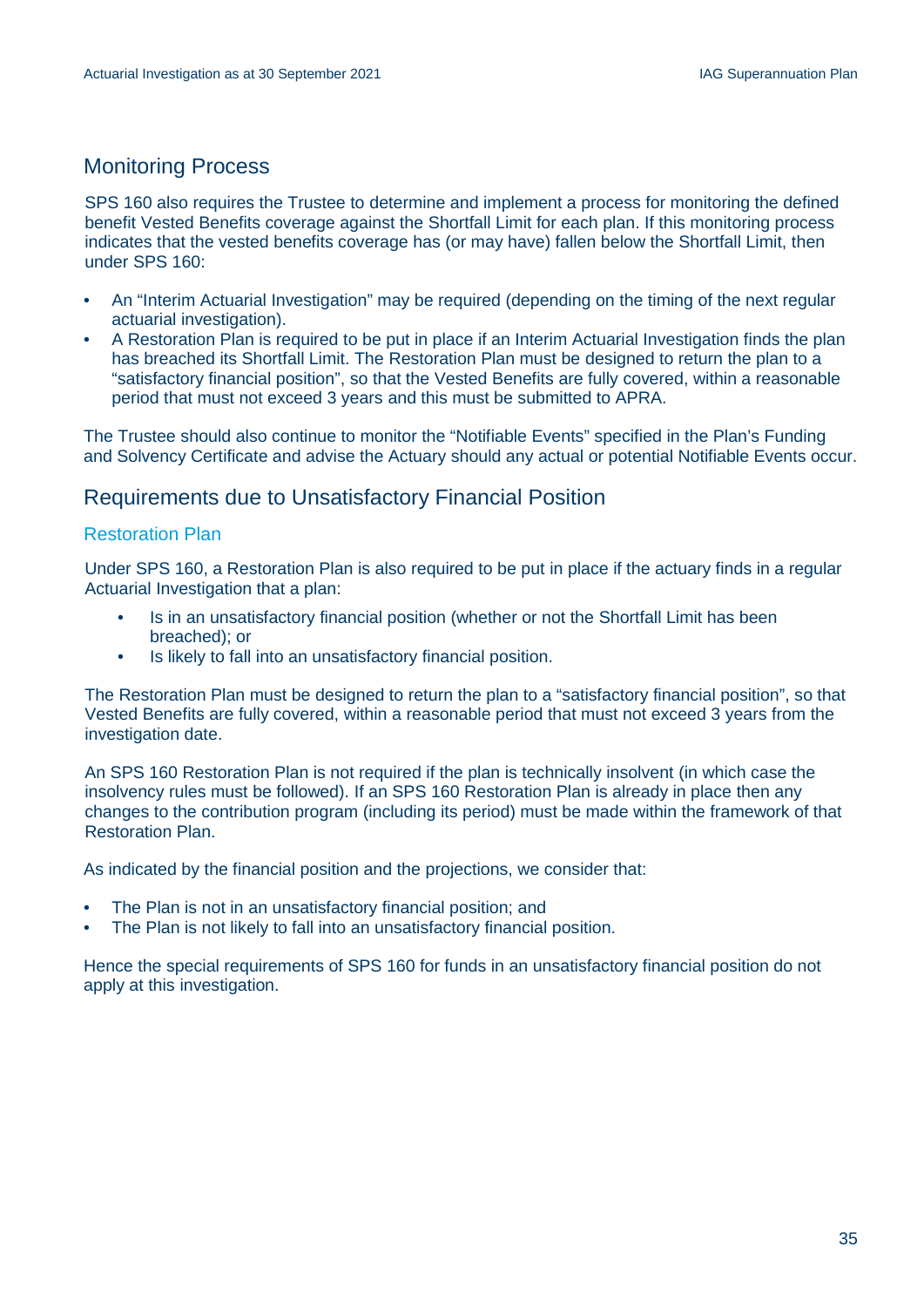## Actuary's Reporting Requirements

Section 130 of the SIS Act requires that if an actuary forms the opinion that a plan's financial position may be unsatisfactory, or may be about to become unsatisfactory, and that opinion was formed in performing an actuarial function, the actuary must advise both the Trustee and the prudential regulator (APRA) in writing immediately. Note: an unsatisfactory financial position applies where assets are less than Vested Benefits.

These requirements do not currently apply as I am of the opinion that the Plan's financial position is not unsatisfactory (or about to become unsatisfactory).

The Plan's assets are sufficient to fully cover the SG Minimum Benefits at 30 September 2021. Therefore the Plan is not considered to be technically insolvent.

### Statements Required by SPS 160

- (a) The value of the Plan's assets as at 30 September 2021 was \$1,231,902,000. This value excludes assets held to meet the Operational Risk Financial Requirement.
- (b) In my opinion, the value of the liabilities of the Plan in respect of accrued benefits as at 30 September 2021 was \$1,202,896,000. Hence, I consider that the value of the assets at 30 September 2021 is adequate to meet the value of the accrued benefit liabilities of the Plan as at 30 September 2021. Taking into account the circumstances of the Plan, the details of the membership and the assets, the benefit structure of the Plan and the industry within which the Employer operates, I consider that the assumptions and valuation methodology used are appropriate in relation to the determination of the accrued benefit liabilities for the purposes of this report. Further comments on the assumptions and valuation methodology are set out in Sections 4 and 6 of this report. Assuming that the Employer contributes in accordance with my recommendations based on the assumptions used for this actuarial investigation, I expect that assets will remain sufficient to cover the value of accrued benefit liabilities over the period to 30 September 2024.
- (c) In my opinion, the value of the liabilities of the Plan in respect of Defined Benefit Vested Benefit (Lump Sum or Pension) as at 30 September 2021 was \$1,199,168,000. Hence I consider that the value of the assets at 30 September 2021 is adequate to meet the value of the vested benefit liabilities of the Plan as at 30 September 2021. Assuming that the Employer contributes in accordance with my recommendations based on the assumptions made for this actuarial investigation, I expect that assets will remain sufficient to cover the value of vested benefit liabilities over the period to 30 September 2024. Hence I consider that the financial position of the Plan should not be treated as unsatisfactory as defined in SPS 160.
- (d) In my opinion, the value of the liabilities of the Plan in respect of the minimum benefits of the members of the Plan as at 30 September 2021 was \$1,169,187,000. Hence the Plan was not technically insolvent at 30 September 2021.
- (e) A projection of the likely future financial position of the Plan over the 3-year period following 30 September 2021, based on what I consider to be reasonable expectations for the Plan for the purpose of this projection, is set out in Section 7 of this report,
- (f) Based on the results of this investigation, I consider that the Shortfall Limit does not require review. Comments are set out earlier in this section.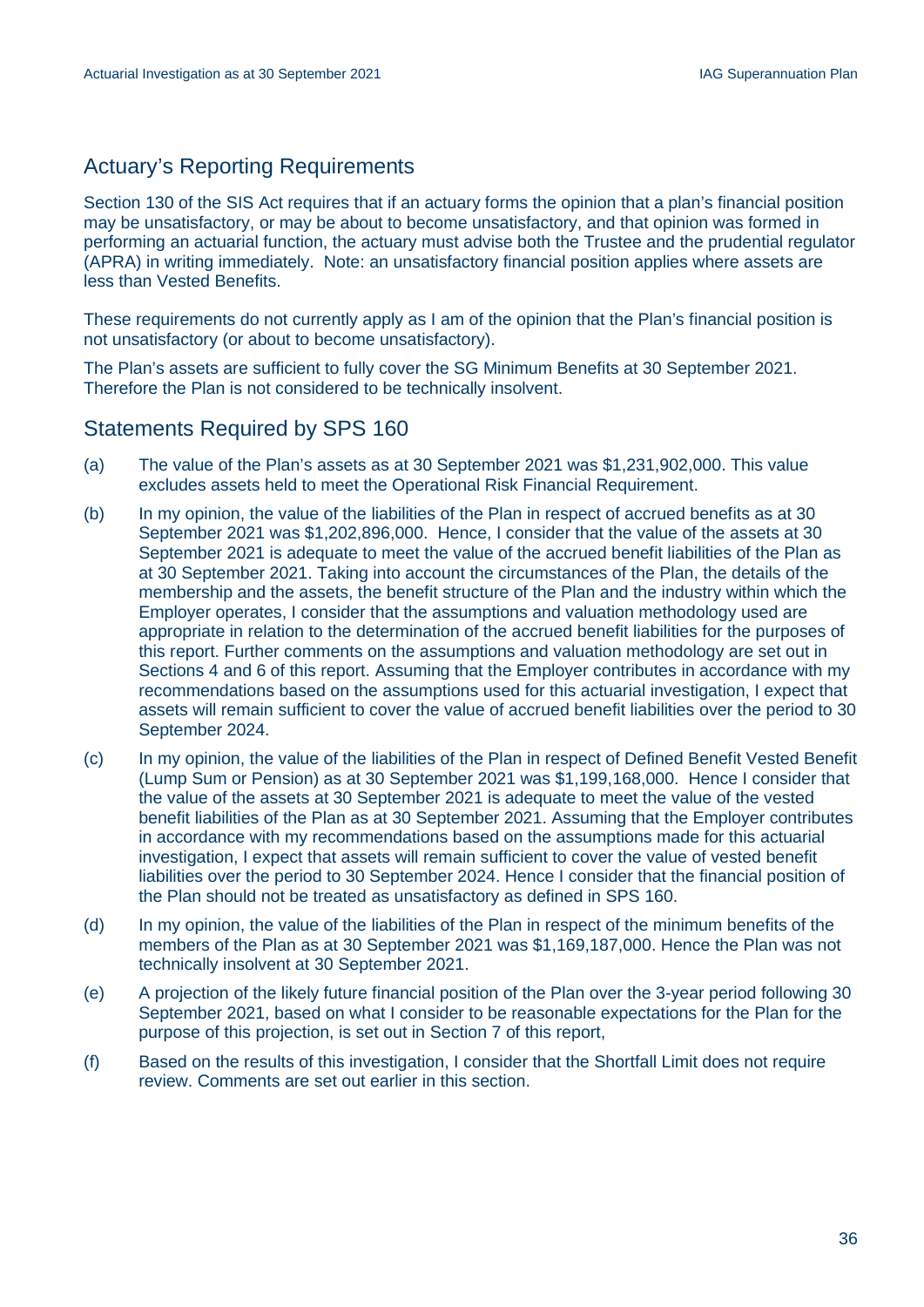- (g) In respect of the 3-year period following 30 September 2021, I recommend that the Employers contribute to the Plan at least (which is unchanged from the last actuarial investigation):
	- − **Accumulation members**: 13.0% of salary (or such other rate applicable to a member's category).
	- − **Defined Benefit members**: 17.5% of salary.
	- In addition, the Employer should contribute to the Plan:
	- − Any additional amounts required (of an accumulation nature) in order to meet the minimum SG requirement of Ordinary Time Earnings Base; and
	- − The full amount of member salary sacrifice contributions.
- (h) The Plan is used for Superannuation Guarantee purposes:
	- − all Funding and Solvency Certificates required under Division 9.3 of the SIS Regulations have been issued for the period from the date of the last investigation to 30 September 2021;
	- − I expect to be able to certify the solvency of the Plan in any Funding and Solvency Certificates that may be required in the three year period from 30 September 2021.
- (i) In my opinion, there is a "high degree of probability", as at 30 September 2021, that the Plan will be able to meet the pension payments as required under the Plan's governing rules.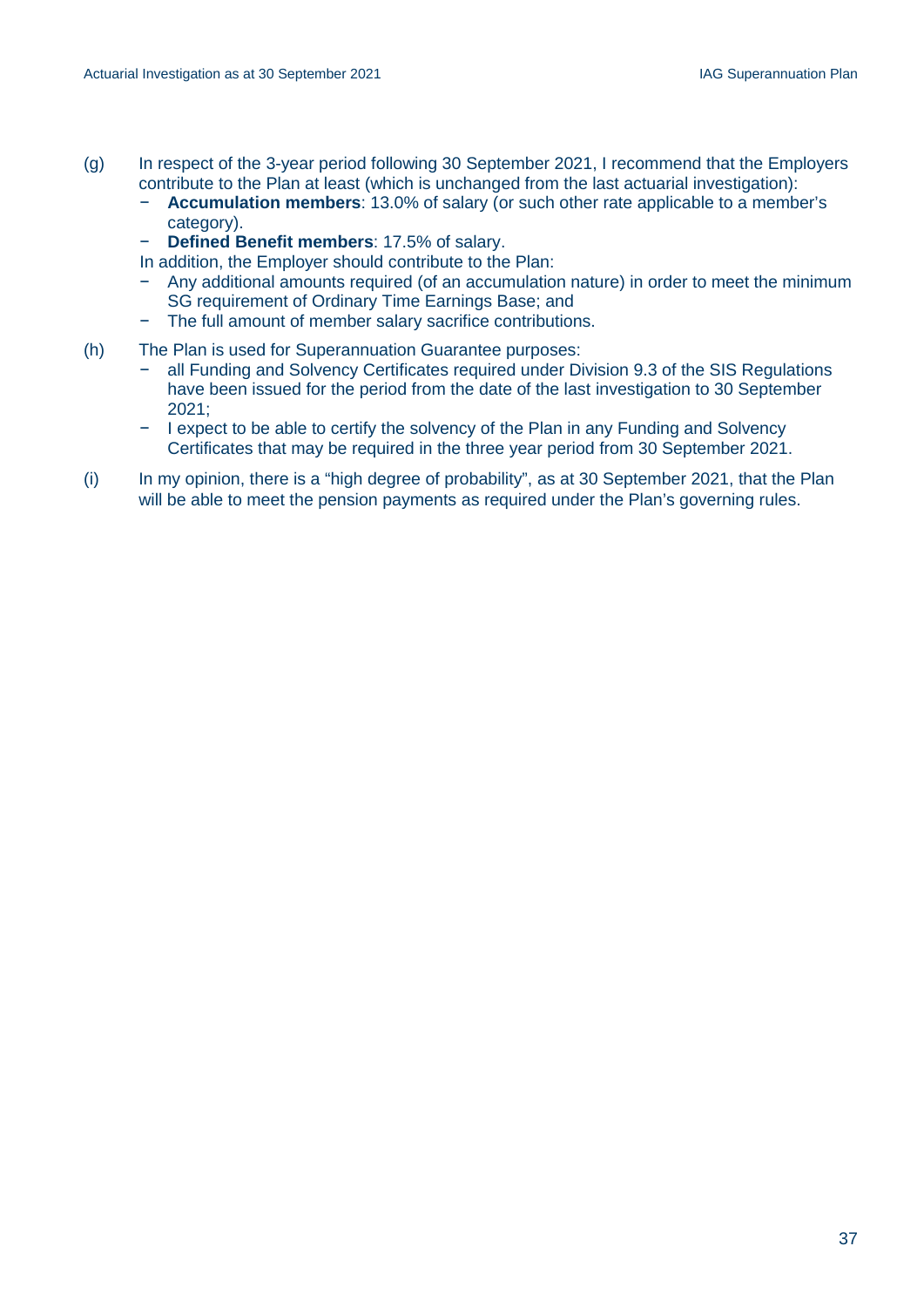## 12

# <span id="page-39-0"></span>**Actuarial Certification**

## Actuary's certifications

#### Professional standards and scope

This report has been prepared in accordance with generally accepted actuarial principles, Mercer's internal standards, and the relevant Professional Standards of the Actuaries Institute, in particular PS400 which applies to *"...actuarial investigations of the financial condition of wholly or partially funded defined benefit superannuation funds."*

#### Use of report

This investigation report should not be relied upon for any other purpose or by any party other than the Trustee of the Plan. Mercer is not responsible for the consequences of any other use. This report should be considered in its entirety and not distributed in parts. The Trustee should share this report with the Employers who contribute to the Plan. The Employers may consider obtaining separate actuarial advice on the recommendations contained in the report.

The advice contained in this report is given in the context of Australian law and practice. No allowance has been made for taxation, accountancy or other requirements in any other country.

#### Actuarial Uncertainty and Assumptions

An actuarial investigation report contains a snapshot of a Plan's financial condition at a particular point in time, and projections of the Plan's estimated future financial position based on certain assumptions. It does not provide certainty in relation to a Plan's future financial condition or its ability to pay benefits in the future.

Future funding and actual costs relating to the Plan are primarily driven by the Plan's benefit design, the actual investment returns, the actual rate of salary growth, the actual rate of pension indexation and any discretions exercised by the Trustee or the Employer. The Plan's actuary does not directly control or influence any of these factors in the context of an actuarial investigation.

The Plan's future financial position and the recommended Employer contributions depend on a number of factors, including the amount of benefits the Plan pays, the cause and timing of member withdrawals, plan expense, the level of taxation and the amount earned on any assets invested to pay the benefits. These amounts and others are uncertain and unknowable at the investigation date, but are predicted to fall within a reasonable range of possibilities.

To prepare this report, assumptions are used to select a single scenario from the range of possibilities. The results of that single scenario are included in this report.

However, the future is uncertain and the Plan's actual experience will differ from those assumptions; these differences may be significant or material. In addition, different assumptions or scenarios may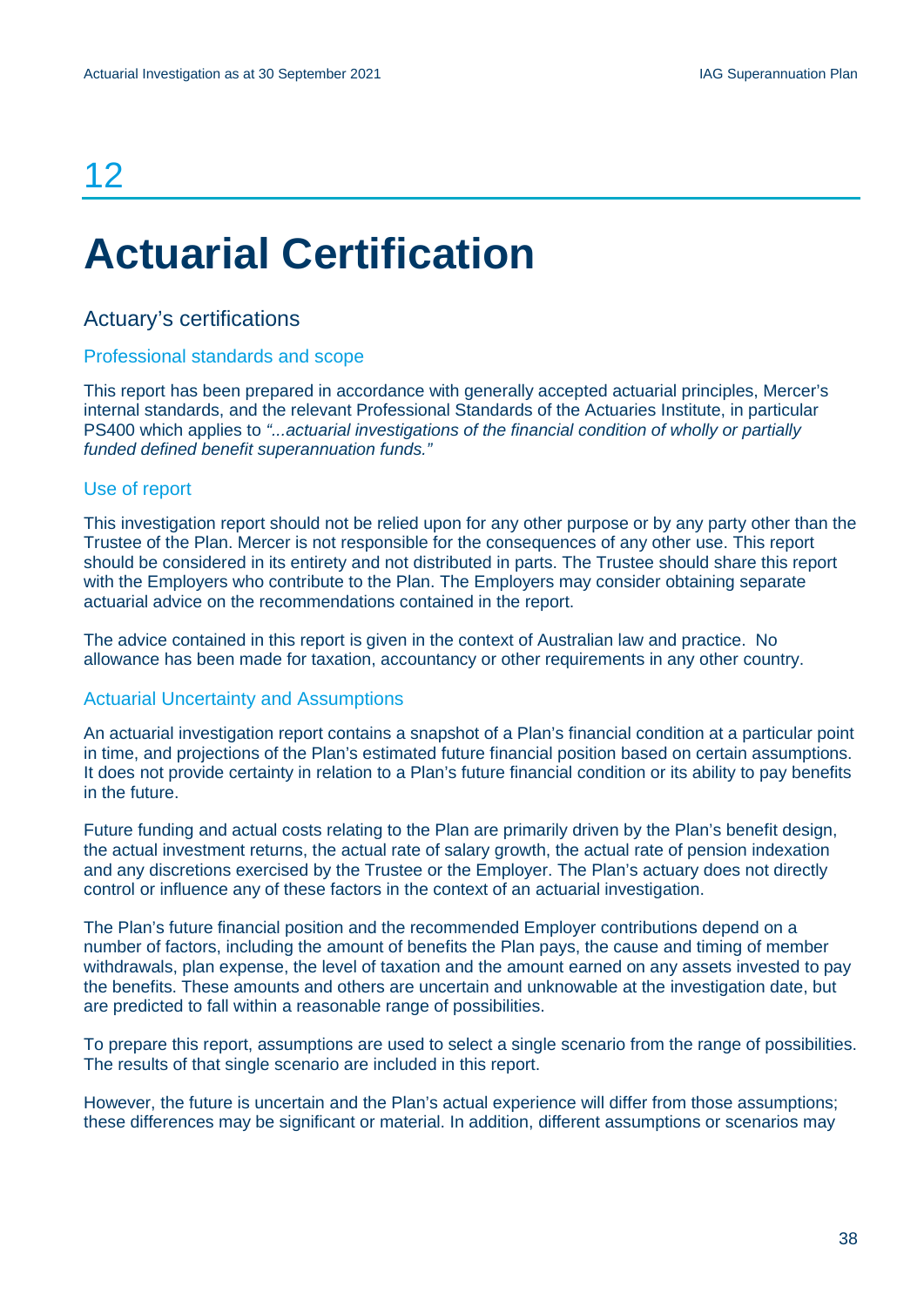also be within the reasonable range and results based on those assumptions would be different. For this reason, this report shows the impact on the Plan's financial position if alternative assumptions were to be adopted.

Actuarial assumptions may also be changed from one investigation to the next because of mandated requirements, Plan experience, changes in expectations about the future and other factors. We did not perform, and thus do not present, an analysis of the potential range of all future possibilities and scenarios.

Because actual Plan experience will differ from the assumptions, decisions about benefit changes, investment policy, funding amounts and benefit related issues should only be made after careful consideration of possible future financial conditions and scenarios, and not solely on the basis of a set of investigation results.

### Additional information

The next **actuarial investigation** is required at a date no later than 30 June 2024. We understand that APRA has granted an exemption from annual valuations, but requires the next investigation to be as at this date. At that time, the adequacy of the Employer contribution levels will be reassessed. Note that the monitoring process recommended may lead to an earlier reassessment ahead of the next full actuarial investigation.

The next **Funding and Solvency Certificate** is required at least 12 months before the expiry of the current Funding and Solvency Certificate (which expires on 30 June 2025). A new Funding and Solvency Certificate will be issued no later than 28 April 2022 as a result of Sunsuper's merger into Australian Retirement Trust.

The next **Benefit Certificate** is required following the expiry of the current Benefit Certificate (which expires 30 June 2025). The current Benefit Certificate is designed to accommodate changes to the legislated Superannuation Guarantee schedule. A new Benefit Certificate will be issued no later than 28 April 2022 as a result of Sunsuper's merger into Australian Retirement Trust.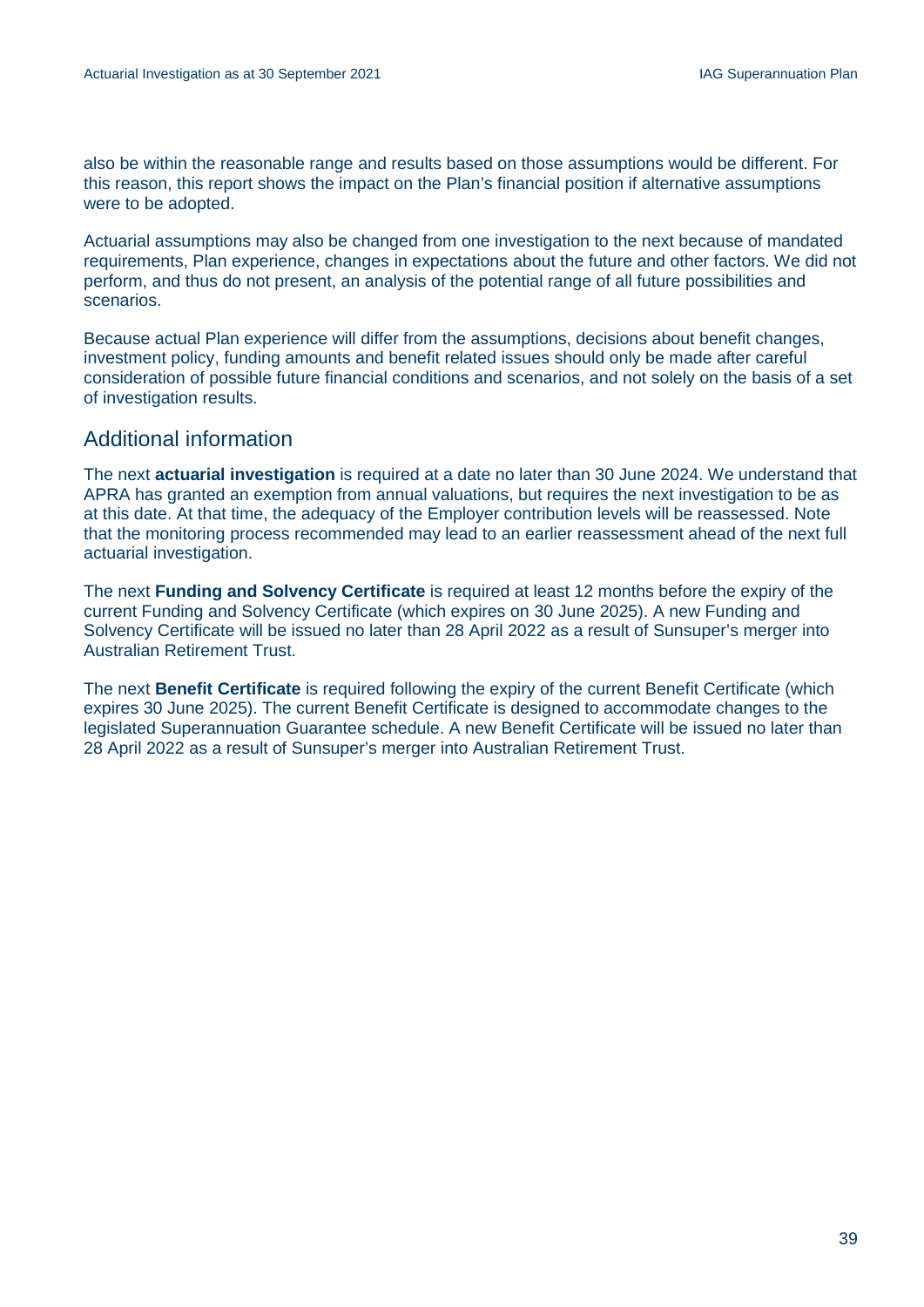## Further Information

Please contact me to provide any supplementary information or explanations about this actuarial investigation as may be required.

hung fellz

...................................................................

**Guy Holley**

**Fellow of the Institute of Actuaries of Australia**

**29 March 2022**

I have reviewed this report under Mercer's professional Peer Review Policy. I am satisfied that it complies with the applicable professional standards and uses assumptions and methods that are suitable for the purpose.

...................................................................

**Clement Cheung**

**Fellow of the Institute of Actuaries of Australia**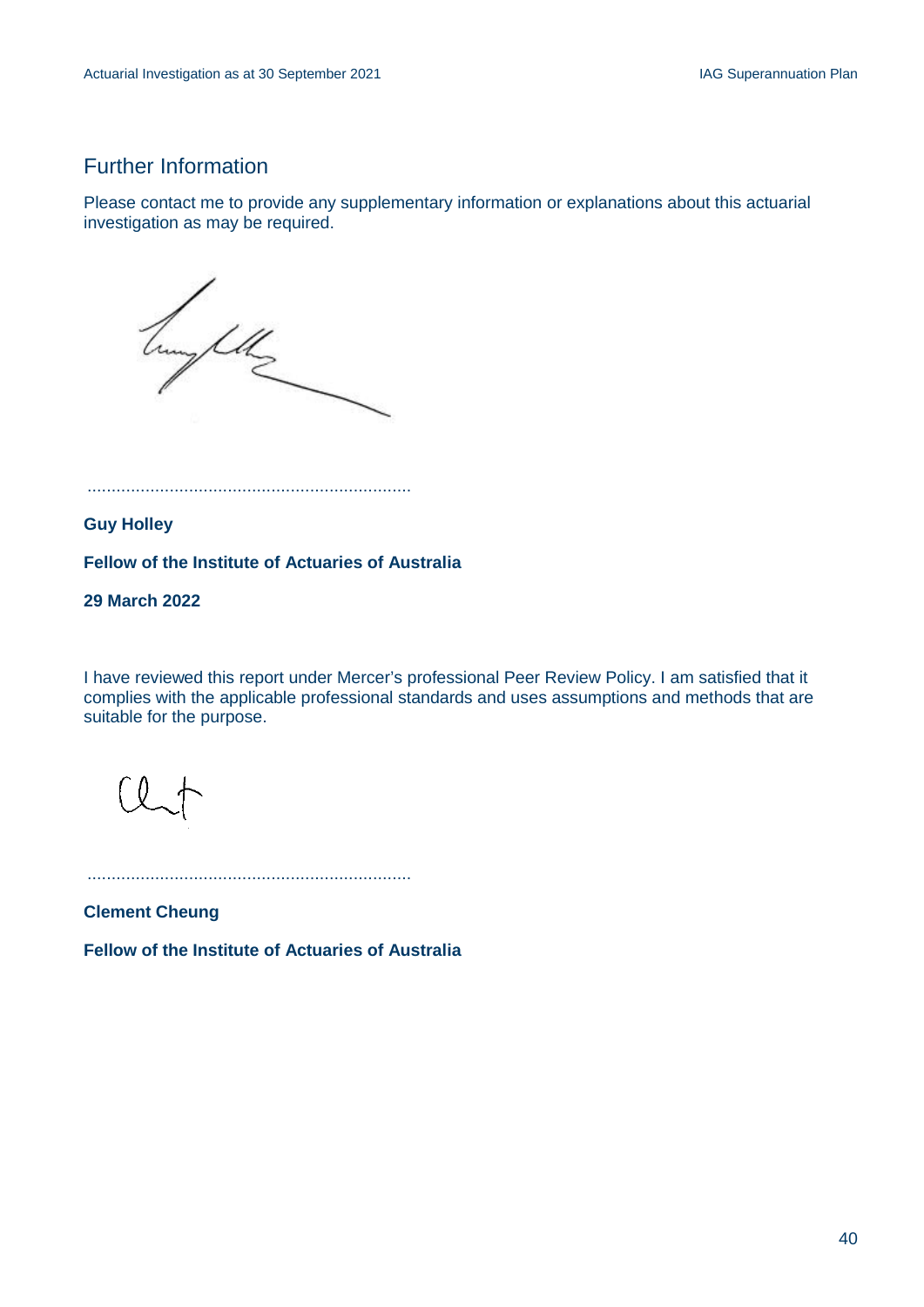## Appendix A

# <span id="page-42-0"></span>**Plan Design**

## Summary of benefits

A simplified summary of the main benefit provisions in respect of defined benefit members is set out below. Reference should be made to the formal governing documents for definitive statements.

#### **Category A (ex-NRMA Defined Benefit Members)**

#### **Member Contributions**

Contributory members may contribute at the rate of 0%, 3% or 5% of salary.

#### **Employer Contributions**

The Employers contribute the balance of the cost of providing benefits, including the operating expenses of the defined benefit category.

#### **Accumulation Benefit**

The accumulation with interest of:

a) contributory members: 3% of salary, or

b) non-contributory members: 10% of salary

*less* allowance for tax.

#### **Final Average Salary (FAS)**

Average of the highest three salaries over the last five years of membership.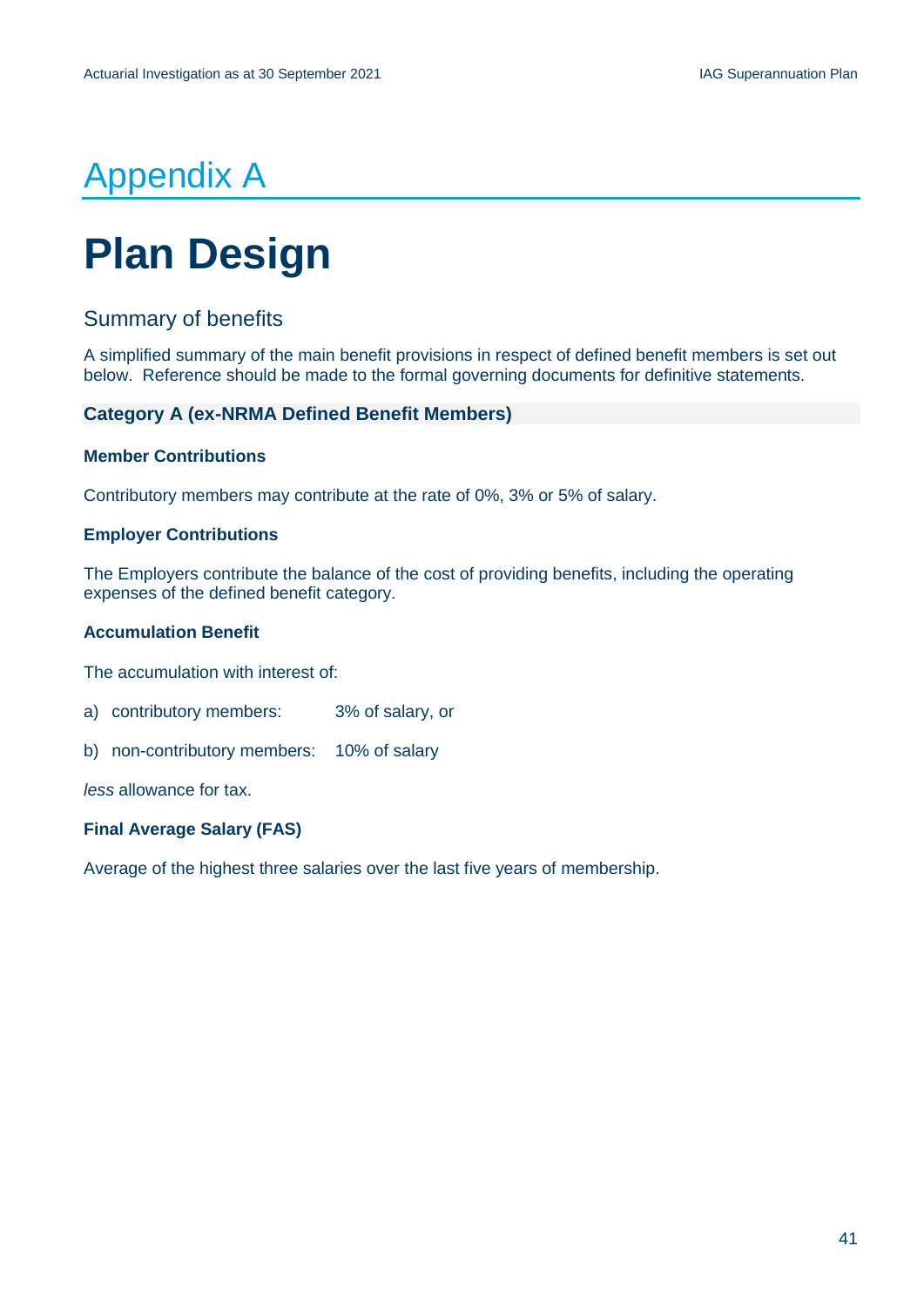#### **Retirement Benefit (from age 55)**

The retirement benefit is a lump sum benefit of:

- a) 23% of FAS for each year of 5% contributory membership up to 31/12/98, and 21% of FAS for each year of 5% contributory membership from 1/1/99; plus
- b) 16.5% of FAS for each year of 3% contributory membership up to 31/12/98, and 15% of FAS for each year of 3% contributory membership from 1/1/99; *plus*
- c) R% of FAS for each year of non-contributory membership

where years of membership includes completed month fractions, and where R has been based on Superannuation Guarantee rates and currently (from 1 July 2002) is 9.5%.

#### **Death Benefit**

The Death Benefit is the greater of:

- a) the Retirement Benefit payable if the member had been entitled to retire at the date of death; and
- b) 4 *times* salary (5% contributory members), or 3 *times* salary (3% contributory members), or for non-contributory members, the Accumulation Benefit *plus* an age related dollar amount.

#### **Total and Permanent Disablement Benefit**

A contributory member's benefit on TPD is equal to the death benefit that would have been payable had the member died on the date they became totally and permanently disabled.

#### **Dependent Children's Benefit**

Additional salary related benefits including pension benefits are payable in respect of dependent children, in the event of a member's death or total and permanent disablement. Children's pensions are payable to age 16, or to age 21 if financially dependent.

#### **Total but Temporary Disablement Benefit**

For contributory members, during periods of total but temporary disablement, an income benefit of 75% of salary (*less* offsets) is payable for a maximum period of 2 years.

#### **Ill-Health Retirement Benefit**

If a member retires, with the consent of the organisation, due to incapacity or ill-health, and is not entitled to a TPD benefit, an ill-health retirement benefit is calculated in the same way as the Retirement Benefit.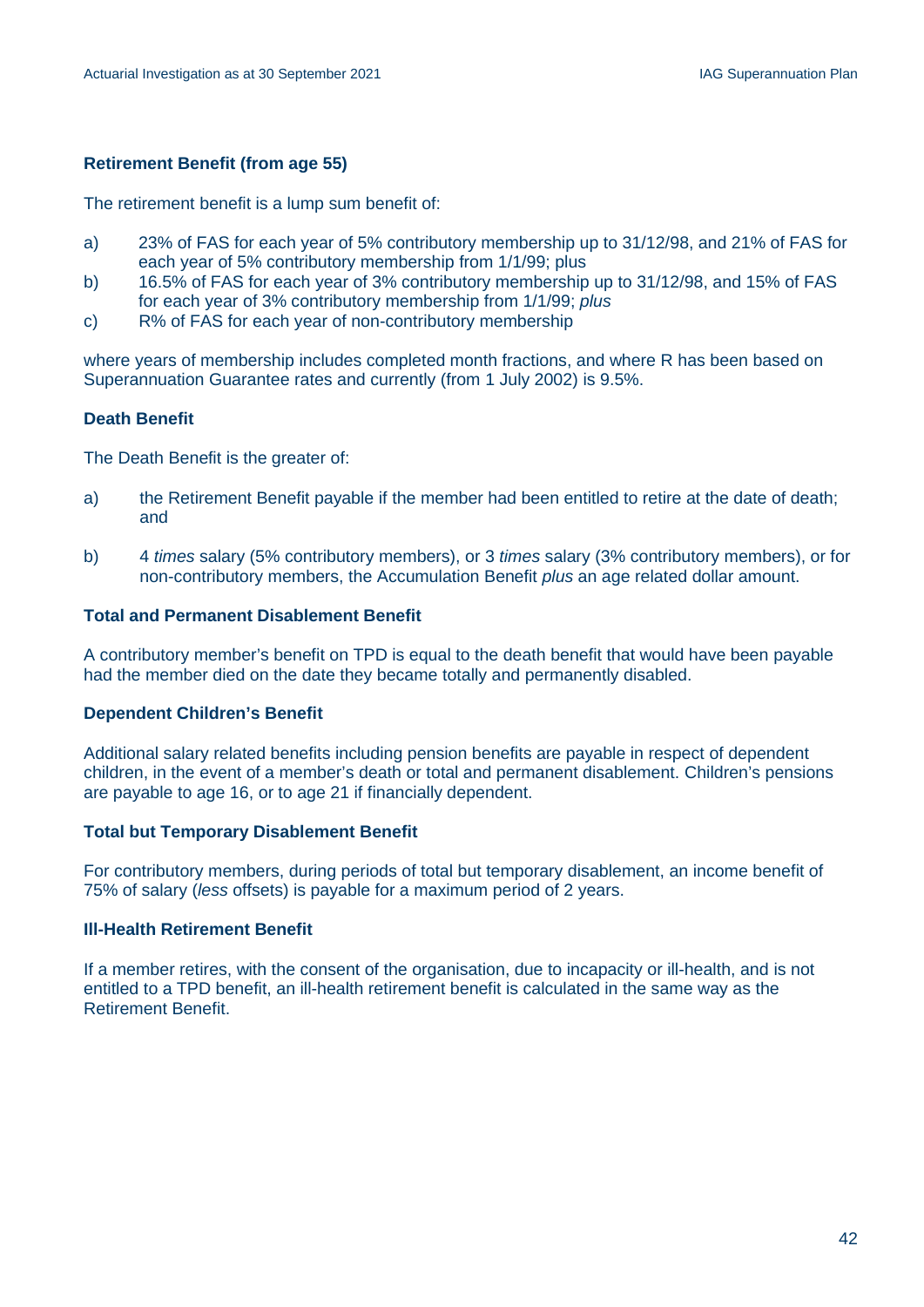#### **Resignation Benefit**

On resignation, a member is entitled to a lump sum benefit calculated as the sum of:

- a) the Accumulation Benefit; *plus*
- b) member contributions accumulated with interest; *plus*
- c) vesting on (b) of 110% for 5% contributory members and 170% for 3% contributory members.

For contributory members who have completed 25 years or more Plan service, instead of the benefit above, the member can elect to "preserve" an amount in the Plan calculated in the same way as the Resignation Benefit, but with vesting of 150% for all contributory members.

The preserved benefit (*plus* interest) is then payable on retirement after age 55 or in other circumstances permitted by legislation.

#### **Redundancy Benefit**

On the redundancy of a Contributory member, a lump sum equal to the total of 2.5 *times* the member's contributions accumulated with interest, *plus* the balance of the Accumulation Benefit.

#### **Additional Contributions**

Members may make additional contributions to the Plan. These contributions are accumulated with interest and payable to the member on leaving the Plan for any reason, in addition to any other benefit payable to the member.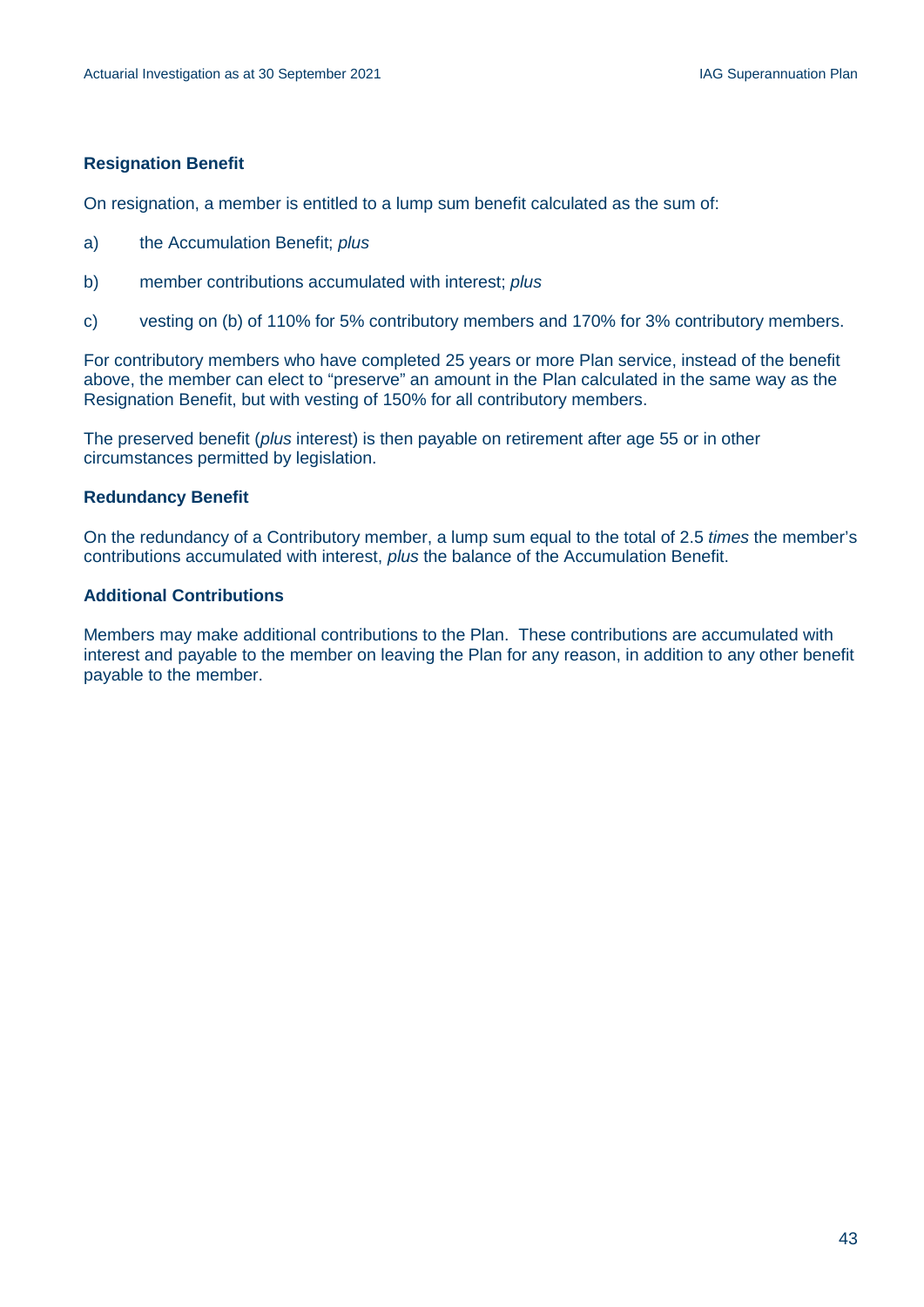#### **Category B (Ex-RACV Defined Benefit Category)**

#### **Member Contributions**

Since mid-May 2009, members have been contributing at the rate of 5% of Salary by salary sacrifice. Prior to that date members were on a contribution holiday and before then member contributions were at the rate of 4.5% of salaries (and historically had been at the rate of 10%).

#### **Final Average Salary (FAS)**

The average of previous three years earnings.

#### **Additional Accumulation Benefits**

The accumulation with interest of:

- 3% employer contributions
- **Additional member contributions**
- Certain other contributions

#### *Less* tax.

#### **Retirement Benefit (from age 55)**

Two options:

- a) Lump Sum: 23.33% of FAS for each year of Membership
- b) Pension: 2.5% of FAS for each of year of Membership *times* Retirement Factor

*Plus* Additional Accumulation Benefits

Membership is limited to 30 years and is defined as pensionable service for benefit purposes – including service in predecessor funds.

Retirement Factor is a value between 80% and 100% depending on age, membership period and years to normal retirement date.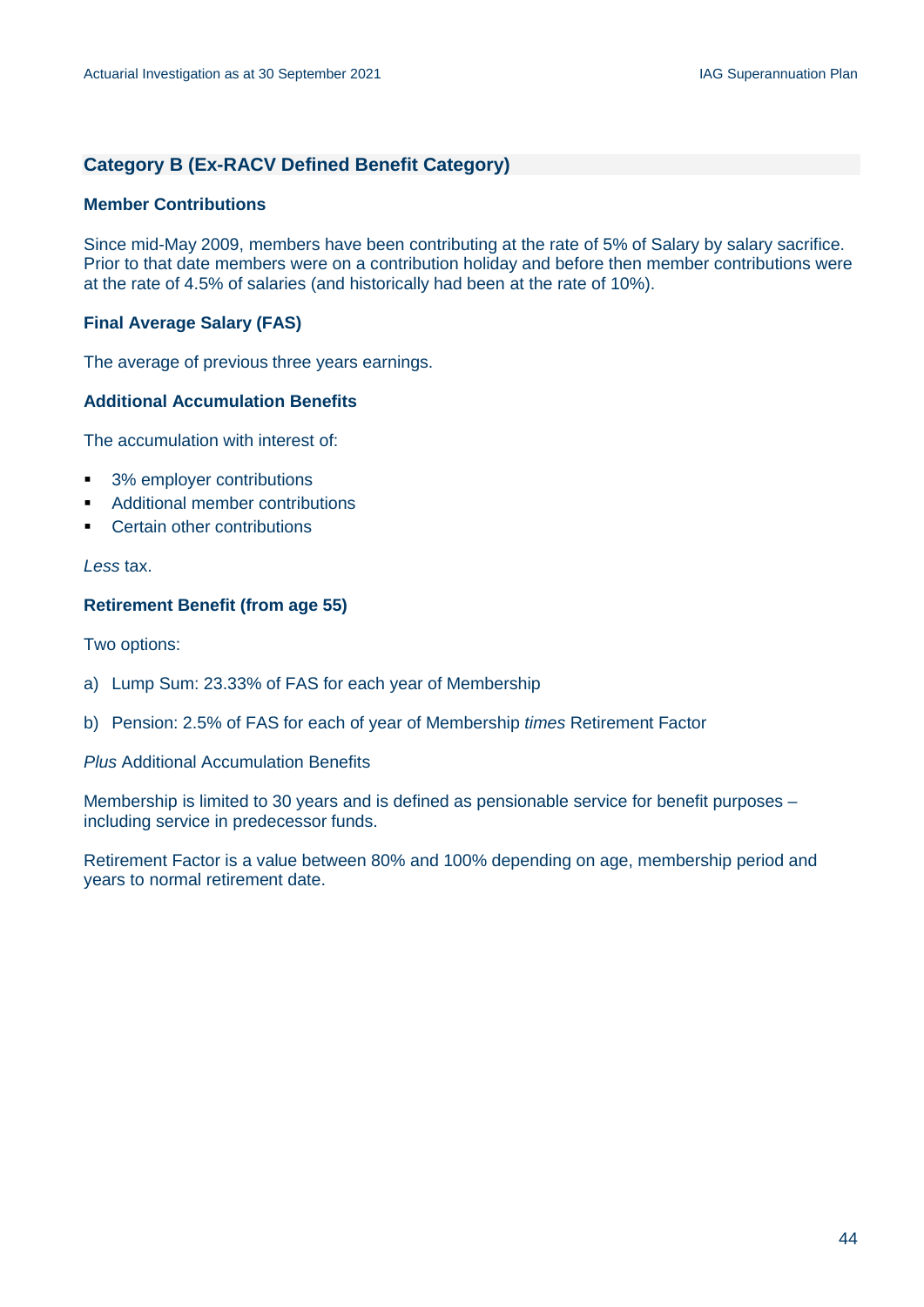#### **Death Benefit (Active Member)**

The greater of:

- a) Retirement Benefit based on prospective Service and current FAS
- b) Total member contributions (including deemed members contributions) *less* tax *times* Multiple between 1 and 2 depending on years of service

*Plus* Additional Accumulation Benefits.

Alternatively there is a spouse's pension option available.

#### **Total and Permanent Disability Pension**

Calculated as the Retirement Benefit based on prospective Service and current FAS.

#### **Dependent Children's Benefits**

Additional salary related pension benefits are payable in respect of dependent children, in the event of a member's death or total and permanent disablement.

#### **Resignation Benefit**

Calculated as the Defined Benefit part of the Retirement Benefit (based on actual service and FAS) *times* Vesting Factor *plus* Additional Accumulation Benefits.

A deferred pension option is available after 10 years of service commencing from age 65 and this is not indexed.

#### **Pensions in Payment**

Pensions are not indexed.

On the death of a pensioner, a contingent spouse's pension is payable equal to 62.5% of the deceased's pension before death.

Children's pensions are payable to age 18.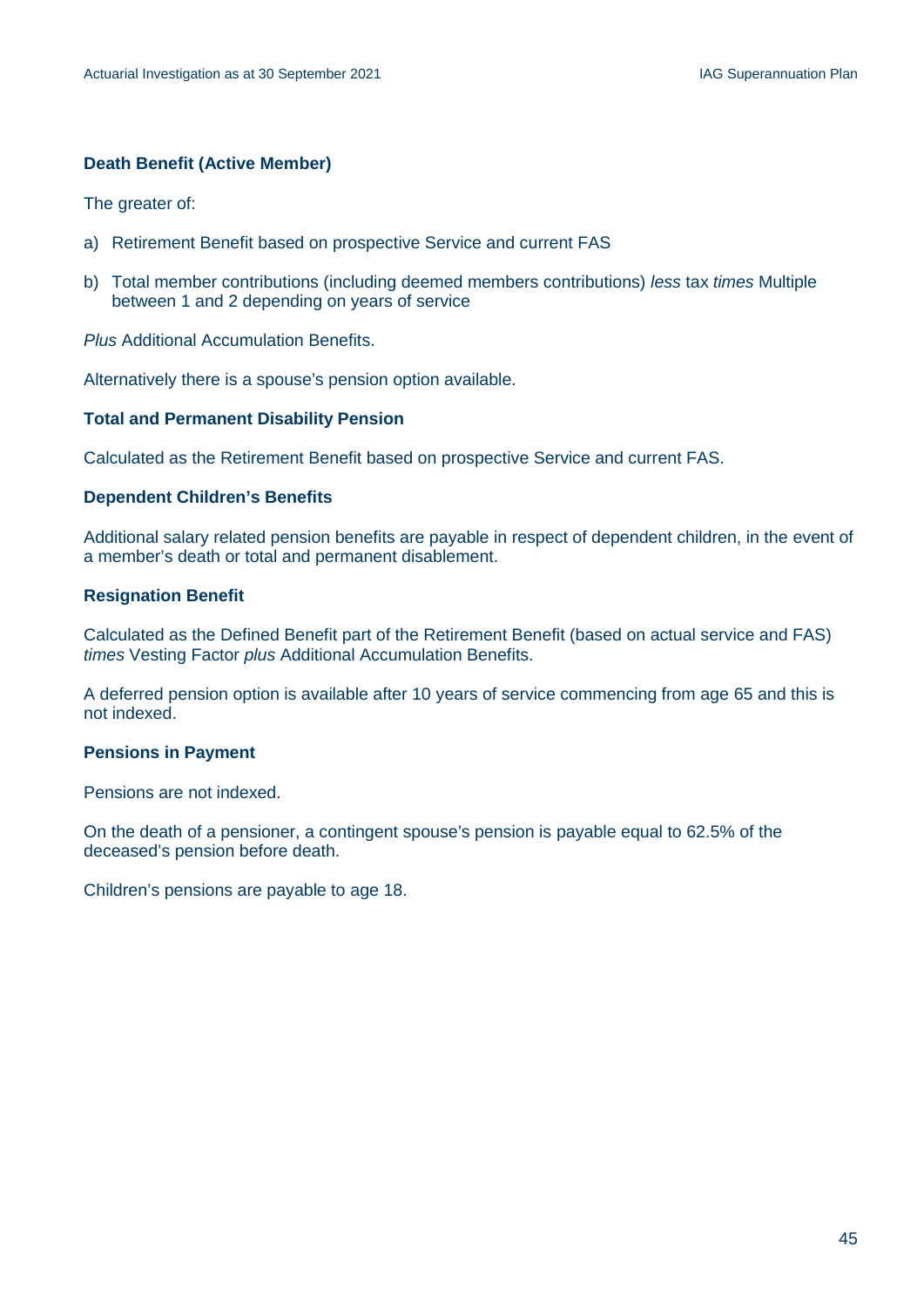#### **Category C (Ex-CGU Defined Benefit Members)**

#### **Member Contributions**

Member Contributions are voluntary and accrue as an additional accumulation benefit.

#### **Top-Up Account**

The accumulation with interest of member contributions and certain other contributions.

#### **Normal Retirement Age (NRA)**

Generally age 60.

#### **Salary**

The salary used for benefit calculation purposes is generally annual remuneration excluding overtime, bonuses, commission, allowances and directors fees.

#### **Retirement Benefit**

The Retirement Benefit payable on or after attaining age 55 is a pension benefit *plus* a lump sum benefit of the Top-Up Account.

The annual pension amount is calculated as the lesser of:

- a) 1/60<sup>th</sup> of Salary for each year of Pre 31 July 1990 Membership *plus* 1/70th of Salary for each year of Post 30 July 1990 Membership
- b) Two-thirds of Salary

Membership is defined as pensionable service for benefit purposes – including service in predecessor funds.

For retirement after NRA, an increased pension is paid based on the actuarial equivalent value of the Normal Retirement Pension *plus* a lump sum benefit of the Top-Up Account. Any contributions made in respect of the member after NRA are credited to the Top-up Account.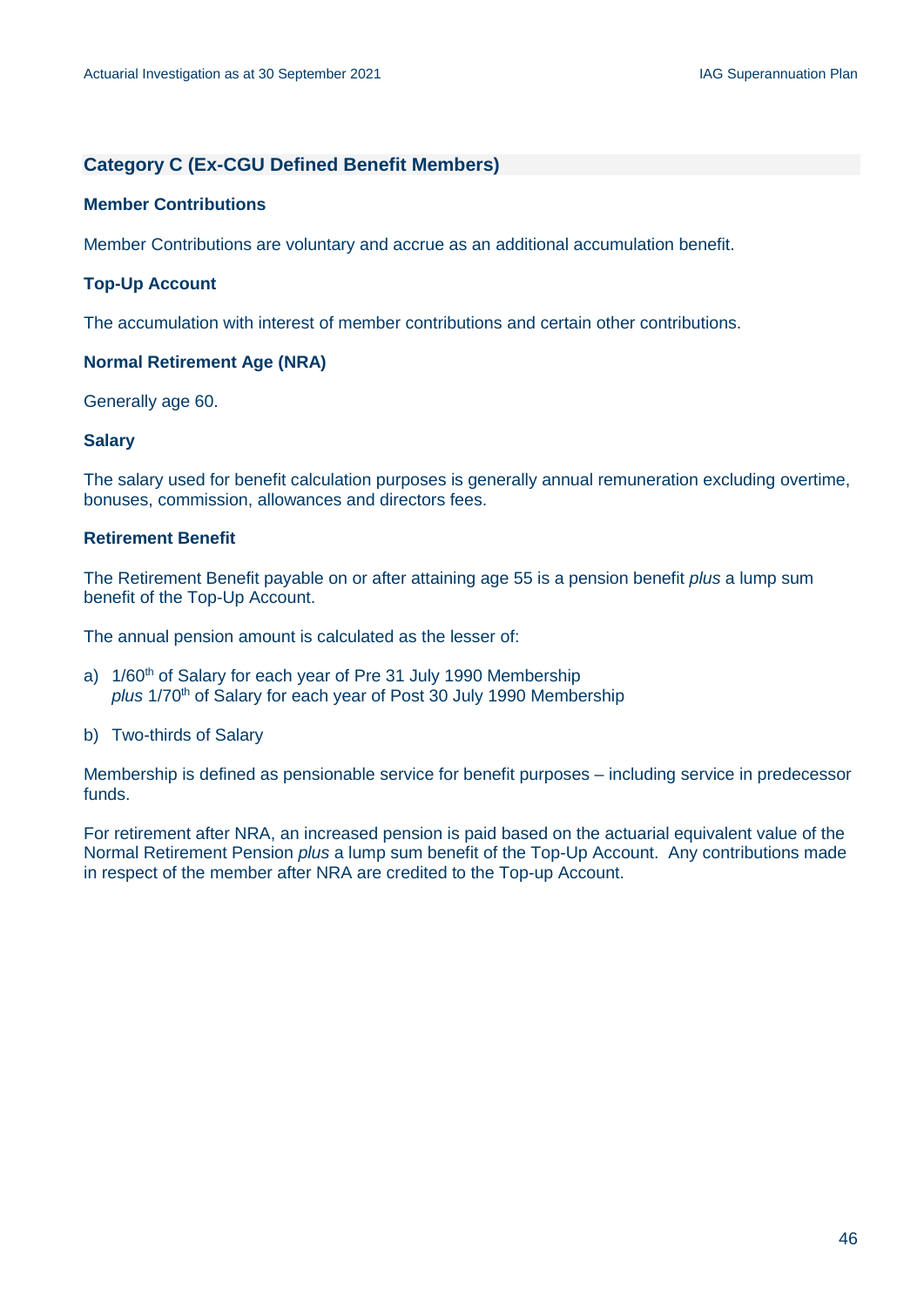#### **Death Benefit**

The Death Benefit is a lump sum calculated as the greater of:

- a) 7 *times* Salary
- b) Commuted value of Normal Retirement Pension (based on current salary and actual Membership)

*Plus* Top-up Account.

#### **Total and Permanent Disablement Benefit**

The Total and Permanent Disablement Benefit is a pension benefit *plus* a lump sum benefit of the Top-Up Account.

The pension is calculated as:

1/60<sup>th</sup> of NPS for each year of Pre 1 July 1990 Membership *plus* 1/70th of NPS for each year of Post 30 June 1990 Membership

#### **Total but Temporary Disablement Benefit**

During periods of Total but Temporary Disablement, an income benefit of 80% of ordinary time earnings (*less* offsets) is payable for a maximum period of 2 years.

#### **Resignation Benefit**

On resignation, a member is entitled to a deferred pension (payable from age 60) *plus* a lump sum benefit of the Top-Up Account. The Deferred Pension Benefit is indexed by CPI each 1 January subject to a maximum increase of 5% per annum.

The pension is calculated as the Normal Retirement Pension but based on actual salary and Membership *times* an adjustment factor at the Employer's discretion.

The deferred pension may be commuted immediately to a lump sum.

#### **Pensions in Payment**

Pensions are indexed each year by the lesser of CPI and 5%. They are payable monthly for life and have a 7 year guarantee period.

Members can choose to commute part of their pension to either a lump sum or to a contingent spouse's or dependent's pension.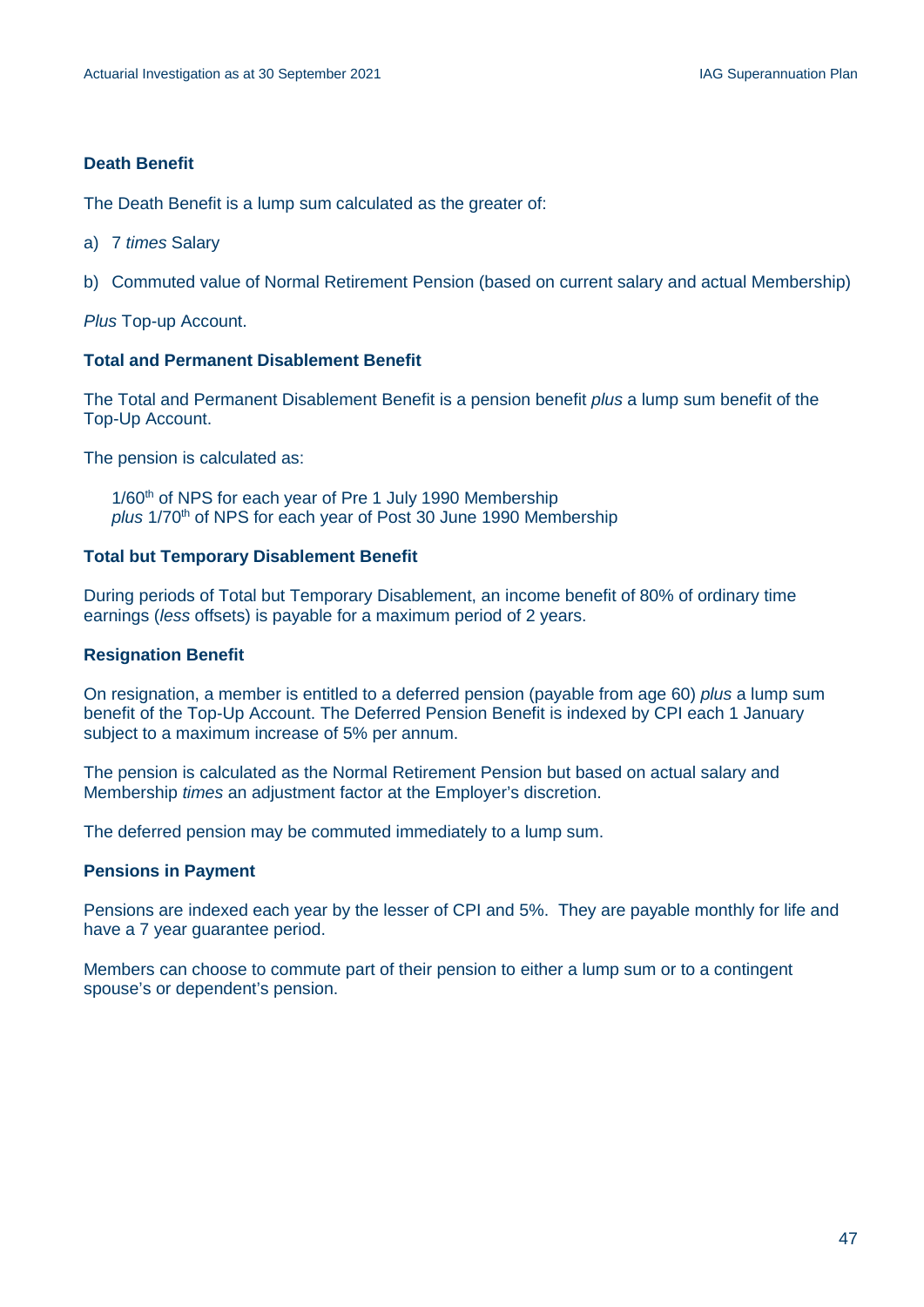#### **Category D (Ex-CGU VACC Defined Benefit Members)**

#### **Member Contributions**

Member Contributions are voluntary and accrue as an additional accumulation benefit.

#### **Top-Up Account**

The accumulation with interest of member contributions and certain other contributions.

#### **Normal Retirement Age (NRA)**

Generally age 65.

#### **Salary**

Actual annual salary including director fees. Salary excludes entertainment allowances; bonuses; commissions; holiday pay loadings; and overtime.

#### **Final Average Salary (FAS)**

Generally the highest three year average of Salary during the last ten years.

#### **Retirement Benefit**

The Retirement Benefit payable within 5 years of NRA is a pension benefit *plus* a lump sum benefit of the Top-Up Account.

For Category D Members, the pension is calculated as the lesser of:

- a) 1 2/3% of FAS for each year of Membership
- b) 66 2/3% of FAS

Membership is defined as pensionable service for benefit purposes – including service in predecessor funds.

The Retirement Benefit may be payable within ten years of NRA at the Employer's discretion.

For retirement after NRA, an increased pension is paid based on the actuarial equivalent value of the Normal Retirement Pension as if it had been paid *plus* a lump sum benefit of the Top-Up Account. Any contributions made in respect of the member after NRA are credited to the Top-up Account.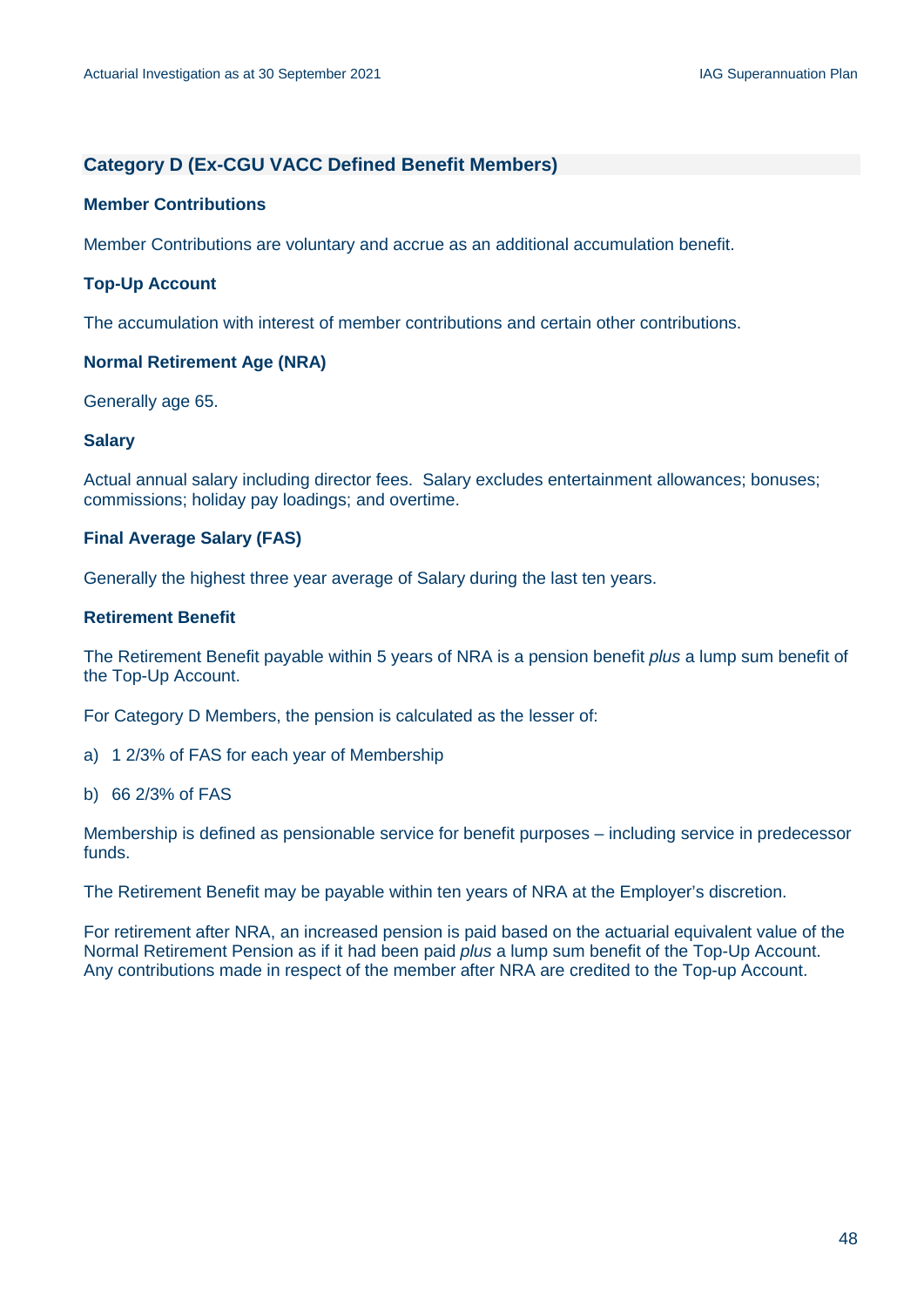#### **Death Benefit**

The Death Benefit is a lump sum calculated as 11.5 *times* the Normal Retirement Pension calculated based on current Salary and Membership to NRA *plus* Top-up Account.

#### **Total and Permanent Disablement Benefit**

The Total and Permanent Disablement Benefit is a pension benefit *plus* a lump sum benefit of the Top-Up Account.

The pension is calculated as the Normal Retirement Pension based on current FAS and Membership to NRA.

#### **Resignation Benefit**

On resignation, a member is entitled to a lump sum benefit of the commuted value of the Normal Retirement Pension based on current FAS and actual Membership *times* a Vesting Factor *plus* Top-up Account.

Vesting Factor = T / N

#### Where:

- $\blacksquare$  T = Actual Membership
- $N =$  Prospective Membership to five years before NRA

#### **Pensions in Payment**

Pensions are not indexed. They are payable monthly for life. On the death of a pensioner, a contingent spouse's pension is payable equal to two-thirds of the deceased's pension before death.

Members can choose to commute part of their pension to either a lump sum or to an index-linked pension.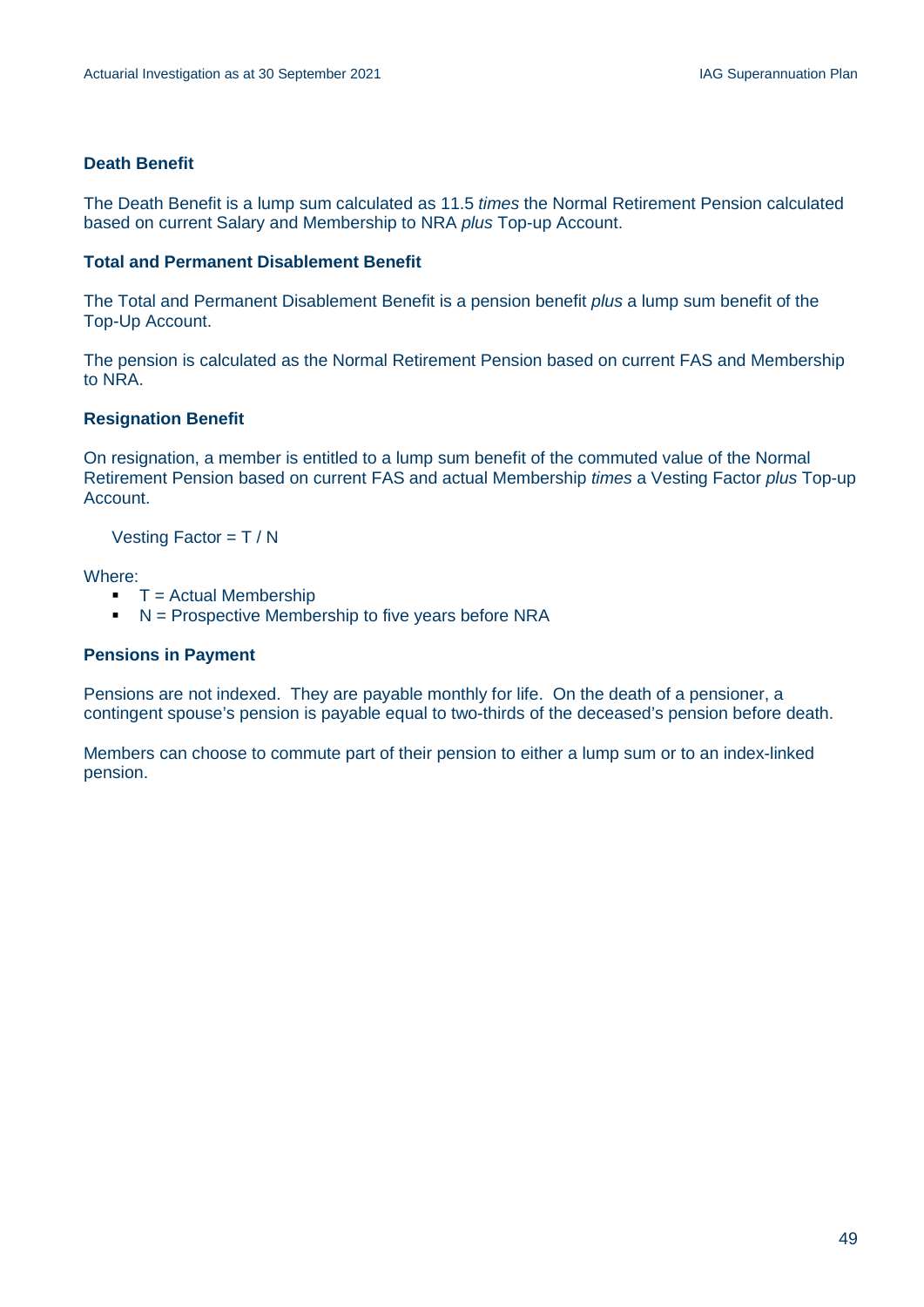#### **Category E (Ex-SGIO Defined Benefit Section)**

#### **Contributory Member**

The one remaining active member has elected to contribute 5% of salary.

#### **Accrual Rate**

For the remaining member, the current accrual rate is 20%. The accrual rate is dependent on the contribution rate elected by the member.

#### **Final Average Salary**

The average salary over the last two years preceding the date of calculation.

#### **Basic Accumulation Account**

This is the total of:

- The amount as advised by the Trustee of the Previous Plan as at 14 November 2020;
- Employer contributions at the rate of 13% of salary to the Plan in respect of the Member after 14 November 2020;
- Contributions to the Plan made by the Member after 14 November 2020; and
- Earnings (positive or negative) from investment in the same investment option that the Defined Benefit Assets are invested in (i.e. the Balanced Investment Option),

less

• Tax, the cost of the Member's Insured Benefits for the period after 14 November 2020 and Plan administration fees.

#### **Additional Accumulation Account**

This is the total of:

- The amount as advised by the Trustee of the Previous Plan as at 14 November 2020;
- Voluntary contributions to the Plan made by the Member after 14 November 2020
- Rollovers to the Plan in respect of the Member after 14 November 2020; and
- Earnings (positive or negative) from investment in the same investment option that the Defined Benefit Assets are invested in (i.e. the Balanced Investment Option),

less

• Tax.

#### **T-Value Account**

The account balance as advised by the Trustee of the Previous Plan as at 14 November 2020, indexed at 1 July each year by the CPI Indexation Factor plus 2%.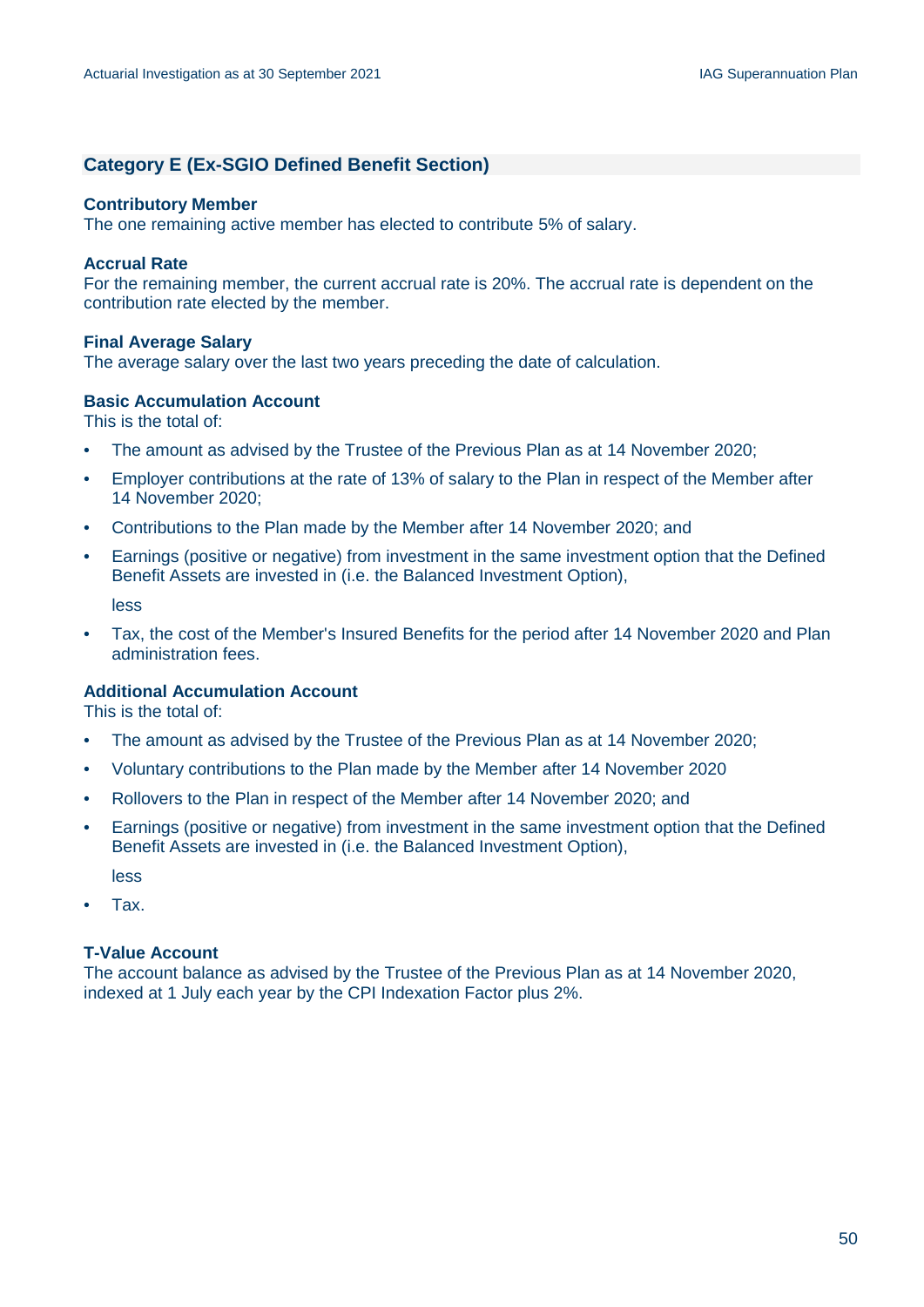#### **Former SGIO Guaranteed Benefit**

For Contributory members:

- Whilst the member is continuing in service and under age 65, the Former SGIO Guaranteed Benefit is equal to the sum of:
	- ─ FAS x Accrued Benefit Multiple
	- ─ T-Value Account

For Retained members:

- If employment has ceased and the member is under age 65, the SGIO Guarantee Benefit is equal to the sum of:
	- ─ FAS x Accrued Benefit Multiple at date of cessation of employment indexed at 1 July each year by CPI plus 2%
	- ─ T-Value Account indexed at 1 July each year by CPI plus 2%
	- ─ Additional Accumulation Account to the date of cessation of employment plus interest from the Net Earning Rate

On a Former SGIO Member reaching age 65 is the higher of:

- ─ The sum of Basic Accumulation Account and Additional Accumulation Account, and
- ─ The Former SGIO Member Guarantee.

#### **Resignation Benefit**

A Contributory Member who leaves service and withdraws from the Plan is entitled to:

- ─ The Member's Additional Accumulation Account, plus
- ─ The higher of the:
	- − Basic Accumulation Account, and
	- − Former SGIO Member Guarantee.

A member ceasing employment prior to age 65 may elect to remain in the Plan as a Retained Member.

#### **Retained Benefit**

A Retained Member who withdraws from the Plan is entitled to:

- ─ The higher of the:
	- − Sum of the Basic Accumulation Account and Additional Accumulation Account, and
	- − Former SGIO Member Guarantee.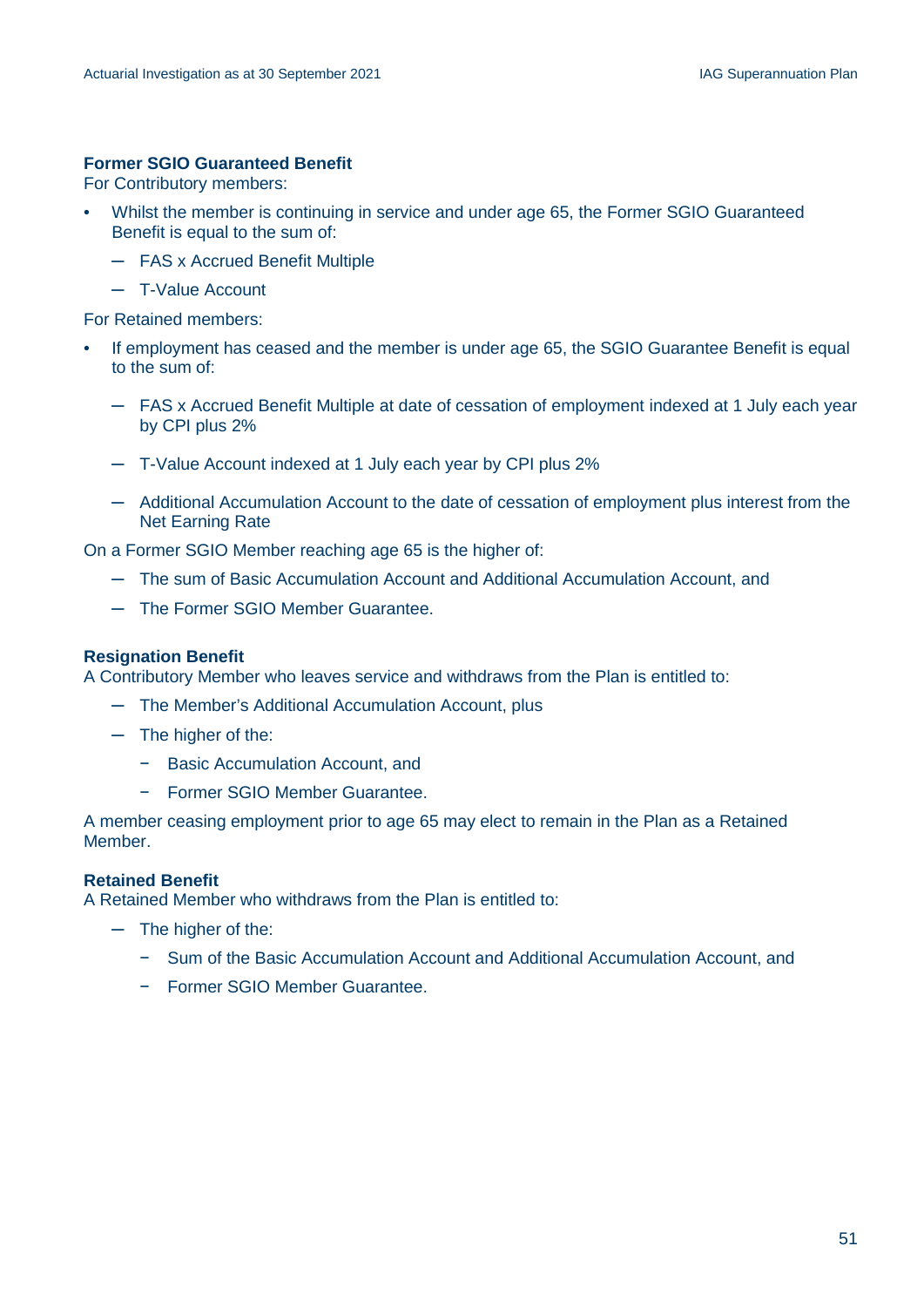#### **Category F (Ex-SGIC Defined Benefit Section)**

There are no remaining active members in the Plan.

#### **Pensions in Payment**

Pensions are indexed each year by the lesser of CPI and 5%. Pensions are payable monthly for life and guaranteed for 5 years.

On the death of a pensioner, a reversionary pension can be paid to a surviving spouse and/or eligible children.

Children's pensions are payable to age 18, or to age 25 provided the child is in full-time attendance at a recognised educational institution.

## **Accumulation Categories**

The following summary applies for all accumulation members of the Plan. This includes former CGU and RACV accumulation members.

The benefits provided to all accumulation members are generally the same – differing only by the level of Employer contributions payable and the level of basic insurance. The benefit payable on retirement or resignation is generally equal to the value of member's accounts. The benefit payable on death or total and permanent disablement is the value of the member's accounts *plus* an insured benefit when applicable.

#### **Member Contributions**

Member contributions are voluntary.

#### **Deductions from Member Accounts**

Deductions are made from member accounts for contribution tax, administration expenses and insurance cover.

#### **Allocation of Investment Earnings to Member Accounts**

Member accounts are credited with the actual investment earnings under each member's chosen investment option. There is no smoothing of investment returns.

Neither the Trustee nor the Employers have a right within the Trust Deed to review benefits or member contribution rates.

Benefits on leaving service for any reason are subject to a minimum Superannuation Guarantee benefit described in the Plan's Benefit Certificate.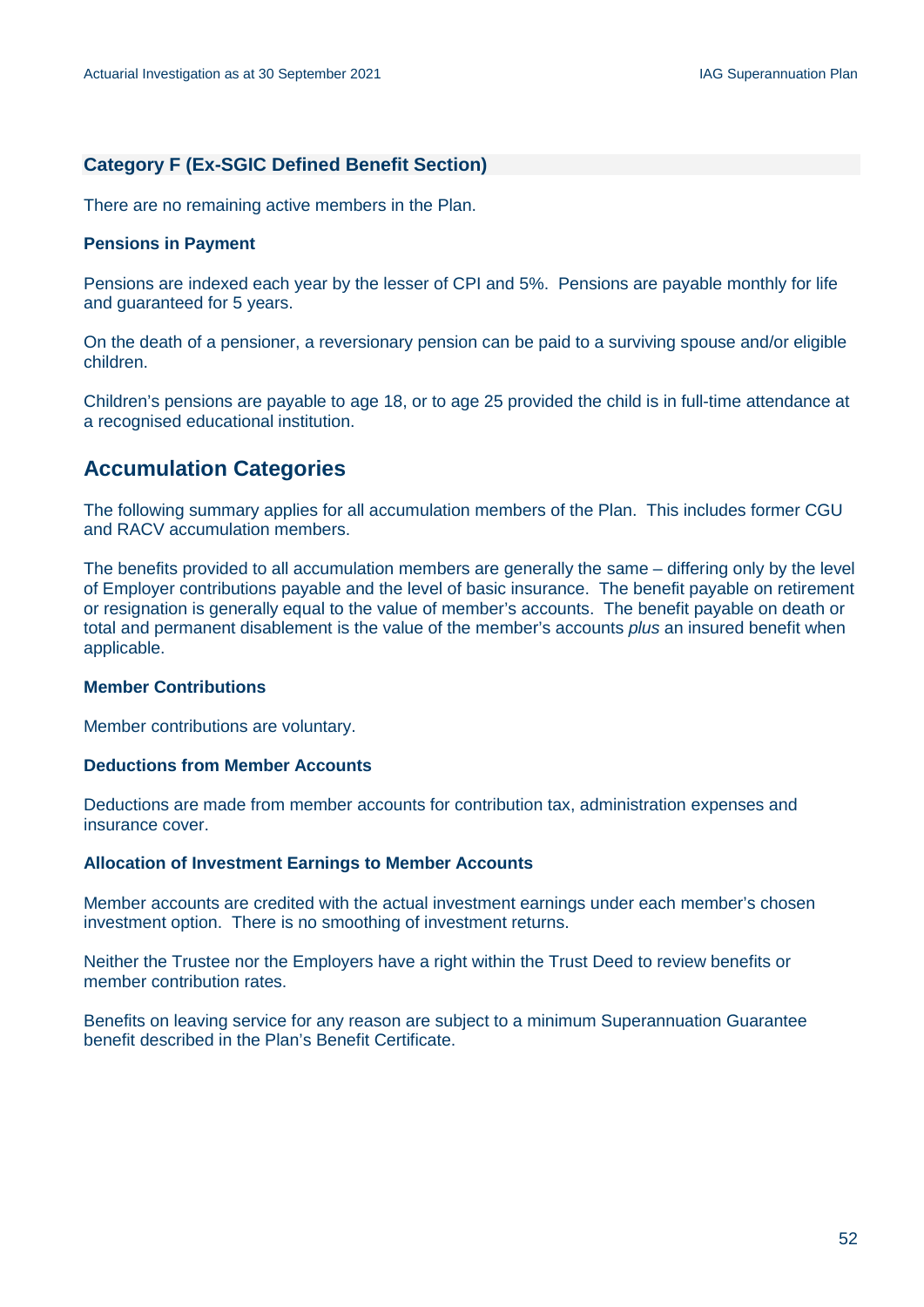## The Superannuation Guarantee (Administration) Act 1992

This Act requires employers to provide minimum superannuation benefits that are fully vested in their employees within a complying superannuation fund.

The contribution rates recommended in this report and the projected financial positions allow for benefits being augmented as necessary to meet the minimum Superannuation Guarantee (SG) benefit described in the Plan's current Benefit Certificate.

Under current legislation the SG rate is currently 10% and will increase by 0.5% pa until it reaches 12% from 1 July 2025.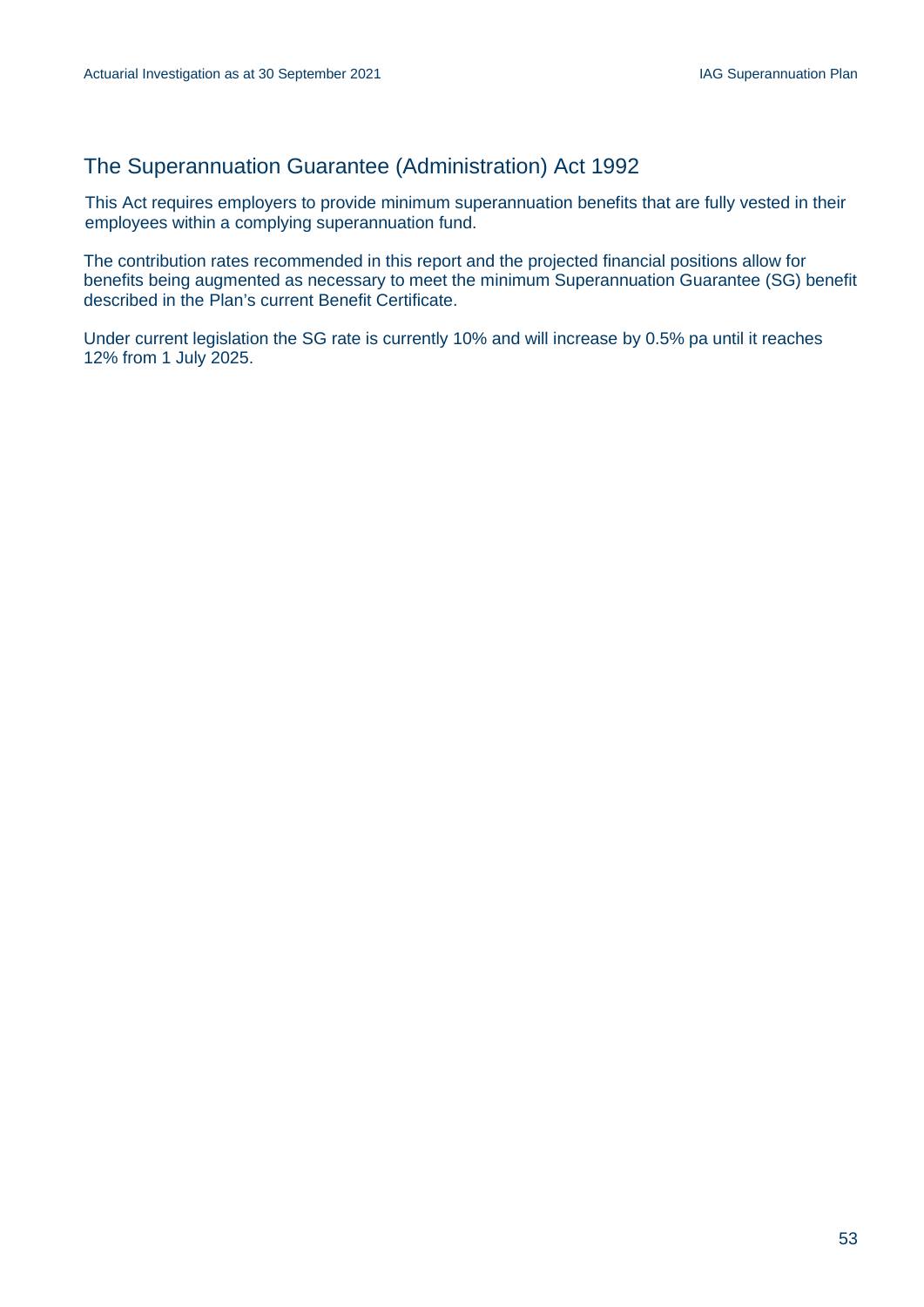## Appendix B

# <span id="page-55-0"></span>**Data and Decrement Assumptions**

## Data provisions

To prepare this report, we have relied on financial and participant data provided by the Plan's administrator. The data used is summarised in this report. We have not independently verified or audited the data provided but have performed a range of broad "reasonableness" checks and tested for consistency with previous records. We are satisfied that the data is sufficiently accurate for the purposes of this actuarial investigation.

We have also relied upon the documents, including amendments, governing the Plan as provided by the Trustee. The Trustee is ultimately responsible for the validity, accuracy and comprehensiveness of this information. If the data or Plan provisions are not accurate and complete, the investigation results may differ significantly from the results that would be obtained with accurate and complete information; this may require a revision of this report.

## Decrement Assumptions

The following tables show the assumptions that have been made concerning the rates at which members will leave the Plan for a variety of reasons.

#### Retirement

| Age      | Percentage of members age x at beginning of<br>year assumed to leave the Plan during the year<br>on account of early retirement |
|----------|---------------------------------------------------------------------------------------------------------------------------------|
| X        | $\frac{0}{0}$                                                                                                                   |
| 55       |                                                                                                                                 |
| 56 to 59 | 15                                                                                                                              |
| 60 to 64 | 20                                                                                                                              |
| 65       | 1በር                                                                                                                             |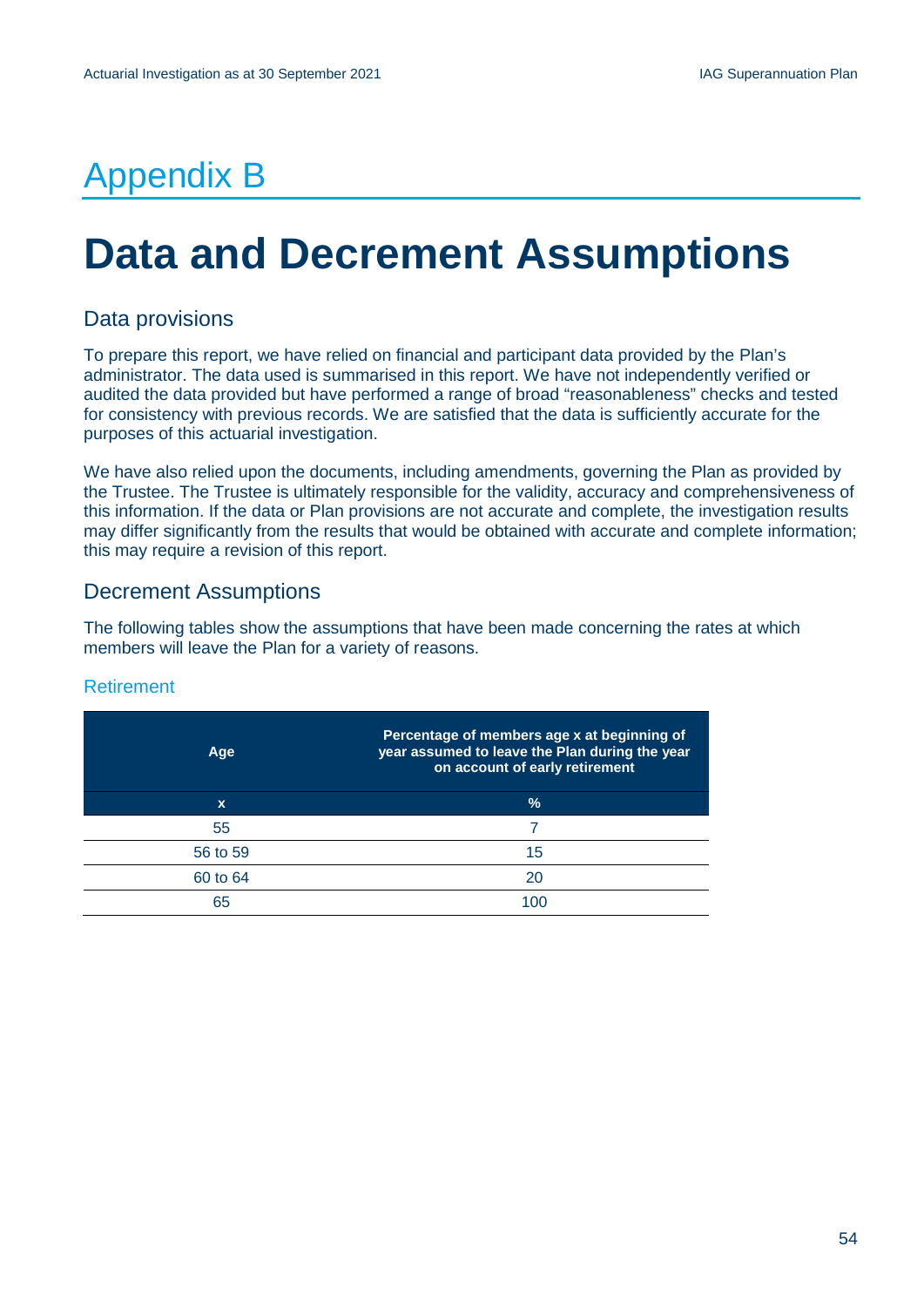### Death and Disablement

| Age         |              | Percentage of members age x at beginning<br>of year assumed to leave the Plan during<br>the year on account of: |  |
|-------------|--------------|-----------------------------------------------------------------------------------------------------------------|--|
|             | <b>Death</b> | <b>III Health/TPD</b>                                                                                           |  |
| $\mathbf x$ | $\%$         | $\%$                                                                                                            |  |
| 40          | 0.049        | 0.042                                                                                                           |  |
| 45          | 0.074        | 0.069                                                                                                           |  |
| 50          | 0.111        | 0.131                                                                                                           |  |
| 55          | 0.171        | 0.257                                                                                                           |  |
| 60          | 0.264        | 0.447                                                                                                           |  |
| 65          | 0.372        | 0.677                                                                                                           |  |

## Resignation

| Age        | Percentage of members age x at beginning<br>of year assumed to leave the Plan during<br>the year on account of resignation |
|------------|----------------------------------------------------------------------------------------------------------------------------|
| x          | $\frac{0}{0}$                                                                                                              |
| 40         | 5                                                                                                                          |
| 45         | 5                                                                                                                          |
| 50         |                                                                                                                            |
| 55 onwards |                                                                                                                            |

## Pensioner Mortality

| Age         | Rates of Mortality <sup>^</sup><br>(deaths per 10,000 lives) |               | <b>Rates of future improvement</b><br>(% p.a.) |               |
|-------------|--------------------------------------------------------------|---------------|------------------------------------------------|---------------|
| $\mathbf x$ | <b>Male</b>                                                  | <b>Female</b> | <b>Male</b>                                    | <b>Female</b> |
| 60          | 26                                                           | 18            | 2.6                                            | 2.2           |
| 65          | 41                                                           | 28            | 3.0                                            | 2.4           |
| 70          | 79                                                           | 55            | 3.0                                            | 2.4           |
| 75          | 153                                                          | 107           | 2.8                                            | 2.3           |
| 80          | 327                                                          | 226           | 2.3                                            | 2.0           |
| 85          | 703                                                          | 491           | 1.6                                            | 1.4           |
| 90          | 1,358                                                        | 1,082         | 0.9                                            | 0.8           |

^The rates of mortality are before application of mortality improvements.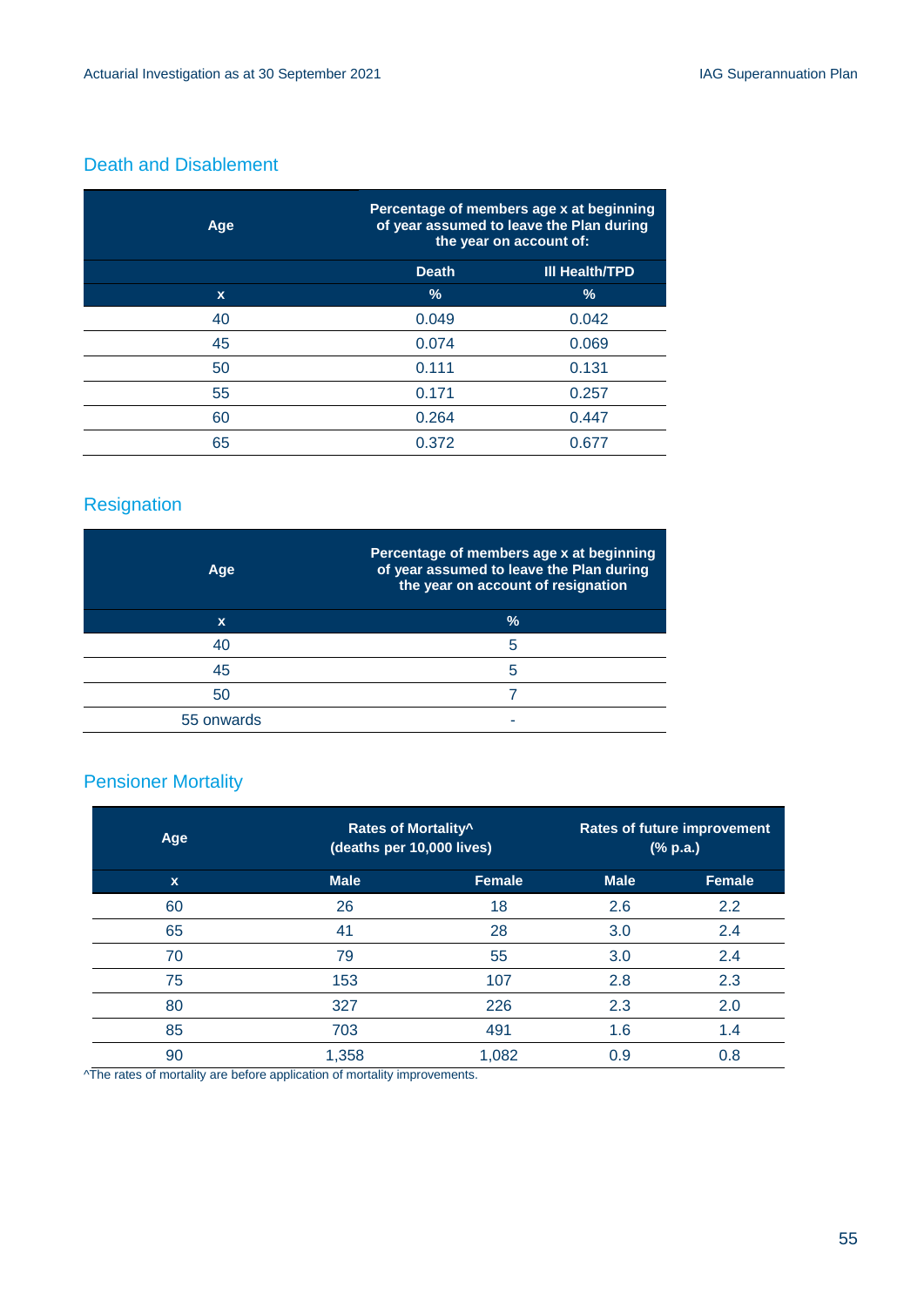## Appendix C

# <span id="page-57-0"></span>**Calculation of the Actuarial Value of Accrued Benefits**

The calculation of the Actuarial Value of Accrued Benefits has been carried out using a method of apportionment of benefits between past and future membership that satisfies the requirements of Professional Standard No. 402 of the Actuaries Institute and is acceptable for Australian Accounting Standard AASB 1056 purposes.

#### Defined Benefits

The past membership components of all defined benefits payable in the future from the Plan in respect of current membership are projected forward allowing for assumed future salary increases and credited interest rates and are then discounted back to the investigation date at the investment return rate assumed for the investigation.

The past membership component for each type of benefit is:

| <b>Retirement:</b>            | based on the member's accrued benefit multiple or relevant<br>account balances at the investigation date                                                                                                                  |
|-------------------------------|---------------------------------------------------------------------------------------------------------------------------------------------------------------------------------------------------------------------------|
| <b>Death and Disablement:</b> | calculated by adjusting the total expected benefit in proportion to<br>the accrued benefit multiple at the investigation date divided by<br>the accrued benefit multiple at the projected date of death or<br>disablement |
| <b>Resignation:</b>           | based on the member's accrued benefit multiple or accumulated<br>contributions at the investigation date, increased allowing for<br>future vesting to the projected date of resignation                                   |

The entirety of pension and deferred pension liabilities are treated as attributable to past membership.

The weighted average term of the accrued benefit liabilities is 9 years.

#### Accumulation Benefits

The value of accumulation benefits has been taken as the sum of the balances held in accumulation accounts at the date of the investigation.

Methodology of Calculating the Actuarial Value of Accrued Benefits

The method used for the determination of Accrued Benefits is the same as that used at the last actuarial investigation.